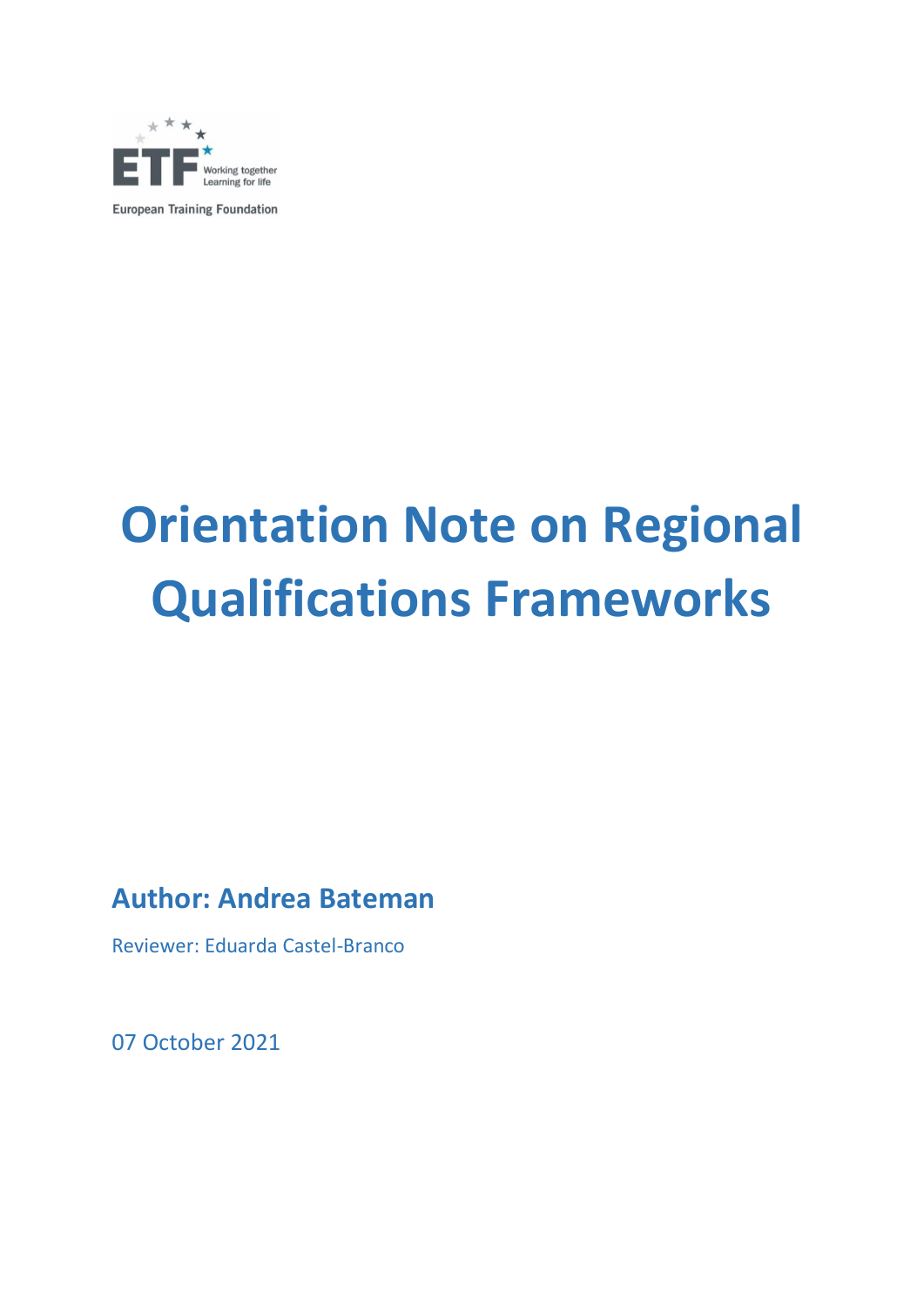# Table of Contents

| 1. |       |                                                                                           |  |
|----|-------|-------------------------------------------------------------------------------------------|--|
|    | 1.1   |                                                                                           |  |
|    | 1.2   |                                                                                           |  |
|    | 1.3   |                                                                                           |  |
|    | 1.3.1 |                                                                                           |  |
|    | 1.3.2 |                                                                                           |  |
|    | 1.3.3 |                                                                                           |  |
|    | 1.3.4 |                                                                                           |  |
|    | 1.3.5 |                                                                                           |  |
|    | 1.3.6 |                                                                                           |  |
|    | 1.4   |                                                                                           |  |
|    | 1.4.1 |                                                                                           |  |
|    | 1.4.2 |                                                                                           |  |
| 2. |       |                                                                                           |  |
|    |       |                                                                                           |  |
|    |       |                                                                                           |  |
|    | 2.2.1 |                                                                                           |  |
|    | 2.2.2 |                                                                                           |  |
|    | 2.2.3 |                                                                                           |  |
|    | 2.2.4 |                                                                                           |  |
|    |       |                                                                                           |  |
|    | 2.3.1 |                                                                                           |  |
|    | 2.3.2 |                                                                                           |  |
|    | 2.3.3 |                                                                                           |  |
|    | 2.4   |                                                                                           |  |
| 3. |       | Level descriptors and their links to quality assurance and other associated structures 32 |  |
|    | 3.1   |                                                                                           |  |
|    | 3.2   |                                                                                           |  |
| 4. |       |                                                                                           |  |
|    |       |                                                                                           |  |
|    |       |                                                                                           |  |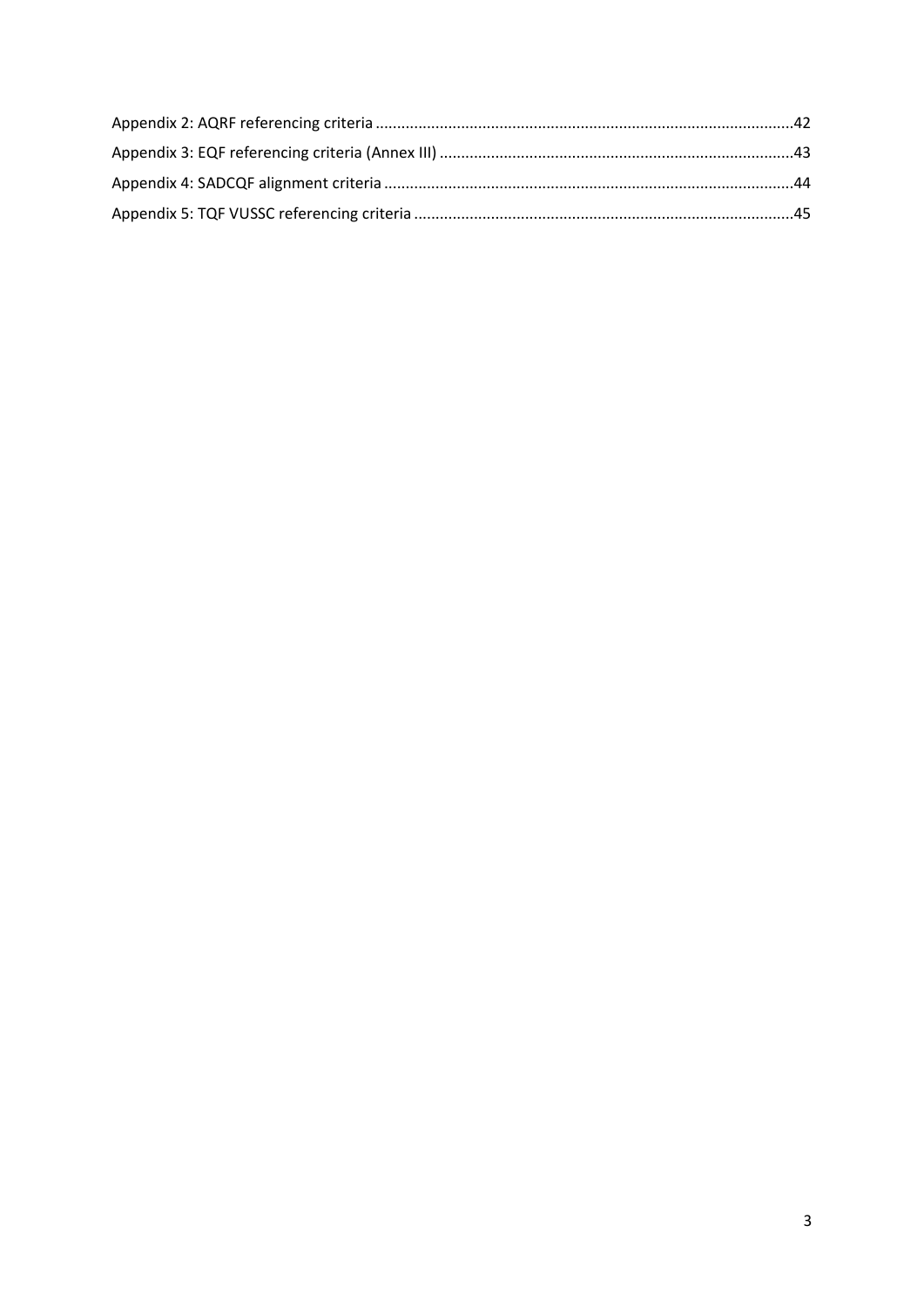# <span id="page-3-0"></span>Tables

| Table 1: Functions and rationales of national and regional qualifications frameworks 8    |  |
|-------------------------------------------------------------------------------------------|--|
|                                                                                           |  |
|                                                                                           |  |
|                                                                                           |  |
|                                                                                           |  |
|                                                                                           |  |
|                                                                                           |  |
|                                                                                           |  |
|                                                                                           |  |
|                                                                                           |  |
|                                                                                           |  |
|                                                                                           |  |
|                                                                                           |  |
| Table 14: Mechanisms that facilitate recognition and the role of RQF level descriptors 33 |  |

# <span id="page-3-1"></span>Figures

|--|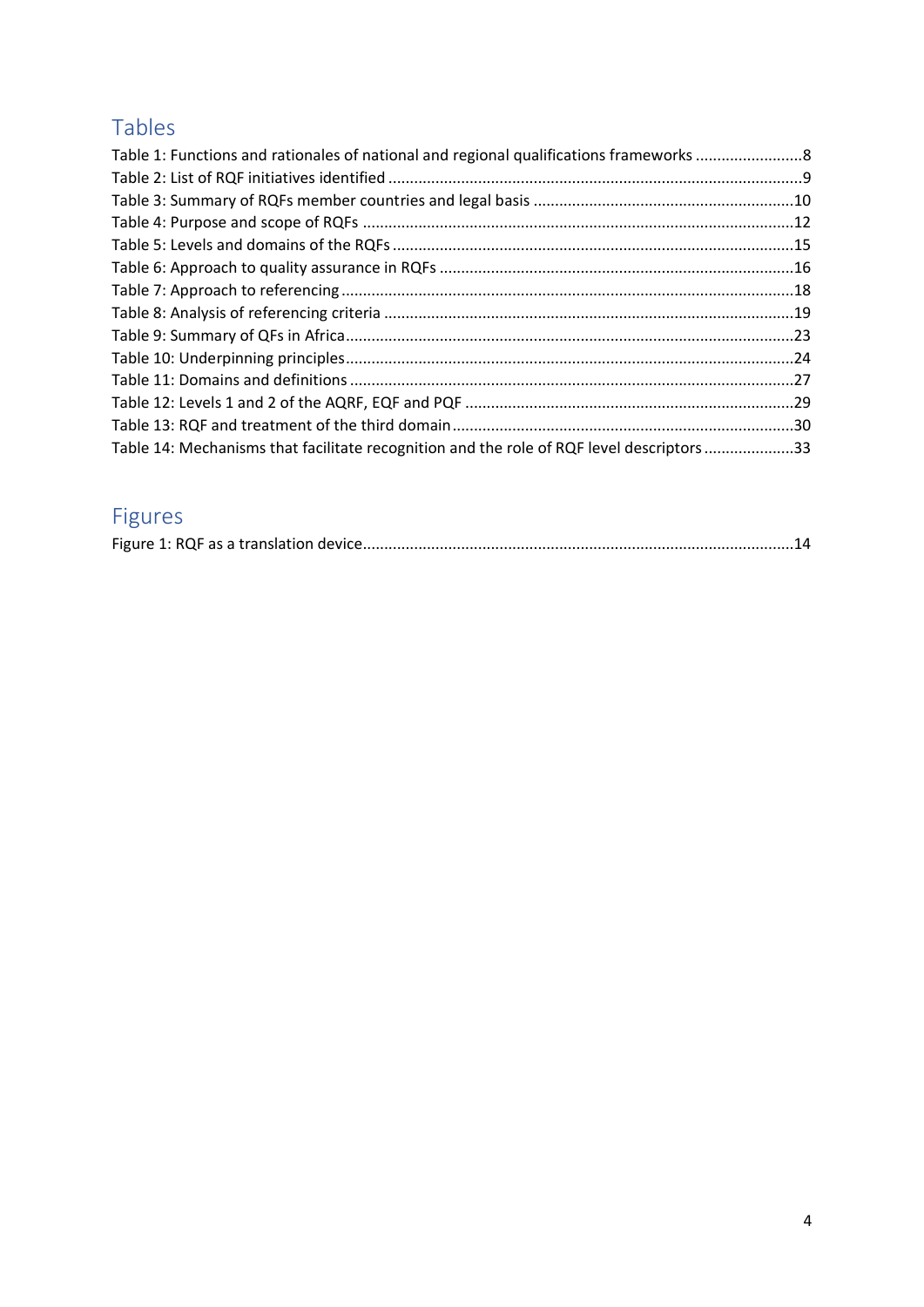# <span id="page-4-0"></span>Acronyms

| <b>ACQF</b>       | African Continental Qualifications Framework (ACQF)                           |
|-------------------|-------------------------------------------------------------------------------|
| AMS               | <b>ASEAN Member States</b>                                                    |
| AQF               | <b>Arab Qualifications Framework</b>                                          |
| <b>AQRF</b>       | <b>ASEAN Qualifications Reference Framework</b>                               |
| <b>CINTERFOR</b>  | Inter-American Centre for Knowledge Development in Vocational Training        |
| <b>EAQFHE</b>     | East African Qualifications Framework for Higher Education                    |
| <b>ECOWAS RQF</b> | Economic Community of West African States Regional Qualifications             |
|                   | Framework                                                                     |
| <b>EQF</b>        | <b>European Qualifications Framework</b>                                      |
| <b>ASEAN</b>      | <b>Association of Southeast Asian Nations</b>                                 |
| <b>ETF</b>        | <b>European Training Foundation</b>                                           |
| <b>NQF</b>        | <b>National Qualifications Framework</b>                                      |
| <b>RQF</b>        | <b>Regional Qualifications Framework</b>                                      |
| QF-EHEA           | Qualifications Frameworks in the European Higher Education Area               |
| <b>PQF</b>        | <b>Pacific Qualifications Framework</b>                                       |
| <b>PQRS</b>       | Pacific Register of Qualifications and Standards                              |
| <b>SADC</b>       | Southern African Development Community                                        |
| SADCQF            | <b>SADC Qualifications Framework</b>                                          |
| <b>TCCA</b>       | Technical Committee on Certification and Accreditation                        |
| <b>TQF VUSSC</b>  | Transnational Qualifications Framework of the Virtual University of the Small |
|                   | States in the Commonwealth                                                    |
| <b>VUSSC</b>      | Virtual University of the Small States in the Commonwealth                    |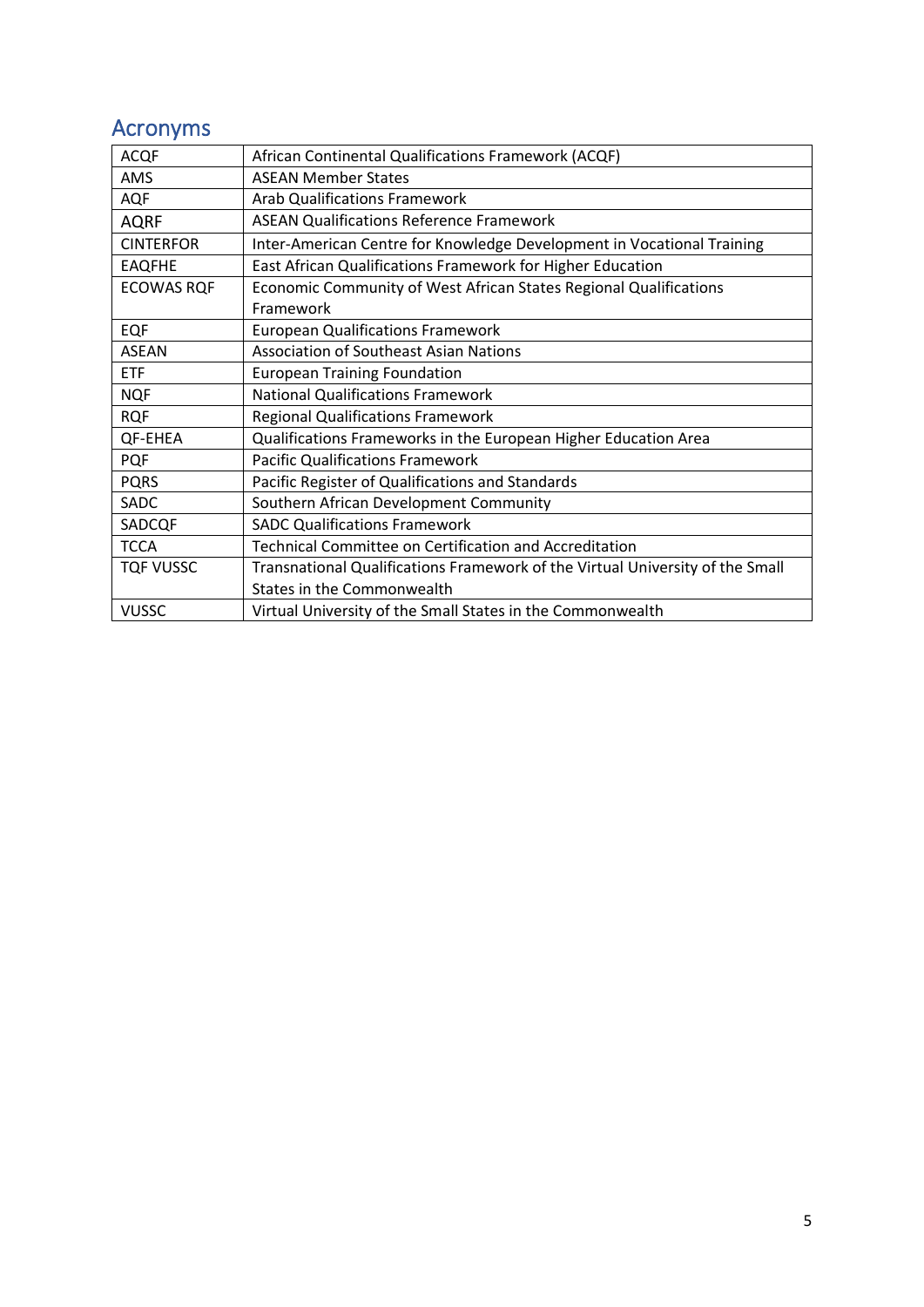### <span id="page-5-0"></span>**Introduction**

This development and publication of this Orientation Note on RQFs in 2021 is timely, at a moment when two new Regional Qualifications Frameworks (RQF) are emerging and others are reviewing progress in implementation and reflecting on new dimensions of adaptation to a world in transformation.

New RQFs are emerging (being developed) in Africa and in Latin America:

- The African Continental Qualifications Framework (ACQF) is advancing in its development process (2019−2022), and in Latin America a new RQF is emerging. The ACQF development process is led by the African Union, working in partnership with the European Union and ETF, and beyond the ACQF policy and technical document with action plan, is delivering 10 Guidelines, mapping and thematic analyses, and supporting capacity development, networking and a specific website. This Orientation Note is a valuable reference point for development of ACQF Guidelines on level descriptors and on referencing, and for the design of ACQF policy and technical documents, and it will be used in combination with contextualized information and views collected via research, surveys and stakeholders' discussions.
- CINTERFOR is facilitating the process of development of an RQF in Latin America, through a participative process, combined with capacity building and analysis.

Two of the operational RQFs – in Southern Africa and in Europe – are undertaking steps to analyse and review implementation:

- The Southern African Development Community (SADC) is engaging a reflection among Member States on its RQF, and results of a new study, the analysis, will feed into the discussion at the November 2021 meeting of SADC Technical Committee on Certification and Accreditation (TCCA).
- The European Qualifications Framework (EQF) is advancing the reflection on a systematic approach for dialogue and comparison with National Qualifications Frameworks (NQFs) in other regions and continents. Moreover, the new evaluation of EQF implementation since 2017 is in advanced stage of preparation.

The focus of this briefing paper is on the development of learning outcome level descriptors in regional qualifications frameworks. Learning outcome level descriptors are seen as essential aspects of a qualifications framework; be it sectoral, national or regional. The perceived importance of level descriptors lies in how they compare in relation to another set of level descriptors in another qualifications framework and the information that can be derived from this comparison. However, level descriptors are only one aspect of a qualifications framework and in many respects their development is influenced by other aspects of the qualifications framework.

This Orientation Note is divided into three parts:

- Part One looks at regional qualifications frameworks (RQF), their role and key features and how these influence the level descriptors, as well the role of referencing.
- Part Two acknowledges that level descriptors are influenced by other aspects in the qualifications framework, and looks at commonalities of domains, considerations when developing level descriptors in a regional qualifications framework, and how the levels link to quality assurance.
- Part Three consolidates the lessons learnt from regional qualifications frameworks.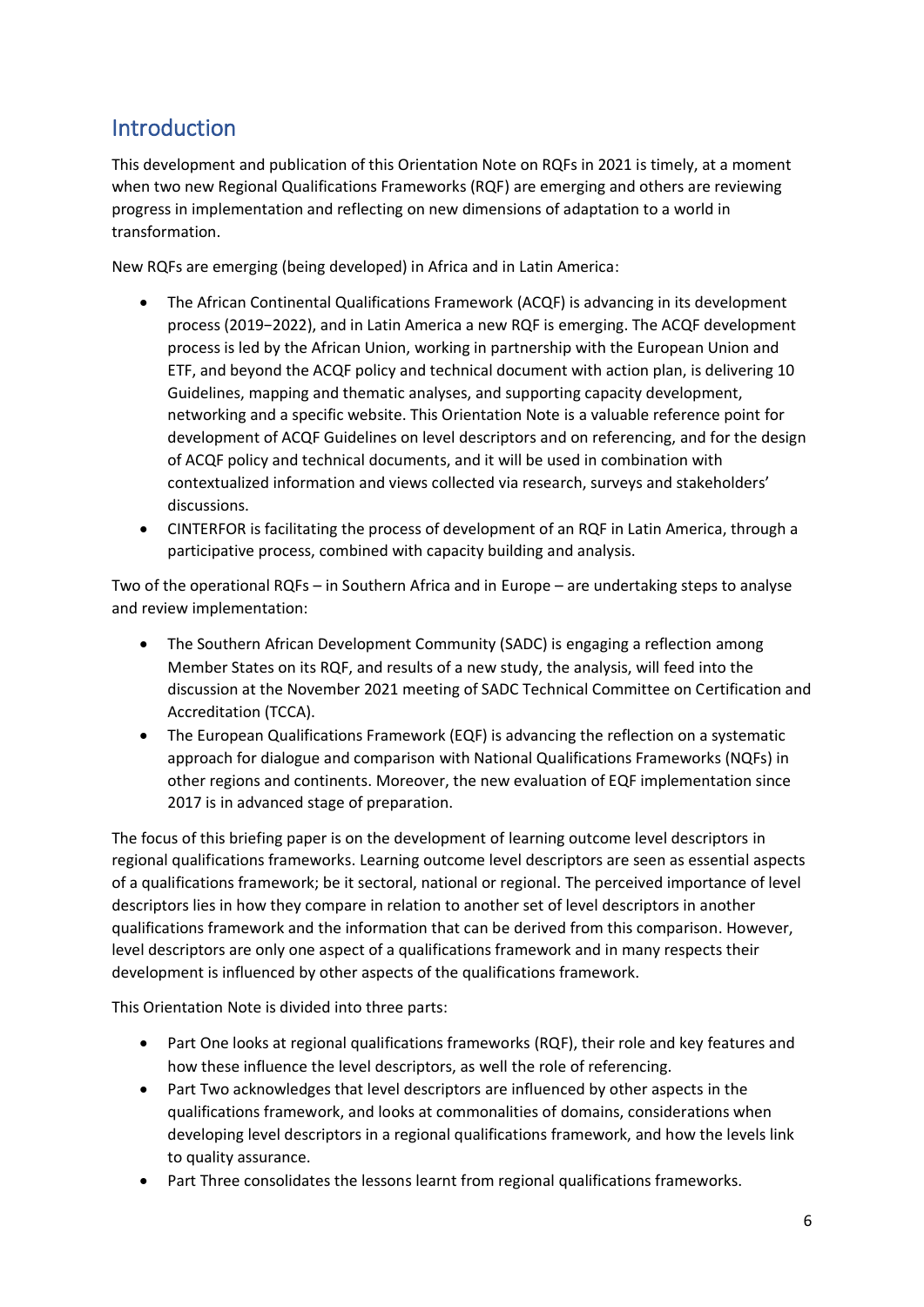The process of conceptualization, drafting and dissemination of this Orientation Note was based on dialogue, review of literature and resulted in mutual learning. ETF acknowledges the excellent work of the author − Andrea Bateman – and cooperation with ETF project coordinator, Eduarda Castel-Branco.

### <span id="page-6-0"></span>1. RQFs: systemic view

#### <span id="page-6-1"></span>1.1Role of RQFs

The *Global inventory of regional and national qualifications frameworks* (2017) estimates that at that time there were over 150 national qualifications frameworks (NQFs) worldwide being developed or implemented. The *Global inventory of regional and national qualifications frameworks* (2019) does not indicate an increase in the number of NQFs but indicates that the 'numbers of frameworks, national and regional, remain stable, while implementation of most frameworks has deepened and widened since 2017' (p. 8). The *Global inventory of regional and national qualifications frameworks* (2019) recognizes 'seven world regions qualifications frameworks' (p. 10), with the more recent comparative study of regional qualifications initiatives (ETF 2021) recognizing 15 regional initiatives in addition to the European Qualifications Framework (EQF) and the Qualifications Frameworks in the European Higher Education Area (QF-EHEA).

The EQF (Council of the European Union 2017, p. 6), defines an NQF as:

*An instrument for the classification of qualification according to a set of criteria for specified levels of learning achieved, which aims at integrating and coordinating national qualifications subsystems and improve the transparency, access, progression and quality of qualifications in relation to the labour market and civil society.*

Definitions of an RQF tend to focus on what they do rather than what they are; however, the ASEAN Qualifications Reference Framework (ASEAN 2015, p. 17) offers the following definition of an RQF:

*A broad structure of levels of learning outcomes that is agreed by countries in a geographical region. A means of enabling one national framework of qualifications to relate to another and, subsequently, for a qualification in one country to be compared to a qualification from another country.* 

Regional qualifications frameworks are sometime known as transnational qualifications frameworks, meta frameworks or common reference frameworks. These frameworks are developed in communities of countries mainly to facilitate mutual trust in qualifications and to make qualifications systems more understandable. In doing so they aim to enhance learner and worker mobility and to support other shared initiatives such as credit transfer systems or free trade agreements related to goods and services. For most of the RQFs the basis of these arrangements is within a geographical region (such as the EQF or SADC) and others are arrangement not in a geographical region (such as the VUSSC TQF) (Keevy et al 2010).

RQFs that are common reference frameworks or meta frameworks have very different functions to that of NQFs.

NQFs generally aim to make a country's qualifications system more transparent and coherent, either reflecting the current status or taking a reform and transformational function (Cedefop 2010). Cedefop (2010, p. 5) also acknowledges that 'designing and implementing an NQF implies something more than agreeing on a set of technical features, for example a hierarchy of levels of learning or a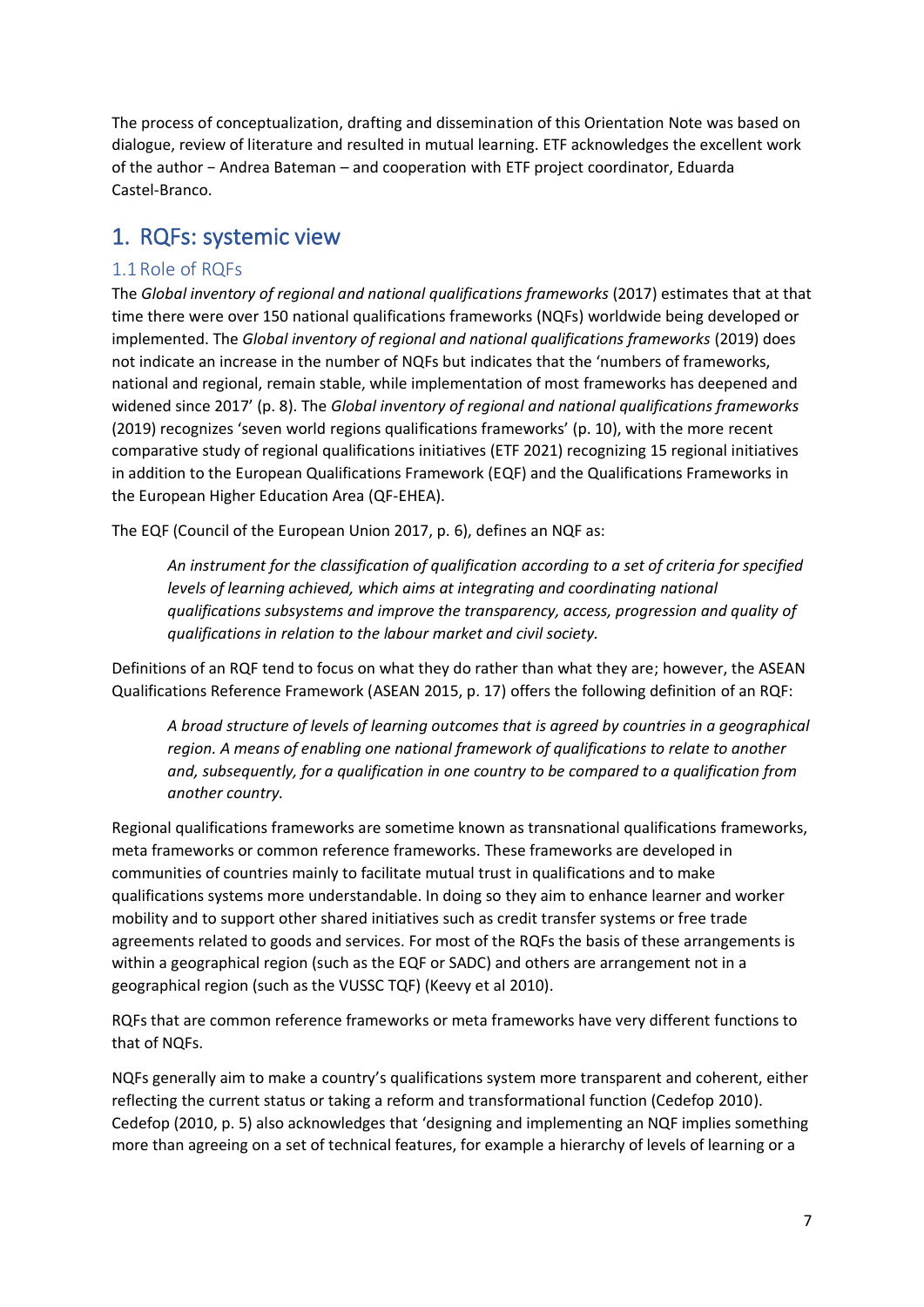register of certificates and diploma. Setting up an NQF is about creating a platform for dialogue involving as broad a group of stakeholders as possible.'

On the other hand, RQFs are seen more as a translation device by which countries can compare their qualifications (Bateman and Coles 2015, p. 15). They aim to develop a common understanding and strengthen transparency of member country qualifications, seek commonalities, and build mutual trust across the community of countries. RQFs, have grown out of communities of countries with an aim 'to facilitate mutual trust in qualifications and promote student and worker mobility; therefore, they are linked to other initiatives related to mutual recognition of qualifications, of goods and of services' (Bateman and Coles 2015, p. 19). Countries that have a regional, economic or social identity, or wish to see one develop, have cooperated in the development of regional qualifications frameworks (RQFs).

The table below outlines the differences between national and regional qualifications frameworks.

|                                       | Quallillud libiis Traillework                                                                                                                                                                                                       |                                                                                                                                                                                                          |  |
|---------------------------------------|-------------------------------------------------------------------------------------------------------------------------------------------------------------------------------------------------------------------------------------|----------------------------------------------------------------------------------------------------------------------------------------------------------------------------------------------------------|--|
| Area of comparison                    | <b>National</b>                                                                                                                                                                                                                     | Regional                                                                                                                                                                                                 |  |
| Main function                         | To act as a benchmark for the level<br>of learning recognised in the national<br>qualifications system                                                                                                                              | To act as a translation device to<br>enable comparison of levels of<br>qualifications across member<br>countries                                                                                         |  |
| Developed by                          | National governments, in many cases<br>through national agencies set up for<br>this purpose                                                                                                                                         | Countries in a region acting jointly,<br>mostly facilitated by a regional body<br>or regional association                                                                                                |  |
| Sensitive to                          | Local, national and regional priorities<br>(e.g., levels of literacy and labour<br>market needs)                                                                                                                                    | Collective priorities across member<br>countries (e.g., enabling mobility of<br>learners and workers across borders)                                                                                     |  |
| Currency/value<br>depends on          | The extent of regulatory compliance<br>required; the level of buy-in from key<br>role-players (such as industry,<br>learning institutions and professional<br>associations); the perceived or real<br>value to the broad population | The level of trust between member<br>countries; the transparency of<br>national quality assurance systems;<br>mutually agreed regional priorities                                                        |  |
| <b>Quality is</b><br>guaranteed by    | Adherence to nationally agreed<br>quality assurance systems,<br>exemplified in the practices of<br>national bodies and learning<br>institutions                                                                                     | The common application of the<br>referencing criteria and guidelines, as<br>well as the robustness and<br>transparency of the national<br>referencing process, and national<br>quality assurance systems |  |
| Levels are defined<br>by reference to | National benchmarks which may be<br>embedded in different learning<br>contexts, e.g. school education, work<br>or higher education                                                                                                  | General levels of learning complexity<br>across all contexts that are applicable<br>to all countries                                                                                                     |  |

<span id="page-7-0"></span>

| Table 1: Functions and rationales of national and regional qualifications frameworks |
|--------------------------------------------------------------------------------------|
| Oualifications framework                                                             |

Source: Adapted from Coles et al 2014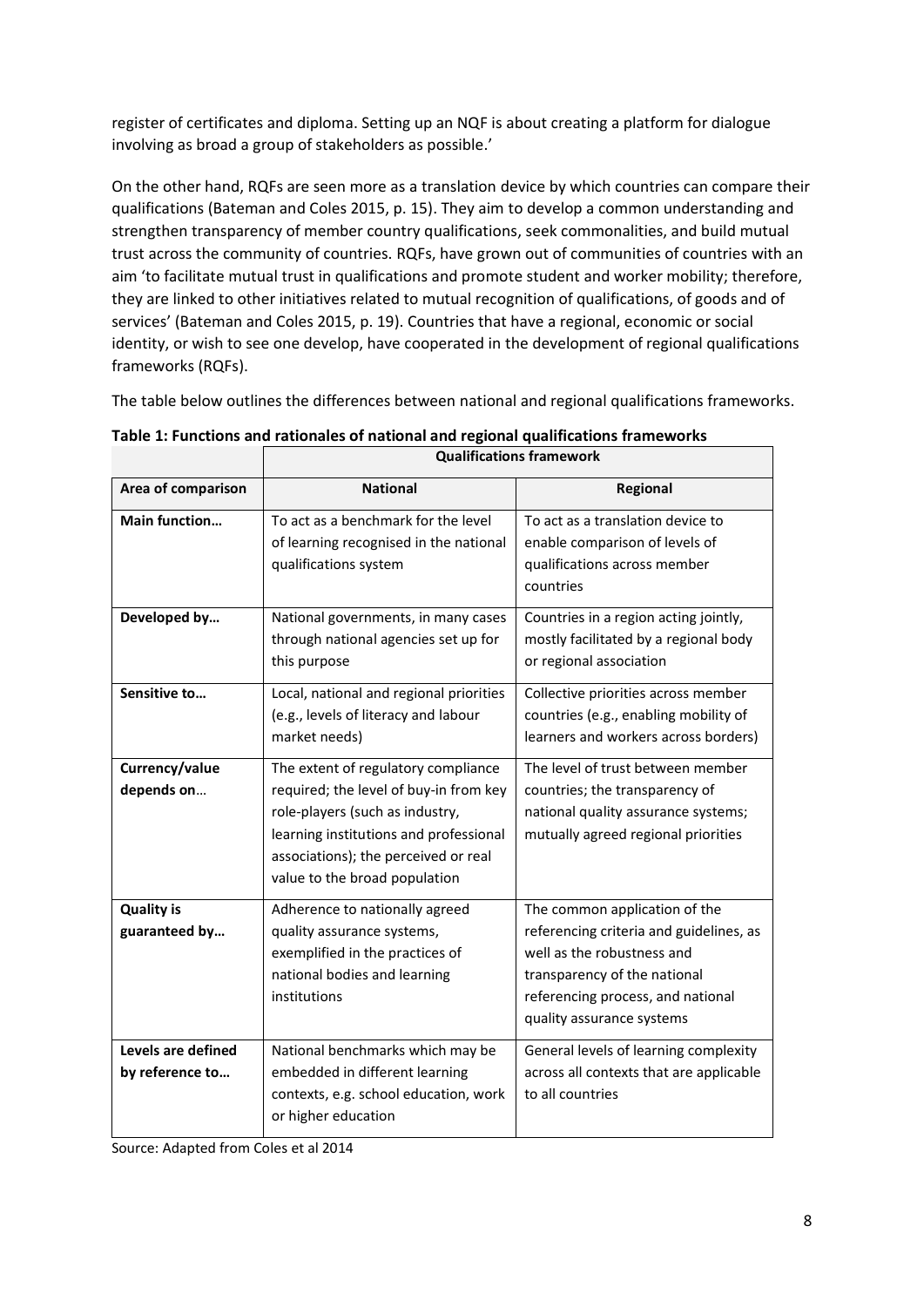A key underpinning concept of any RQF is that it supports and adds value to NQFs or national qualifications systems. There appears to be an acceptance that the regional initiatives (that is the development and implementation of an RQF) provide a strong avenue for facilitating policy learning across the community of countries (Bateman and Coles, 2015, Grootings 2007). Bateman and Coles (2015, p. 19) indicate that RQFs 'have a coordinating effect and this is often due to the guidance offered to countries on the commonalities and differences between the national approach and the approaches in other countries.

RQFs do not replace NQFs or reduce in anyway the scope of the national approach, nor do they diminish the sovereignty of the individual members within the community of countries. Tuck (2007, p.6) indicates that RQFs respect 'well established national traditions'. Bateman and Coles (2013, p. 21) note that RQFs 'are different to bilateral, trilateral and multilateral agreements between national qualifications agencies, professional bodies and education providers for qualifications standards and recognition. Regional qualifications frameworks do not replace or undermine these agreements, but should support and enhance them'.

#### <span id="page-8-0"></span>1.2Overview of RQFs

The recent ETF report (ETF 2021) identified and studied 15 regional initiatives (excluding the EQF and QF-EHEA) which are summarised below.

|    |                                                                                    | RQF initiatives identified and investigated                                                                                  |
|----|------------------------------------------------------------------------------------|------------------------------------------------------------------------------------------------------------------------------|
| 1  | African Continental Qualifications<br>Framework (ACQF)                             | Intergovernmental Authority on<br>9.<br>Development (IGAD) in Eastern Africa                                                 |
|    | 2. Arab Qualifications Framework for Higher<br>Education (AQF; ANQAHE Model)       | 10. Marco de cualificaciones Alianza del<br>Pacífico (Pacific Alliance) (MCAP)                                               |
|    | 3. ASEAN Qualifications Reference<br>Framework (AQRF)                              | 11. Marco de Cualificaciones para la Educación<br>superior centroamericana (MCESCA)                                          |
|    | 4. CARICOM Qualifications Framework (CQF)                                          | 12. Pacific Register of Qualifications and<br><b>Standards/Pacific Qualifications Framework</b><br>(PQF)                     |
| 5. | Conseil Africain et Malgache pour<br>l'Enseignement supérieur (CAMES) <sup>8</sup> | 13. Southern African Development Community<br><b>SADC) Qualifications Framework</b>                                          |
| 6. | <b>ECOWAS Regional Qualifications</b><br><b>Framework of West Africa</b>           | 14. South Asian Association for Regional<br>Cooperation (SAARC) Regional<br><b>Qualifications Framework</b>                  |
|    | 7. East African Qualifications Framework for<br>Higher Education (EAQFHE)          | 15. Transnational Qualifications Framework for<br>the Virtual University for Small States of the<br>Commonwealth (TQF VUSSC) |
| 8. | <b>Gulf Qualifications Framework (GQF)</b>                                         |                                                                                                                              |

#### <span id="page-8-1"></span>**Table 2: List of RQF initiatives identified**

It is not the intention of this briefing paper to address each of the 15 RQFs initiatives but to provide an overview of RQFs and in particular the level descriptors. This briefing paper focuses on five regional frameworks (that is, the European Qualifications Framework [EQF], the Pacific Register of Qualifications and Standards/Pacific Qualifications Framework [PRQS/PQF], the ASEAN Qualifications Reference Framework [AQRF], the Southern African Development Community Qualifications Framework [SADCQF], and the Transnational Qualifications Framework for the Virtual University for Small States of the Commonwealth [TQF VUSSC]). These frameworks are all in various stages of implementation, with the EQF being an inspiration to other frameworks.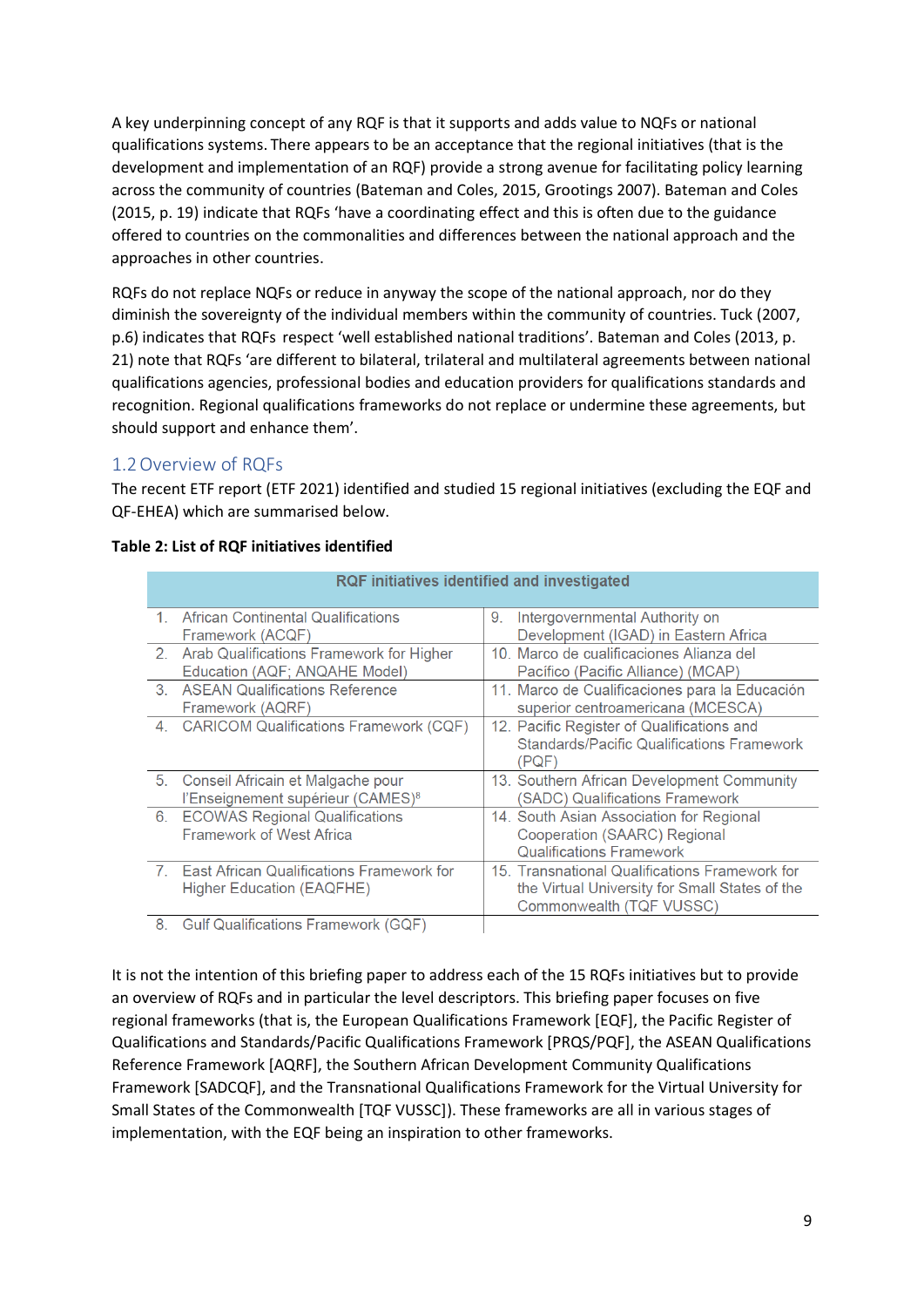The table below outlines member countries for the five RQFs reviewed, and the date of endorsement or approval. In some RQFs it is not made clear from the documentation the date of formal endorsement, which often reflects the iterative process of development of an RQF and the increased understanding of the member countries over time.

| <b>RQF</b>       | <b>Endorsement</b>                    | <b>Member countries</b>                                     |
|------------------|---------------------------------------|-------------------------------------------------------------|
| <b>AQRF</b>      | 2015, agreement endorsed by           | Brunei Darussalam, Cambodia, Indonesia, Laos, Malaysia,     |
|                  | the ASEAN Economic Ministers,         | Myanmar, Philippines, Singapore, Thailand, Vietnam          |
|                  | <b>ASEAN Education Ministers, and</b> |                                                             |
|                  | Labour Ministers                      |                                                             |
| <b>EQF</b>       | 2008, The Council of the              | EU Member States, plus 11 countries that are working        |
|                  | <b>European Union</b>                 | towards implementing the EQF - Iceland, Liechtenstein       |
|                  | recommendation                        | and Norway (European Economic Area countries),              |
|                  |                                       | Albania, North Macedonia, Montenegro, Serbia and            |
|                  |                                       | Turkey (candidate countries), Bosnia & Herzegovina,         |
|                  |                                       | Kosovo (potential candidates) and Switzerland               |
| PRQS/PQF         | 2011 initial agreed version, no       | States of the Pacific Island Forum: Cook Islands, Fiji,     |
|                  | formal agreement noted                | Kiribati, Marshall Islands, Micronesia, Nauru, Niue, Palau, |
|                  |                                       | Papua New Guinea, Samoa, Solomon Islands, Tonga,            |
|                  |                                       | Tuvalu and Vanuatu. Australia and New Zealand do not        |
|                  |                                       | formally engage with the framework.                         |
| SADCQF           | Established by ministers in 2011      | Angola, Botswana, Comoros, Democratic Republic of           |
|                  | and launched in 2017 as               | Congo, Eswatini, Lesotho, Madagascar, Malawi,               |
|                  | SADCQF, no legislation                | Mauritius, Mozambique, Namibia, Seychelles, South           |
|                  |                                       | Africa, United Republic of Tanzania, Zambia, Zimbabwe       |
| <b>TQF VUSSC</b> | 2008 concept paper endorsed           | Antigua and Barbuda, Barbados, Belize, Botswana, Brunei     |
|                  | by VUSSC interlocutors                | Darussalam, Cyprus, Dominica, Fiji, Grenada, Guyana,        |
|                  |                                       | Jamaica, Kiribati, Lesotho, Maldives, Malta, Mauritius,     |
|                  |                                       | Namibia, Papua New Guinea, Samoa, Seychelles, Sierra        |
|                  |                                       | Leone, St. Kitts and Nevis, St. Lucia, St. Vincent and the  |
|                  |                                       | Grenadines, Swaziland, The Bahamas, The Gambia, The         |
|                  |                                       | Solomon Islands, Tonga, Trinidad and Tobago, Tuvalu and     |
|                  |                                       | Vanuatu                                                     |

<span id="page-9-2"></span>**Table 3: Summary of RQFs member countries and legal basis**

Source[: https://europa.eu/europass/en/european-qualifications-framework-eqf,](https://europa.eu/europass/en/european-qualifications-framework-eqf) ASEAN 2015, ETF 2021, Bateman et al 2016, Commonwealth of Learning 2015, Council of the EU 2017, PQF 2011, SADCQF 2017,

Most RQFs act as a common reference framework (e.g., AQRF, EQF) whereas others are extended and include other structures or initiatives, such as:

- Common achievement standards, be they qualifications or competency standards (e.g., Southern African Development Community [SADC])
- Common quality standards for quality assurance agencies and for providers regional/common qualifications, and a national qualifications framework for small island states (i.e., the Pacific Register of Qualifications and Standards [PRQS]).<sup>1</sup>

### <span id="page-9-0"></span>1.3 Key features of an RQF

#### <span id="page-9-1"></span>1.3.1 Introduction

This section aims to outline the key features of an RQF. Although RQFs vary in their design and use, in general, they include both technical aspects and operational aspects. These features include

<sup>1</sup> ACQF 2021, p. 40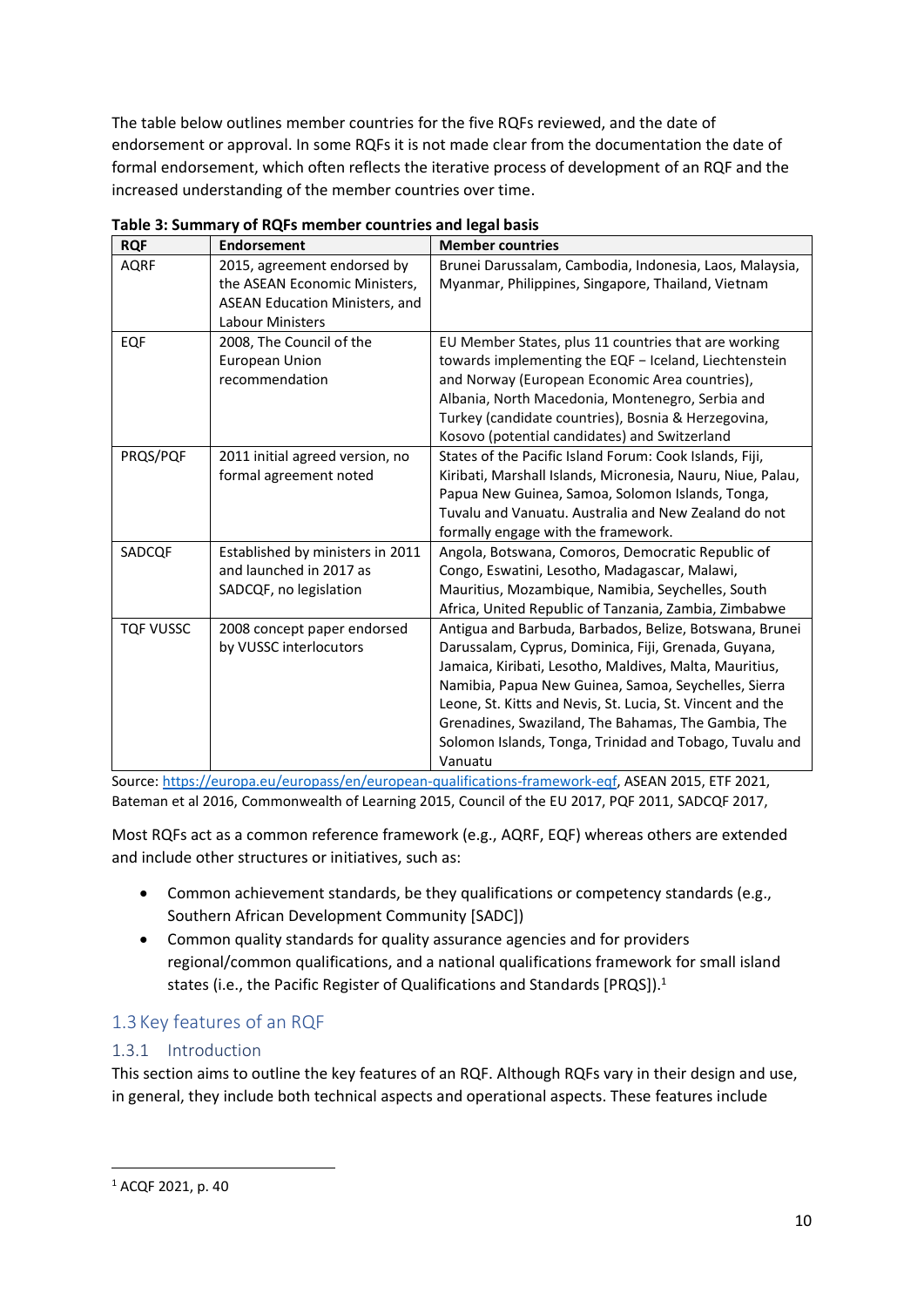clearly articulated purpose and scope, underpinning principles, a set of level descriptors, specified linkages to quality assurance criteria or arrangements, and governance arrangements.

#### <span id="page-10-0"></span>1.3.2 Purpose and scope

RQFs by design are an agreement among member countries. Tuck (2007) considers that the first step in developing a qualifications framework is to clearly articulate its purpose and objectives. Tuck (2007, p. 11) states that there are two main reasons for developing an NQF (also true for RQFs): 'promoting lifelong learning; and quality assurance and recognition'.

The importance of the purpose and scope in the RQF should not be ignored in an RQF's design process as it is these factors that influence the development of the level descriptors (including the determination of levels and domains).

In establishing an RQF, member countries should agree on the purpose and scope of the initiative. RQFs generally have more than one objective or purpose but they generally aim to:

- 'deepen integration and harmonisation
- create a common identity
- facilitate:
	- o transparency of multiple complex systems
	- o mobility of workers and students
	- o recognition and credit transfer
- support economic imperatives such as removal of barriers to trade'.<sup>2</sup>

The recent RQF study (ETF 2021, p. 20) groups the objectives into three partially interlinked areas:

- 'Mobility of (workers and learners
- Quality/quality assurance
- Harmonisation towards comparability and transparency'.

All RQFs aim to have some transformational influence on NQFs or systems. Most RQFs aim to promote lifelong learning, a learning outcomes approach to qualifications, improve the quality of qualifications, and encourage harmonisation. However, it is possible that RQFs may wish to influence aspects of qualifications frameworks within member countries and in turn the qualifications formulated. Regardless, the aim to transform NQFs or systems is by mutual agreement and articulated in the design of the RQF.

The scope of learning that the RQF addresses across the member countries is often specified in terms of formal learning (education and training sectors), non-formal learning and informal. Some, however, are silent on the scope of the RQF, possibly deliberately so. Generally, RQFs aim to be all encompassing of all learning, regardless of how it has been achieved as a means to encourage lifelong learning and equity in the recognition process. At a RQF level it is not useful to refer to specifically education and training sectors, as these sectors (and any divisions made) are the remit of the members of the community in their NQF or qualifications system.

<span id="page-10-1"></span>The table below summarises the purpose and objectives as well as the scope of each of the five RQFs under review.

<sup>2</sup> Coles personal communication cited in Bateman and Coles (2013)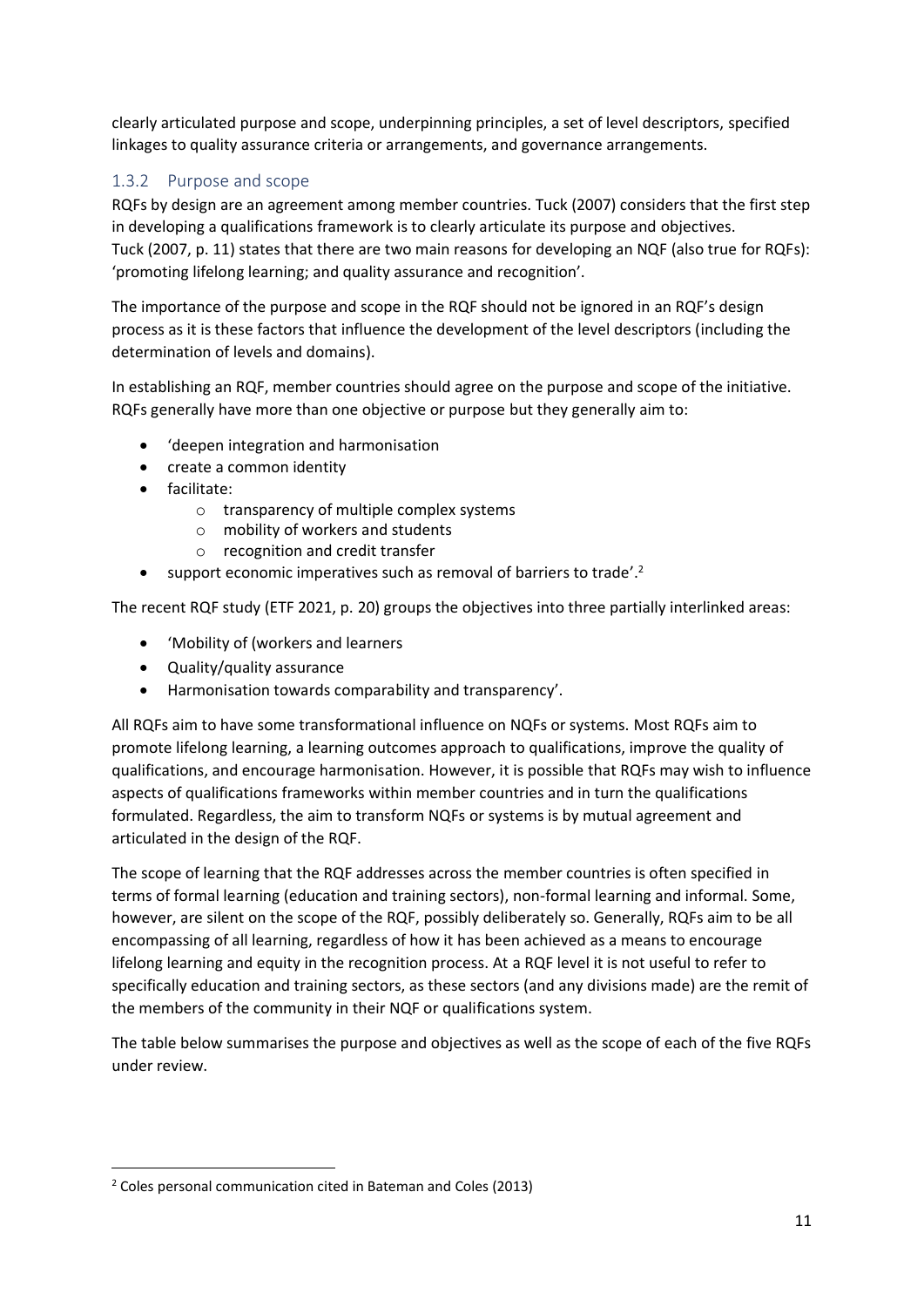#### **Table 4: Purpose and scope of RQFs**

| .<br><b>RQF</b>            | , oo ah iyo oo ka u uu<br><b>Purpose</b>                                                                                                                                              | <b>Objectives</b>                                                                                                                                                                                                                                                                                                                                                                                                               | <b>Scope</b>                                                                                                                                                                                                                                                                                                                                             |
|----------------------------|---------------------------------------------------------------------------------------------------------------------------------------------------------------------------------------|---------------------------------------------------------------------------------------------------------------------------------------------------------------------------------------------------------------------------------------------------------------------------------------------------------------------------------------------------------------------------------------------------------------------------------|----------------------------------------------------------------------------------------------------------------------------------------------------------------------------------------------------------------------------------------------------------------------------------------------------------------------------------------------------------|
| <b>AQRF</b>                | Common reference<br>framework, acts as a                                                                                                                                              | Support recognition of qualifications<br>$\bullet$<br>Promote learner and worker<br>$\bullet$                                                                                                                                                                                                                                                                                                                                   | Education and training -<br>informal, non-formal and                                                                                                                                                                                                                                                                                                     |
|                            | device to enable<br>comparisons of<br>qualifications                                                                                                                                  | mobility<br>Encourage qualifications<br>$\bullet$<br>frameworks that can facilitate<br>lifelong learning<br>Encourage national approaches to<br>$\bullet$<br>validating learning gained outside<br>formal education<br>Lead to better understanding of<br>$\bullet$<br>qualifications systems<br>Promote higher quality<br>$\bullet$<br>qualifications systems                                                                  | formal learning (includes<br>but is not limited to post<br>compulsory schooling, adult<br>and community education,<br>TVET and higher education)                                                                                                                                                                                                         |
| EQF                        | Common reference<br>framework,<br>translation device                                                                                                                                  | Support lifelong learning and better<br>$\bullet$<br>link formal, non-formal and informal<br>learning<br>Improve transparency,<br>$\bullet$<br>comparability and portability of<br>qualifications                                                                                                                                                                                                                               | Qualifications within<br>frameworks or systems                                                                                                                                                                                                                                                                                                           |
| PRQS/PQF                   | Common reference<br>framework, act as a<br>translation device                                                                                                                         | Establish comparability<br>$\bullet$<br>Facilitate recognition of<br>$\bullet$<br>qualifications for portability of<br>learning and integration of labour<br>mobility                                                                                                                                                                                                                                                           | Comprehensive - formal<br>(school, higher education,<br>technical and vocational<br>education and training) and<br>non-formal learning                                                                                                                                                                                                                   |
| SADC QF                    | Mechanism for<br>comparability and<br>recognition of<br>qualifications                                                                                                                | Providing a mechanism for<br>$\bullet$<br>comparability and recognition of<br>qualifications in SADC,<br>Facilitating mutual recognition of<br>$\bullet$<br>qualifications in all Member States<br>Harmonising qualifications<br>$\bullet$<br>wherever possible<br>Promoting the transfer of credits<br>$\bullet$<br>within and among Member States<br>and even beyond<br>Creating SADC regional standards<br>where appropriate | General education,<br>technical and vocational<br>education and training<br>(TVET), higher education,<br>lifelong and out-of-school<br>or non-formal education                                                                                                                                                                                           |
| <b>TQF</b><br><b>VUSSC</b> | Common reference<br>framework; act as a<br>translation<br>instrument for the<br>classification of<br><b>VUSSC</b><br>qualifications, and<br>for the promotion of<br>lifelong learning | $\bullet$<br>Deepen integration and<br>harmonisation Support economic<br>imperatives such as removal of<br>barriers to trade<br>Create a common identity<br>$\bullet$<br>Facilitate:<br>$\bullet$<br>Transparency of multiple<br>$\circ$<br>complex systems<br>Mobility of workers and<br>$\circ$<br>students<br>Recognition and credit transfer<br>$\circ$                                                                     | TQF has been approved as<br>a unified qualifications<br>framework that includes<br>higher education<br>qualifications and post-<br>secondary technical and<br>vocational qualifications<br>offered through the VUSSC.<br>TQF encompasses adult<br>basic education and<br>training, vocational<br>education and training, as<br>well as higher education. |

Source: ASEAN 2015, ETF 2021, Bateman 2021, Commonwealth of Learning 2015, Council of the EU 2017, PQF 2015, SADCQF 2017.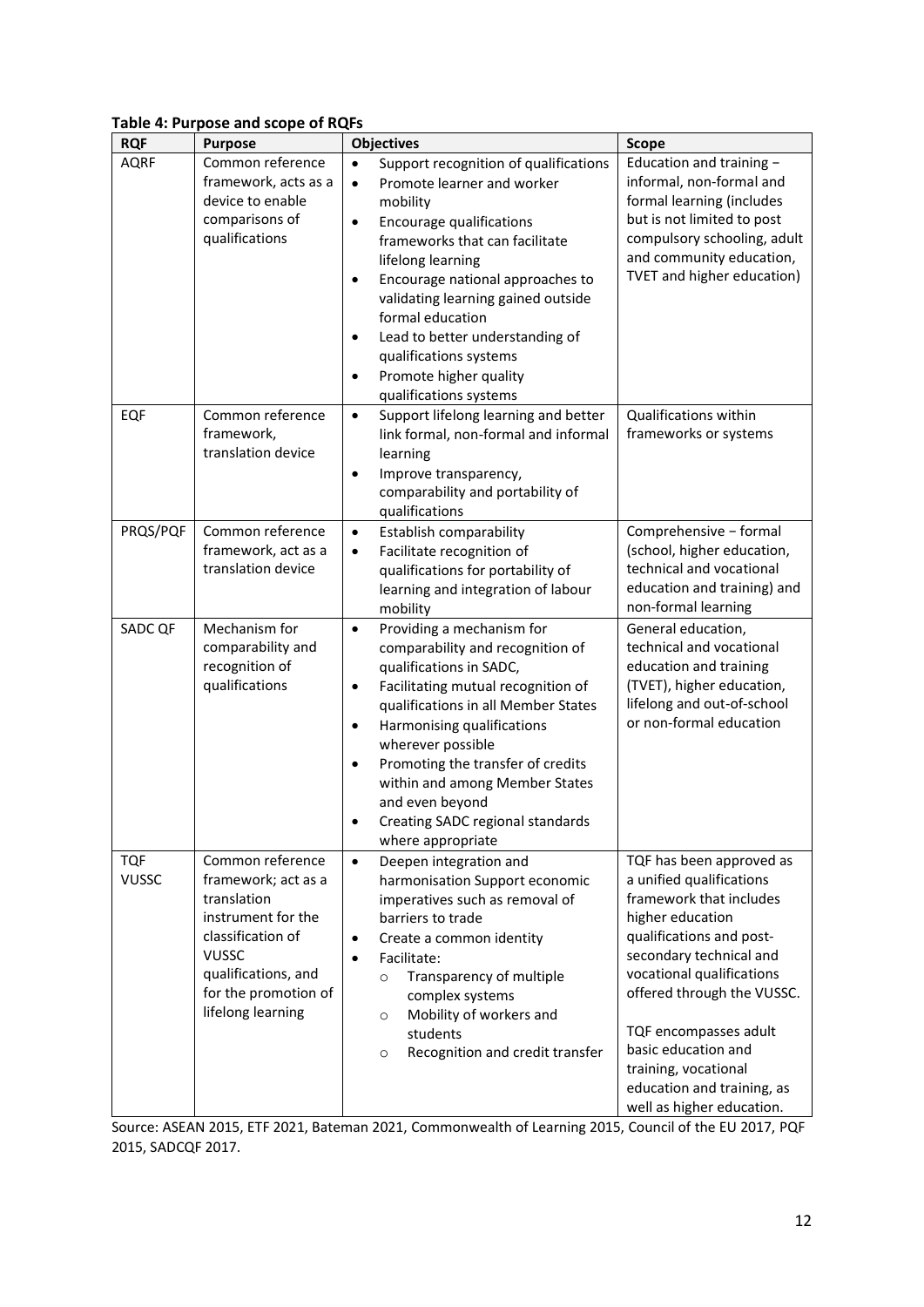#### <span id="page-12-0"></span>1.3.3 Principles

Most RQFs state underpinning key principles, either implicit or explicit, which outline core values or limitations to the framework. In many respects, the principles should acknowledge that the RQF does not impinge in anyway on national sovereignty and on the national approach to qualifications. They should aim in the main to develop a relationship that is mutually beneficial to the RQF and to the national qualifications frameworks or systems.

In the AQRF (2015, p. 3), these principles are explicit, noting that the framework:

- Invites voluntary engagement
- Aims to be a neutral influence and does not require any changes to national qualifications frameworks or systems
- Respects each member state's specific structures and processes
- Acknowledges that member states will determine when they will undertake the referencing process.

The SADCQF (2017) also outlines key principles important to the community, including (but not limited to):

- Promotion of regional solidarity and cooperation, peace and prosperity
- Equity in and among member states
- Respect for regional and multilateral decisions
- Respect for legislation in place in member states.

The EQF (2017, clause 27 and clause 29) makes it clear, noting that:

*This recommendation does not replace or define national qualifications frameworks or systems. The EQF does not describe specific qualifications or an individual's competences…*

*Given its non-binding nature, this recommendation conforms to the principles of subsidiarity and proportionality by supporting and supplementing Member State's activities…It should be implemented in accordance with national law and practice.* 

Within an RQF these principles may directly influence the development of level descriptors and may also directly influence the engagement of the community, the implementation of the framework, and the approach to referencing process.

#### <span id="page-12-1"></span>1.3.4 Level descriptors

Within the design of an RQF much emphasis is placed on the level descriptors, as they are seen as the key structure that enables 'NQFs and national qualifications systems to align with or "talk to" each other' (Burke et al 2009). Both the EQF and the AQRF encourages participating members to reference their NQFs (or qualifications systems) and not individual qualifications or qualification types to the framework.

It is these level descriptors to which national qualifications frameworks or systems are referenced and on which transparency is based. The following figure summarises this concept.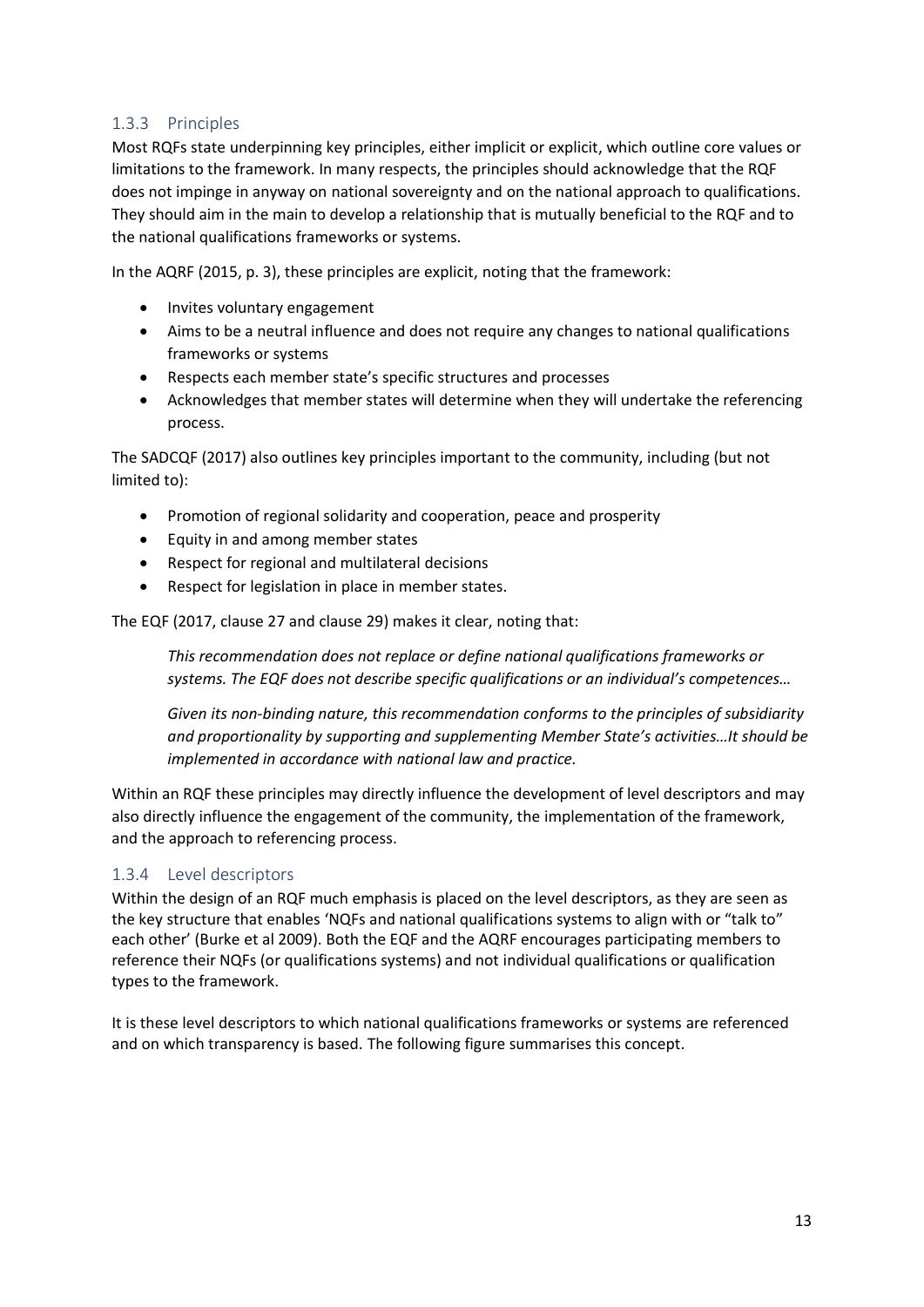<span id="page-13-0"></span>

#### **Figure 1: RQF as a translation device**

Many RQFs make clear statements that the framework is based on learning outcomes, e.g., PQF, EQF. The EQF (Council of the EU 2017, p. 6) defines learning outcomes as:

*Statements regarding what a learner knows, understands and is able to do on completion of a learning process, which are defined in terms of knowledge, skills and responsibility and autonomy.*

RQFs not only incorporate learning outcomes into their design they in turn encourage national qualifications to also be based on learning outcomes, both in the design of the NQF and also in the qualifications aligned to the NQF.

Within the RQF, the level descriptors are written as generic learning outcomes that can be applied across the education and training sectors. These learning outcomes may reflect some or all of the domains of the participating NQFs or include aspects that they wish to encourage in NQFs within the community of countries.

The ETF report (ETF 2021) indicates that across the 15 regional initiatives there was a predominance of 10-level RQFs.

The table below summarises the number of levels and domains on which the descriptors are based. Chapter 2 of this briefing paper provides a more detailed discussion of the level descriptors of these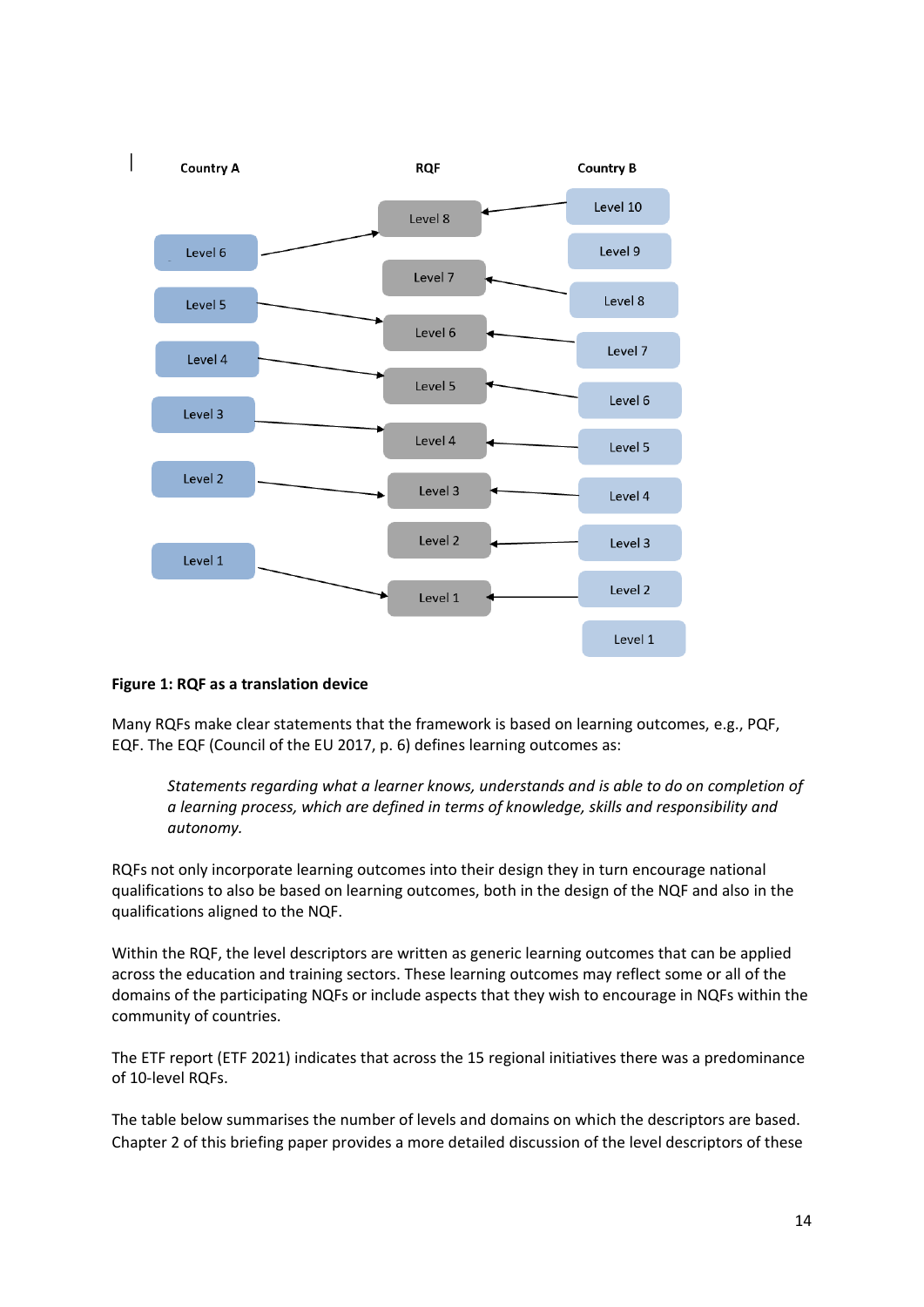frameworks, a discussion on what may influence the decision on how many levels and the domains used, as well as guidance on development of level descriptors.

| <b>RQF</b>       | Levels | <b>Domains</b>                                                          |
|------------------|--------|-------------------------------------------------------------------------|
| <b>AQRF</b>      | 8      | Knowledge and Skills, Application and Responsibility                    |
| <b>EQF</b>       |        | Knowledge, Skills, Responsibility and Autonomy                          |
| PRQS/PQF         | 10     | Knowledge and Skills, Application, Autonomy                             |
| SADC OF          | 10     | Knowledge, Skills, Autonomy and Responsibility                          |
| <b>TQF VUSSC</b> | 10     | Knowledge and understanding, skills and wider personal and professional |
|                  |        | competencies                                                            |

<span id="page-14-1"></span>**Table 5: Levels and domains of the RQFs**

Source: ASEAN 2015, Council of the EU 2017, PQF 2015, Commonwealth of Learning 2015, SADCQF 2017

The EQF, AQRF and the SADC QF do not align their level descriptors to qualification types as the focus is on levels of learning complexity and allowing members of the community to determine their own qualification types and how they align to the RQF level descriptors. However, the TQF VUSSC, which has a focus on classifying VUSSC qualifications, aligns qualification types (such as Bachelor or Advanced Diploma). The TQF VUSSC notes that these qualification types are 'illustrative examples which encourage flexibility of assignment of qualifications to levels on the framework' (TQF VUSSC 2015, p. 1). The PRQS/PQF was originally designed with the RQF only using the level descriptors, with the PQF qualification type descriptors to be used by the Small Island States as an NQF (PQF 2011, p. 38):

*The qualification type descriptors are included for explanatory purposes for those PICTs<sup>3</sup> that do not have a national qualifications framework. The PQF may function as a national qualifications framework for those PICTs that choose to adopt it as a national qualifications framework. The qualification types have been assigned a level on the framework.*

However, later iterations of the PQF indicate that the PQF qualification type descriptors are now an accepted component of the RQF, and overtime have signalled a change in design and focus of the RQF.

#### <span id="page-14-0"></span>1.3.5 Linkages to quality assurance arrangements

Quality assurance can be defined as planned and systematic processes that provide confidence in services by providers under the remit of responsible bodies (Bateman et al 2009, Bateman & Coles 2017a, Bateman et al 2012).

Building mutual trust and strengthening transparency across the community of countries is predicated not only on the transparency of qualification structures and outcomes, but also on the quality assurance arrangements that apply to qualifications formulation and approval and the provision of those qualifications by education and training providers. Trust in qualifications provides confidence to the holder of that qualification and to stakeholders that the individual has actually acquired the learning outcomes associated with the qualification.

Quality assurance arrangements are built into the RQF design in essentially two different ways: as criteria used within the referencing process, or as associated quality assurance framework that is agreed to by the member countries. The table below summarises the approaches to quality assurance across the five RQFs under review.

<sup>3</sup> Pacific Island Countries and Territories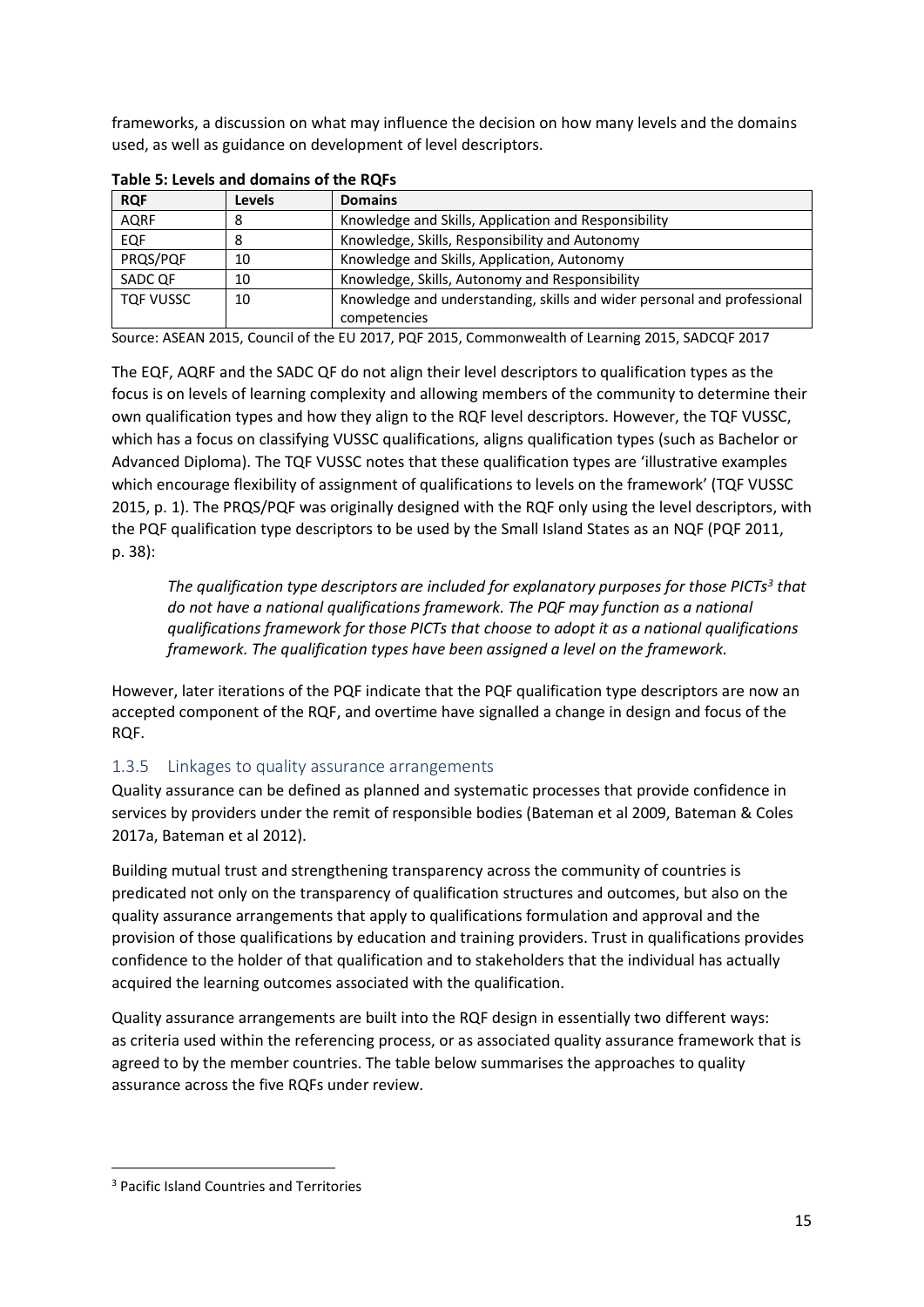#### <span id="page-15-1"></span>**Table 6: Approach to quality assurance in RQFs**

| <b>RQF</b>       | Approach                                                                                                                                                                                                                                                                                                                                                                                                                                                                                                                                                                                                                                                                                                                                                                                                                                |
|------------------|-----------------------------------------------------------------------------------------------------------------------------------------------------------------------------------------------------------------------------------------------------------------------------------------------------------------------------------------------------------------------------------------------------------------------------------------------------------------------------------------------------------------------------------------------------------------------------------------------------------------------------------------------------------------------------------------------------------------------------------------------------------------------------------------------------------------------------------------|
| <b>AQRF</b>      | The referencing process includes 11 criteria. Criterion 6 notes that the national quality<br>assurance system(s) are described. It names three benchmarks for evaluating quality<br>assurance processes within the member state: East Asia Summit Vocational Education<br>and Training Quality Assurance Framework (which includes the quality principles, agency<br>quality standards and quality indicators), International Network for Quality Assurance<br>Agencies in Higher Education (INQAAHE) Guidelines of Good Practice for Quality<br>Assurance and the ASEAN Quality Assurance Network (AQAN) ASEAN Quality Assurance<br>Framework for Higher Education. <sup>4</sup> The ASEAN Quality Assurance Framework outlines<br>standards for external quality assurance agencies and for provider (internal) quality<br>assurance. |
| EQF              | The referencing process includes 10 criteria and procedures (Annex III). Criterion 5 notes<br>that the national quality assurance system/s are consistent with the principles in Annex<br>IV. Annex IV includes 10 quality assurance principles. These principles are included in<br>Appendix 1 of this report.                                                                                                                                                                                                                                                                                                                                                                                                                                                                                                                         |
| PRQS/PQF         | The PQF is part of a regional register for Pacific qualifications -the Pacific Register of<br>Qualifications and Standards. The register and the framework are accompanied by a set<br>of quality assurance standards for agencies (including the registration of providers and<br>accreditation of qualifications) and minimum standards for providers. The quality<br>assurance standards are supported by various policies and procedures, guidelines and<br>criteria. All qualifications accredited by recognised responsible bodies in the member<br>countries may be entered onto the register and are to be aligned to the PQF.                                                                                                                                                                                                  |
| SADCQF           | Includes 16 quality assurance guidelines agreed by the member countries. The document<br>does not describe how these quality assurance guidelines will be applied, for example,<br>within a referencing process or as an agreed set of quality principles that will be strived<br>for in each country. For example, Principle 2: Ensure the planning for and provision of<br>adequate financial resources for the provision of high-quality education and training at<br>all levels in the region.                                                                                                                                                                                                                                                                                                                                      |
| <b>TQF VUSSC</b> | This RQF notes that the quality assurance mechanisms adopted are a flexible rather than<br>prescriptive approach. The TQF relies on the quality assurance system/s of the national<br>quality assurance agencies (or other recognised agencies) of the member states. It is<br>proposed that the providers and quality assurance agencies will subscribe to the<br>guidelines. There are 7 principles related to providers, and 7 principles related to the<br>national quality assurance agencies (or other recognised agencies) of the member states.<br>There are 7 principles related to the TQF Management Committee.                                                                                                                                                                                                              |

Source: ASEAN 2015, Council of the European Union 2017, PQF 2015, SADC QF 2017, Commonwealth of Learning 2015

All approaches acknowledge that quality assurance is the responsibility of key stakeholders at all levels of the qualifications system. This includes, within the member countries, primarily the national quality assurance agency (or other responsible body) and the provider. However, it is also acknowledged that responsibility for quality assurance is at all levels of a qualifications system be it international, regional, national agency, the provider and social partners, which are often connected and interrelated (Bateman & Coles 2017b).

#### <span id="page-15-0"></span>1.3.6 Governance arrangements of the RQF

As RQFs are based on mutual agreement they vary in terms of the basis of their agreement and governance arrangements, often reflecting the overarching governance and structure of its community of countries.

For example:

<sup>4</sup> This is now known as the ASEAN Quality Assurance Framework.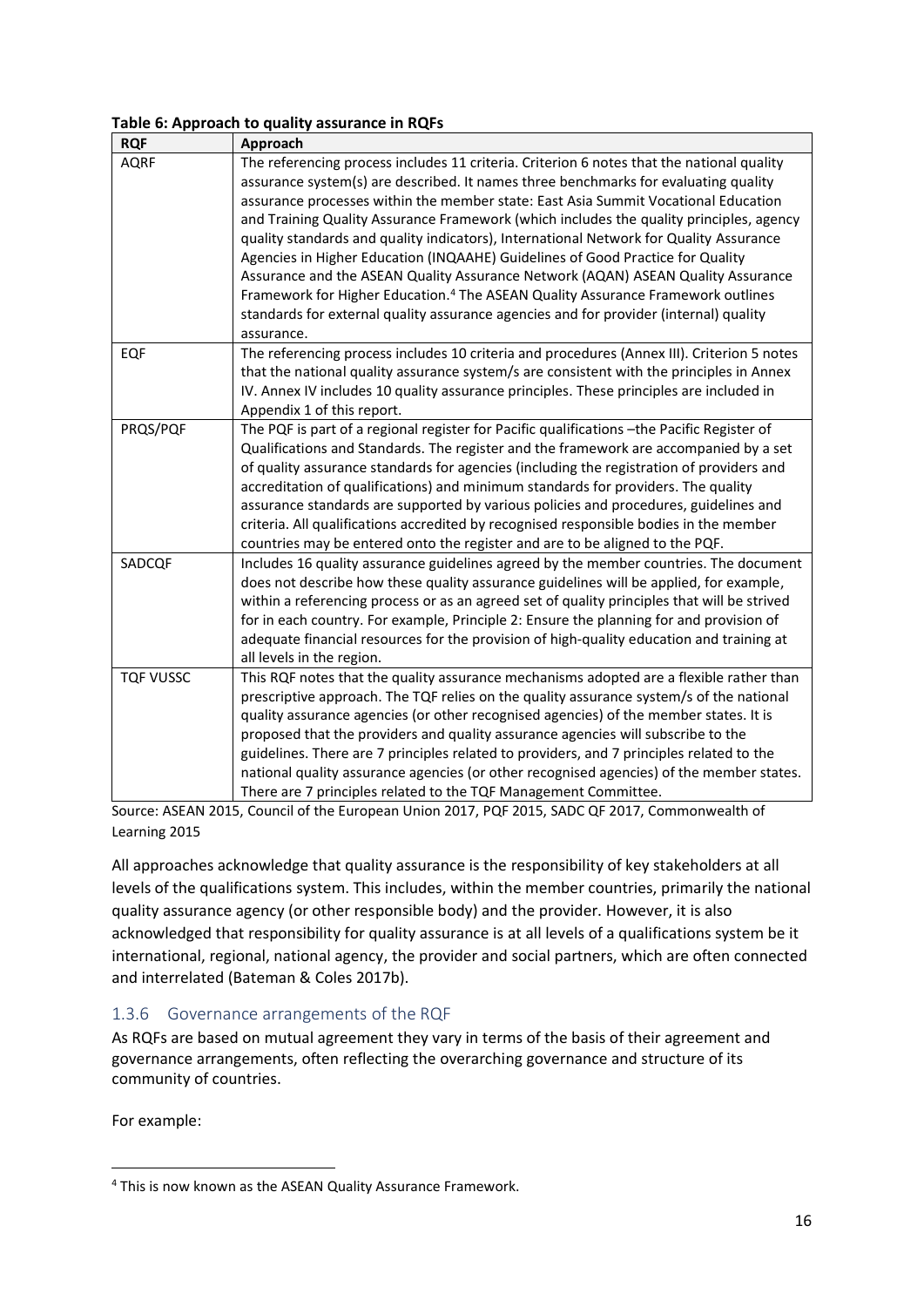- The EQF is based on a formal recommendation adopted by the European Parliament and the Council on April 23, 2008 (European Union 2008), which was reviewed and strengthened in 2017 (European Union 2017). An EQF Advisory Group ensures the overall coherence and transparency of the implementation of the EQF. The EQF Advisory Group is also responsible for the follow-up of implementation of the EU Validation of Non-Formal and Informal Learning (RPL) Recommendation. Its membership includes: a representative from the 27 member states plus 11 other countries; 16 other representatives from other public entities; and, 11 organisations that represent European social partners and stakeholders.<sup>5</sup> At a national level, National Coordination Points are responsible to support and coordinate the referencing of the national qualifications systems to the EQF. The European Commission coordinates the implementation of the EQF workplan, initiates the planned evaluations of the EQF and chairs the EQF Advisory Group, and drafts the technical notes for the Advisory Group meetings.<sup>6</sup> Cedefop and ETF are tasked with the organisation of research activities and co-facilitation of special EQF working groups.
- The ASEAN Charter, which was signed by the ten ASEAN Leaders in Singapore on 20 November 2007, provides the legal basis for an ASEAN Qualifications Reference Framework (AQRF). The AQRF was endorsed by ASEAN Ministers in 2015 (ASEAN 2015). The governance structure to provide operational oversight of the AQRF is documented in the agreed governance structure. The AQRF Committee leads the process and is considered a high-level committee to engage with the complex policy and technical issues, including AQRF meetings and referencing report reviews. Each member state is to establish a National AQRF Committee, which is the body that is the interface between the national policymaking bodies and national qualifications agencies and that of the AQRF Committee. Providing oversight, are the three ministerial groups (economic, education and labour) from the member states (ASEAN 2017).
- In the Pacific, the island nations are those from the Pacific Island Forum<sup>7</sup>. The PQF is led by a secretariat working on behalf of the ministers of education and training of the Pacific island nations. The quality assurance agencies within the participating nations do not have a direct voice or representation on the regional committee (Bateman et al 2016).
- SADCQF is formalised under the 1992 SADC Treaty, and especially the Protocol on Education and Training 1997−2020. The SADC Secretariat and Implementation Unit was to have overall responsibility to coordinate, drive the implementation of the SADCQF and report progress of implementation to the Technical Committee on Certification and Accreditation (TCCA), that provides overall technical oversight, advocates and oversees its implementation. Finally, the SADC Council of Ministers, and Ministers responsible for Education and Training and Science, Technology and Innovation provide strategic policy leadership and monitor implementation of the SADCQF. At this point in time the SADC has not established an Implementation Unit, due to financial constraints. The intermediary solution found was to distribute the workload among member states and the SADC Secretariat: 6 implementation programs have been planned and are led by South Africa, Namibia, eSwatini, Zambia and Botswana + Secretariat

<sup>5</sup> [https://ec.europa.eu/transparency/expert-groups-register/screen/expert-](https://ec.europa.eu/transparency/expert-groups-register/screen/expert-groups/consult?do=groupDetail.groupDetail&groupID=2107)

[groups/consult?do=groupDetail.groupDetail&groupID=2107](https://ec.europa.eu/transparency/expert-groups-register/screen/expert-groups/consult?do=groupDetail.groupDetail&groupID=2107) accessed July 2021

<sup>6</sup> Funding: EU budget, especially from Erasmus+: support the regular activities of the National Coordination Points, the research and analytical activities, peer learning activities, maintenance of the EQF website in the new Europass platform. Other EU programmes fund development of NQFs and national qualifications registers and databases.

<sup>7</sup> Noting that Australia and New Zealand do not formally engage with the framework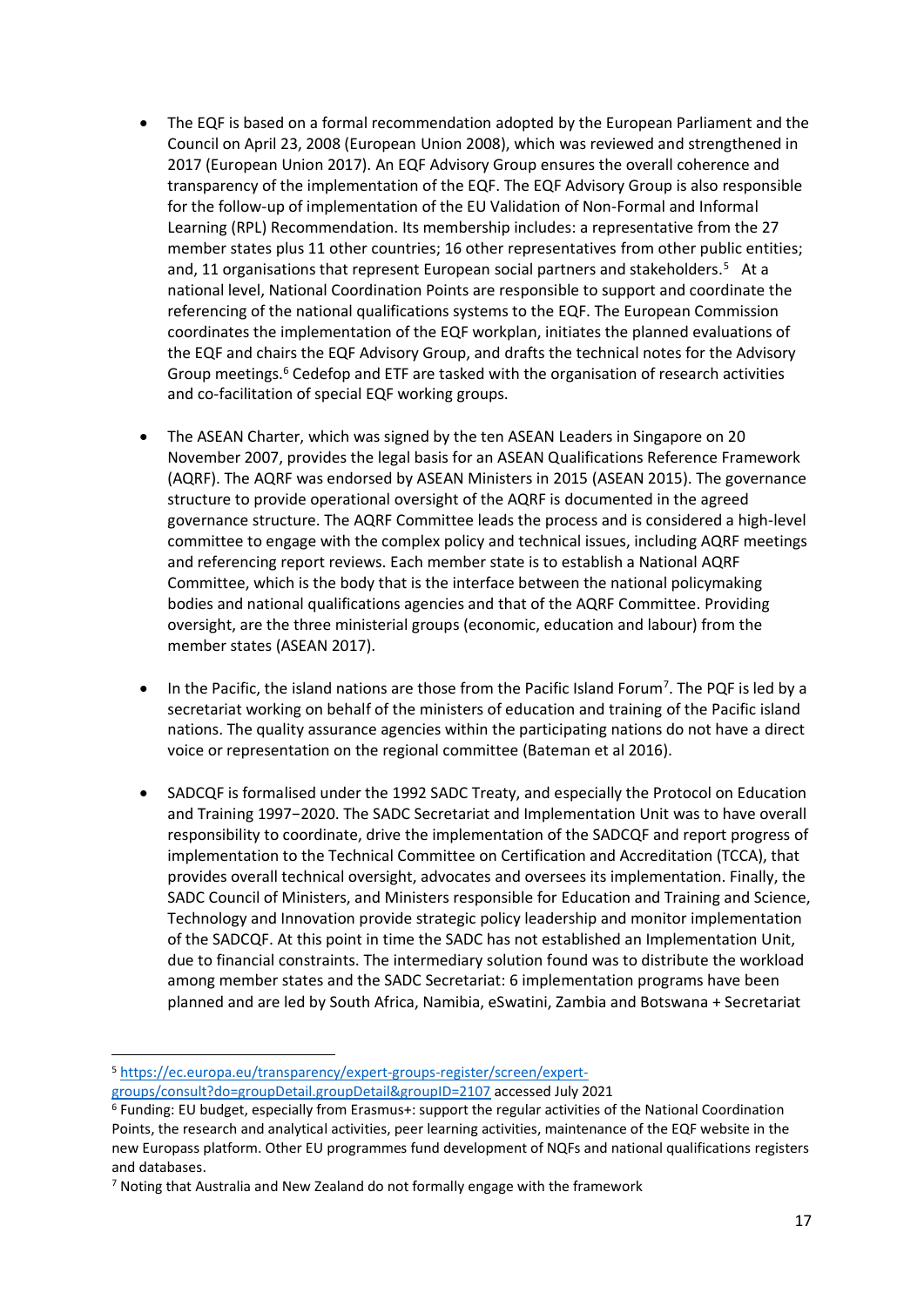• The VUSSC is a network of small states, and the TQF VUSSC is managed by the TQF Management Committee. The Committee is elected, with a chair and 2 vicechairs, with a total of six members. The TQF Management works closely with the VUSSC Management Committee (Commonwealth of Learning 2015).

How the community of countries are governed affects how the RQF is governed and managed, and the protocols and principles valued by the member countries will affect any decisions related to governance, meeting protocols, and underpinning philosophy.

#### <span id="page-17-0"></span>1.4RQFs and Referencing

'Referencing is the process that results in the establishment of a relationship between the levels of national qualifications, usually defined in terms of a national qualifications framework, and the levels' of the RQF]' (European Commission 2013, p. 6). The referencing process is a means to build trust and transparency of a member country' qualifications system and qualifications across the member countries. The success of the RQF in building trust comes from 'an open and rigorous referencing process that reflects the collective view of national stakeholders' (European Commission 2013, p. 6).

#### <span id="page-17-1"></span>1.4.1 Approach to referencing

The referencing process is not necessarily uniformly applied across the different RQFs and in some respects reflects the level of implementation of the member countries' NQFs or systems and each member's readiness to reference (ASEAN 2020), as well as 'resource constraints (technical, financial and institutional) for implementation' (ACQF 2021 p. 123).

| <b>RQF</b>       | Referencing approach and support documents                                                    |
|------------------|-----------------------------------------------------------------------------------------------|
| <b>AQRF</b>      | Within ASEAN, the AQRF, the participating member states are to reference their NQF            |
|                  | level descriptors to the AQRF levels, and also for those countries without an NQF to be       |
|                  | able to reference key qualifications to the AQRF. There are 11 referencing criteria -         |
|                  | refer to Appendix 2. Four ASEAN Member States (AMS) have successfully submitted               |
|                  | referencing reports (Malaysia, Philippines, Thailand and Indonesia). The AQRF is              |
|                  | supported by the AQRF Referencing Guidelines (2020), two concept notes (related to            |
|                  | nonformal and informal learning, and learning outcomes) and one briefing paper on             |
|                  | qualifications frameworks and quality assurance systems.                                      |
| EQF              | Within the European Union (EU), the EQF referencing process requires participating            |
|                  | member states to reference their qualifications levels or qualifications system to the        |
|                  | EQF levels. There are 10 referencing criteria and procedures, included as Annex III of        |
|                  | the EQF Recommendation of 2017 - refer to Appendix 3. EQF published a series of five          |
|                  | EQF technical notes on key themes and issues of referencing to EQF.                           |
| PRQS/PQF         | There is little documented on the process of referencing or aligning NQFs to the PQF.         |
|                  | However, the process includes an alignment activity led by the secretariat. No public         |
|                  | reports are available.                                                                        |
| SADCQF           | For SADCQF the process for comparing NQFs or systems has been trialled as an                  |
|                  | alignment process. There are 10 alignment criteria - refer to Appendix 4 -                    |
|                  | accompanied by steps for the alignment process (which is a self-assessment exercise)          |
|                  | and an adjudication process (ACQF 2020). Alignment activities have been undertaken            |
|                  | by Mauritius, Seychelles, and South Africa, with the reports publicly available. <sup>8</sup> |
| <b>TQF VUSSC</b> | The RQF makes it clear that the 'referencing process essentially draws on the                 |
|                  | commonalities of NQFs, in that most NQFs have reference levels describing types of            |
|                  | skills and knowledge in various qualifications, quality assurance principles and              |
|                  | guidelines, and methods for recognizing learning gained in different programmes and           |

#### <span id="page-17-2"></span>**Table 7: Approach to referencing**

<sup>8</sup> Note that only Seychelles and South Africa have their alignment reports validated; Mauritius still awaits final validation.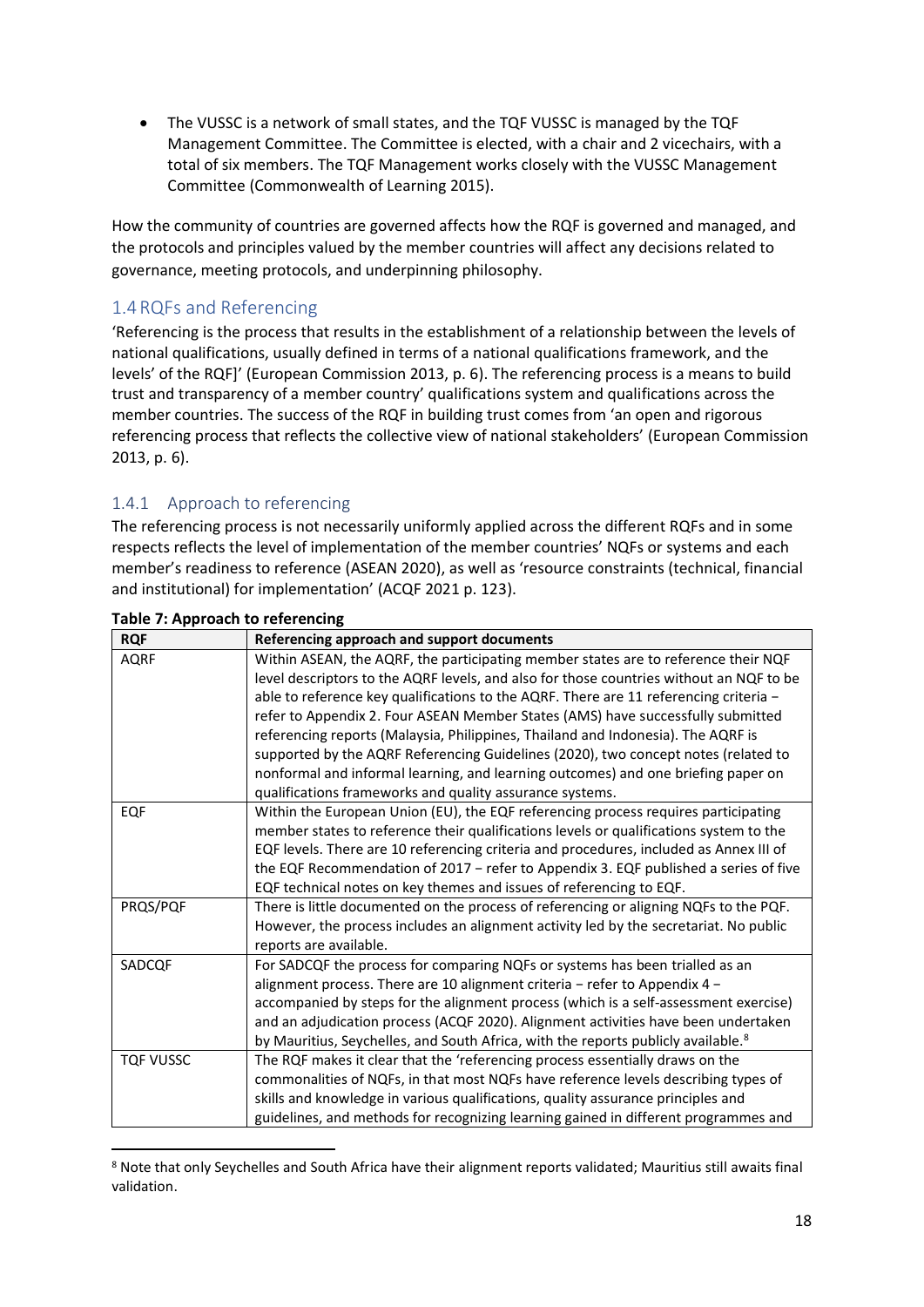| <b>RQF</b> | Referencing approach and support documents                                           |
|------------|--------------------------------------------------------------------------------------|
|            | contexts' (Commonwealth of Learning 2015, p. 27). In addition, it is noted that the  |
|            | process needs to be clear and that established criteria will strengthen the process. |
|            | Referencing criteria were affirmed in 2017 (Commonwealth of Learning 2017 - refer to |
|            | Appendix 5).                                                                         |

The AQRF referencing process requires an international expert plus an observer from one of the other AMS to be involved in the national referencing process to not only strengthen the referencing process but also to build capability within the region. Both the EQF and the AQRF require an extensive report to be submitted with descriptions of the broader education and training system and more specifically, the qualifications system. These reports are reviewed by the member countries, affirmed and finally made public. The referencing activity includes:

- Responding to criteria and procedures, and responding to quality assurance principles (EQF)
- Responding to criteria and procedures, and responding to a recognised quality assurance framework (AQRF).

The most recent information on the SADC QF indicates a similar process, although it is stated to be an alignment, preceded by a self-assessment. Within the PRQS/PQF processes, the national quality assurance body is to meet the Pacific Quality Assurance Framework for their qualifications to be entered onto the register. TQF VUSSC outlines seven criteria for referencing an NQF or system to the TQF but there is no clear process documented.

It is in the referencing process that the critical importance of the level descriptors in aligning or referencing levels of an NQF to an RQF cannot be denied, as it is the levels that provide an understanding of the member country's qualifications. However, the referencing process is more complex than that. Although the referencing process implies that the level descriptors of the NQF are compared to the level descriptors of the RQF, the referencing country must also respond to other criteria and submit a full and complete report to the community of countries. The referencing (alignment) report must demonstrate and provide evidence that all criteria have been addressed and accurately reflect the status in the referencing country.

In the case of the EQF, each country informs the EQF Advisory Group of the upcoming referencing through a 'state of play' presentation; the submission of the actual referencing report is done one month before the official presentation, and all Advisory Group members are invited to provide written comments. Many countries are presenting their second referencing reports, covering new developments and reforms of their qualifications frameworks and systems (e.g., Estonia, France, Ireland, The Netherlands). The 2017 EQF Recommendation encourages countries to update their referencing reports. An important consequence of EQF referencing is the use of EQF levels on qualifications documents and databases, next to the country's NQF level. The indication of EQF levels is voluntary.

#### <span id="page-18-0"></span>1.4.2 Analysis of referencing criteria

Three RQFs have documented referencing criteria and procedures. The table below summarises the commonalities of the referencing criteria across the EQF, AQRF and SADCQF. The influence of the EQF is evident within the other two framework criteria.

Within all three frameworks, there are criteria that could be addressed differently. The table below identifies three types of criteria, criteria which can only be responded to in the report (black text), criteria that are more process or procedural orientated (blue text), and a post referencing obligation of the referencing country to provide for certification documentation that makes a reference to the appropriate RQF level (green text).

#### <span id="page-18-1"></span>**Table 8: Analysis of referencing criteria**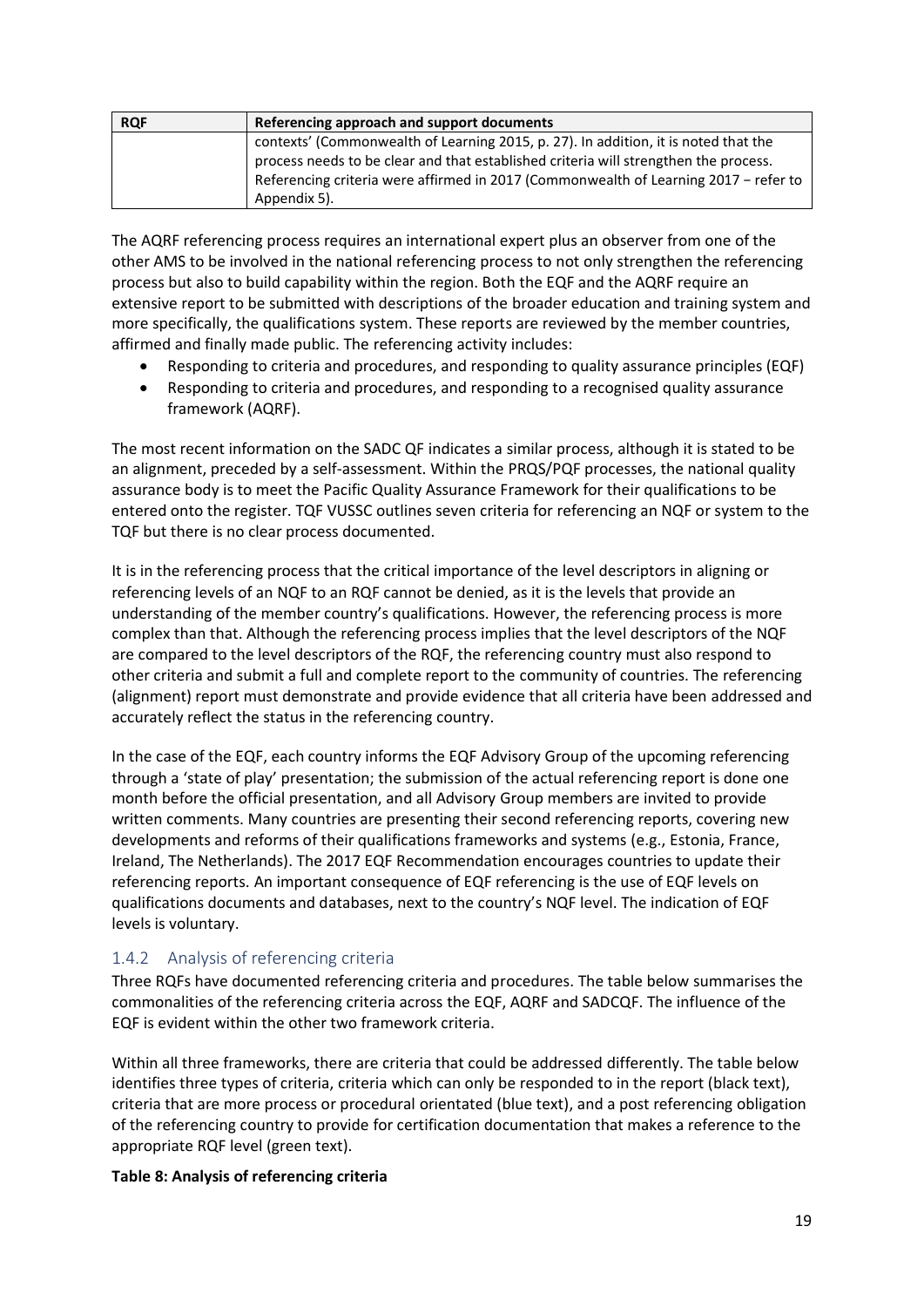| <b>EQF Criteria</b>                                                                                                                                                                                                                                                                           | <b>AQRF Criteria</b>                                                                                                                                                                                                                     | <b>SADCQF Criteria</b>                                                                                                                                                                                                                                                         |
|-----------------------------------------------------------------------------------------------------------------------------------------------------------------------------------------------------------------------------------------------------------------------------------------------|------------------------------------------------------------------------------------------------------------------------------------------------------------------------------------------------------------------------------------------|--------------------------------------------------------------------------------------------------------------------------------------------------------------------------------------------------------------------------------------------------------------------------------|
|                                                                                                                                                                                                                                                                                               | 1. The structure of the education<br>and training system is described.                                                                                                                                                                   |                                                                                                                                                                                                                                                                                |
| 1. The responsibilities and/or legal<br>competence of all relevant<br>national bodies involved in the<br>referencing process are clearly<br>determined and published by the<br>competent authorities.                                                                                         | 2. The responsibilities and legal<br>basis of all relevant national<br>bodies involved in the referencing<br>process are clearly determined<br>and published by the main public<br>authority responsible for the<br>referencing process. | 1. Responsibilities of relevant<br>national bodies involved in the<br>alignment process are<br>determined and published by the<br>relevant competent authorities                                                                                                               |
| 2. There is a clear and<br>demonstrable link between the<br>qualifications levels in the<br>national qualifications<br>frameworks or systems and the<br>level descriptors of the EQF.                                                                                                         | 4. There is a clear and<br>demonstrable link between the<br>qualifications levels in the<br>national qualifications framework<br>or system and the level<br>descriptors of the AQRF.                                                     | 2. There is a clear and<br>demonstrable link between<br>qualification levels in the NQF/<br>National Qualification System<br>(NQS) and level descriptors of the<br>SADCQF                                                                                                      |
| 3. The national qualifications<br>frameworks or systems and their<br>qualifications are based on the<br>principle and objective of learning<br>outcomes and related to<br>arrangements for validation of<br>non-formal and informal learning<br>and, where appropriate, to credit<br>systems. | 5. The basis in agreed standards of<br>the national framework or<br>qualifications system and its<br>qualifications is described.                                                                                                        | 3. The NQF/NQS is based on<br>learning outcomes and links to<br>non-formal and informal learning<br>and credit systems (where these<br>exist)                                                                                                                                  |
| 4. The procedures for inclusion of<br>qualifications in the national<br>qualifications framework or for<br>describing the place of<br>qualifications in the national<br>qualification system are<br>transparent.                                                                              | 3. The procedures for inclusion of<br>qualifications in the national<br>qualifications framework or for<br>describing the place of<br>qualifications in the national<br>qualifications system are<br>transparent.                        | 4. Procedures for including<br>qualifications in the NQF or<br>describing the place of<br>qualifications in the NQS are<br>transparent                                                                                                                                         |
| 5. The national quality assurance<br>system(s) for education and<br>training refer(s) to the national<br>qualifications frameworks or<br>systems and are consistent with<br>the principles on quality<br>assurance as specified in Annex IV<br>to this Recommendation.                        | 6 (part a). The national quality<br>assurance system(s) for education<br>and training refer(s) to the<br>national qualifications framework<br>or system are described.                                                                   | 5. The National Quality Assurance<br>System for education and training<br>refers to the NQF or NQS and is<br>consistent with quality assurance<br>guidelines of the SADCQF                                                                                                     |
| 6. The referencing process shall<br>include the stated agreement of<br>the relevant quality assurance<br>bodies that the referencing report<br>is consistent with the relevant<br>national quality assurance<br>arrangements, provisions and<br>practice.                                     | 6 (part b). All of the bodies<br>responsible for quality assurance<br>state their unequivocal support<br>for the referencing outcome.                                                                                                    | 6. There is a clear indication of the<br>relevant national authorities<br>responsible for the verification of<br>the qualifications obtained in the<br>national system<br>7. The alignment process shall<br>include a stated agreement of<br>relevant quality assurance bodies |
| 7. The referencing process shall<br>involve international experts and<br>the referencing reports shall<br>contain the written statement of<br>at least two international experts<br>from two different countries on<br>the referencing process.                                               | 8. People from other countries<br>who are experienced in the field<br>of qualifications are involved in<br>the referencing process and its<br>reporting.                                                                                 |                                                                                                                                                                                                                                                                                |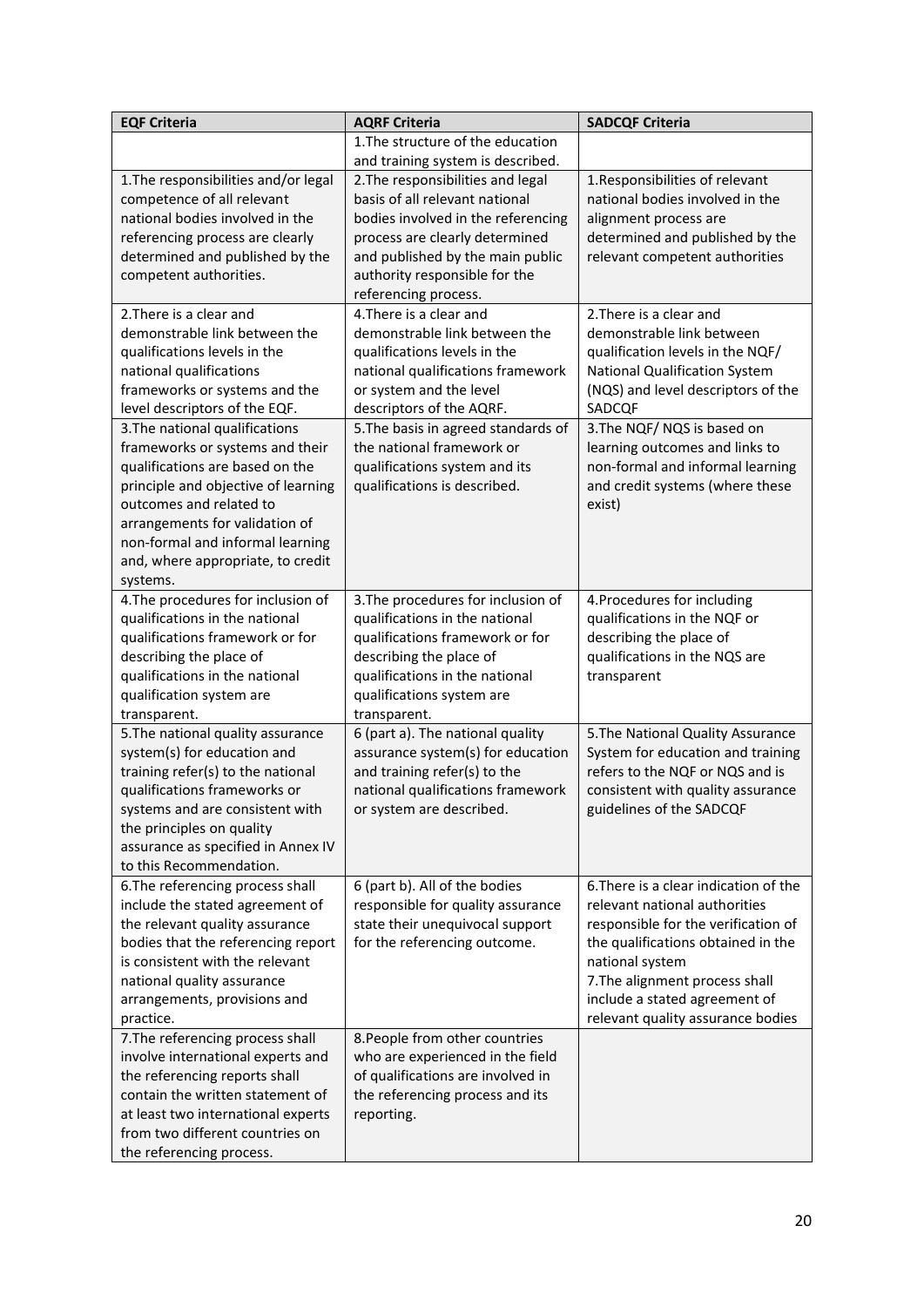| <b>EQF Criteria</b>                                         | <b>AQRF Criteria</b>                                          | <b>SADCQF Criteria</b>                                               |
|-------------------------------------------------------------|---------------------------------------------------------------|----------------------------------------------------------------------|
| 8. The competent authority or                               | 7. The process of referencing has                             | 8 (part a). Competent national                                       |
| authorities shall certify the                               | been devised by the main public                               | bodies shall certify the alignment                                   |
| referencing of the national                                 | authority and has been endorsed                               | of the NQF/NQS with the                                              |
| qualifications frameworks or                                | by the main stakeholders in the                               | SADCQF.                                                              |
| systems with the EQF. One                                   | qualifications system.                                        |                                                                      |
| comprehensive report, setting out                           |                                                               |                                                                      |
| the referencing, and the evidence                           | 9. One comprehensive report,                                  |                                                                      |
| supporting it, shall be published                           | setting out the referencing and                               |                                                                      |
| by the competent authorities,                               | the evidence supporting it shall                              |                                                                      |
| including the EQF National                                  | be published by the competent                                 |                                                                      |
| <b>Coordination Points, and shall</b>                       | national bodies and shall address                             |                                                                      |
| address separately each of the                              | separately and in order each of                               |                                                                      |
| criteria. The same report can be                            | the referencing criteria.                                     |                                                                      |
| used for self-certification to the                          |                                                               |                                                                      |
| <b>Qualifications Framework of the</b>                      |                                                               |                                                                      |
| European Higher Education Area,                             |                                                               |                                                                      |
| in accordance with the self-                                |                                                               |                                                                      |
| certification criteria of the latter.                       |                                                               |                                                                      |
| 9. Within 6 months from having                              | 10. The outcome of referencing is                             | 8 (part b). A comprehensive                                          |
| referenced or updated the                                   | published by the ASEAN                                        | report on alignment and its                                          |
| referencing report, Member                                  | Secretariat and by the main                                   | evidence must be published by                                        |
| States and other participating                              | national public body.                                         | competent national bodies                                            |
| countries shall publish the                                 |                                                               |                                                                      |
| referencing report and provide                              |                                                               |                                                                      |
| relevant information for                                    |                                                               |                                                                      |
| comparison purposes on the                                  |                                                               |                                                                      |
| relevant European portal.<br>10. Further to the referencing |                                                               |                                                                      |
| process, all newly issued                                   | 11.Following the referencing<br>process all certification and | 10. Clear plans have been made to<br>make changes to legislation and |
| documents related to                                        | awarding bodies are encouraged                                | policy supporting alignment to                                       |
| qualifications that are part of the                         | to indicate a clear reference to                              | <b>SADCQF levels on new</b>                                          |
| national qualifications                                     | the appropriate AQRF level on                                 | qualification certificates, diplomas                                 |
| frameworks or systems (e.g.                                 | new qualifications certificates,                              | and other documents issued by                                        |
| certificates, diplomas, certificate                         | diplomas issued.                                              | competent authorities                                                |
|                                                             |                                                               |                                                                      |
| supplements, diploma<br>supplements) and/or qualification   |                                                               |                                                                      |
| registers issued by the competent                           |                                                               |                                                                      |
| authorities should contain a clear                          |                                                               |                                                                      |
| reference, by way of national                               |                                                               |                                                                      |
| qualifications frameworks or                                |                                                               |                                                                      |
| systems, to the appropriate EQF                             |                                                               |                                                                      |
| level.                                                      |                                                               |                                                                      |
|                                                             |                                                               | 9. The official platform of the                                      |
|                                                             |                                                               | country must provide for a public                                    |
|                                                             |                                                               | comment process for the                                              |
|                                                             |                                                               | alignment report                                                     |

Note: Black text = referencing criteria. Blue text = process or procedural criteria. Green text = post referencing obligations.

A review of AQRF referencing reports, the South African Qualifications National Qualifications Framework to the SADCQF alignment report, and a number of EQF referencing reports indicate that all referencing countries provide a response to all criteria. For the procedural criteria, responses are generally short and concise providing some information against each criterion. For the post-referencing obligation (green text) the responses often provide an update on the current status of the certification documentation and a plan to implement the criteria.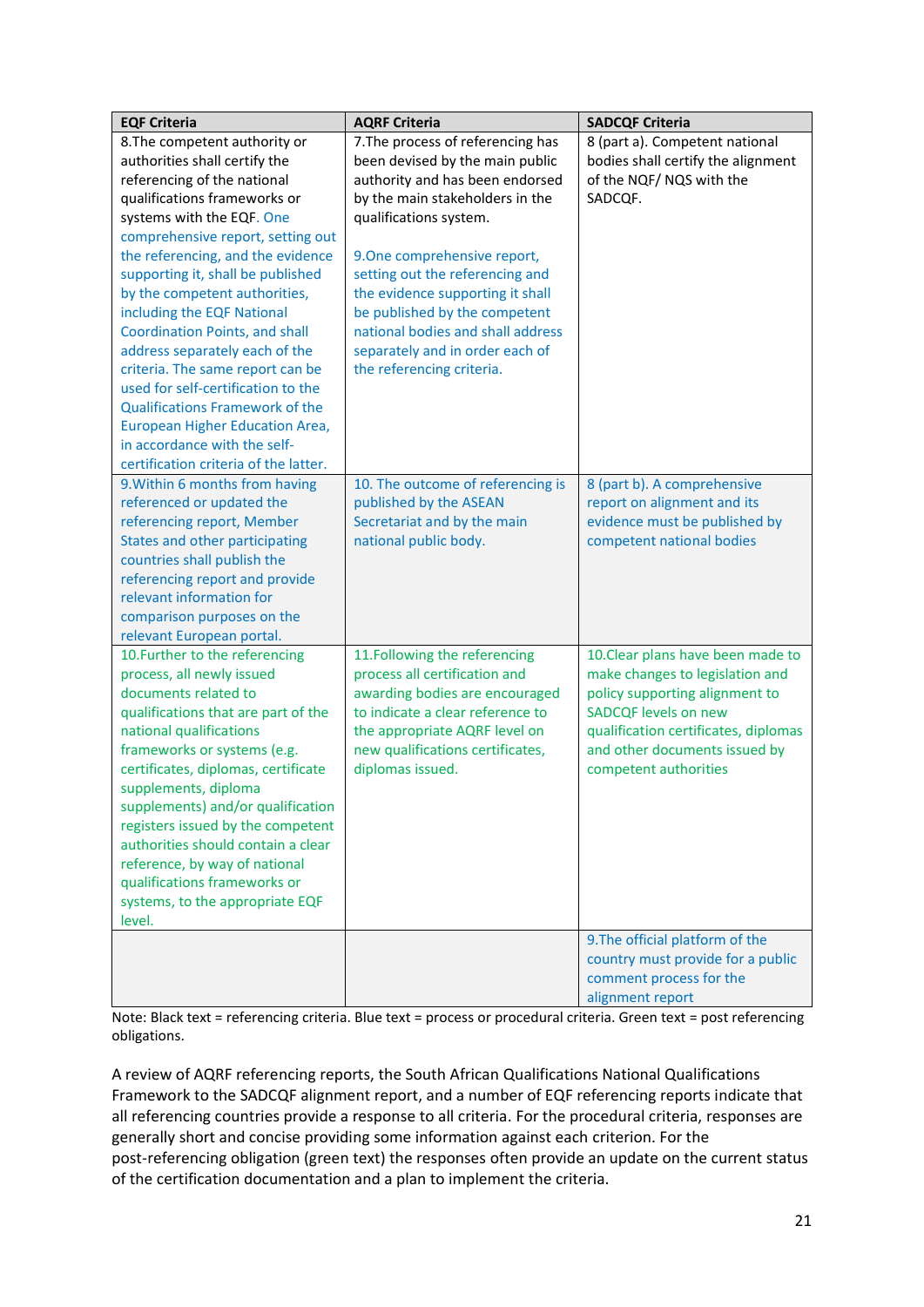There have been issues expressed by some countries referencing to the SADCQF, and consideration could be given to reducing the referencing criteria to those that focus on building on trust and transparency, and separating the other criteria into referencing country obligations. Reducing the criteria with this focus may alleviate some of the concerns but still provide the basis for a robust process.

### <span id="page-21-0"></span>2. Level descriptors

#### <span id="page-21-1"></span>2.1 Introduction

Level descriptors are the essential elements to the RQF to which much focus is directed. By focus, it is meant the interest and energy in the drafting process. Within an NQF, level descriptors are statements that describe the complexity of learning of qualifications (or qualification types) within the national qualifications system. It is stated that the purpose of level descriptors in an NQF is 'to indicate the location of a particular qualification' (Cedefop 202018, p. 9). Within an RQF, which works as a translation device, there is no such direct link to qualifications (or qualification types).

#### <span id="page-21-2"></span>2.2 Considerations for guiding the drafting of the level descriptors

#### <span id="page-21-3"></span>2.2.1 Contextual considerations

A common question when designing a RQF is how many levels and what domains should the RQF have? There is no one right answer to this query. It depends on a range of factors and is ultimately dependent on the discussions and consensus of the community of countries.

#### *RQF considerations*

When considering the development of an RQF it is crucial to go back to the purpose, principles and scope of the framework as it is these that drive all decisions, such as the number of levels and the orientation of the domains.

It is known that in the early stages of discussions for an EQF, that the model was 'to be a simple one, sufficiently general for Member States to be able to relate their systems and NQFs to it, and for it to cover all forms of learning (formal, non-formal and informal)' (Markowitsch and Luomi-Messerer 2007/2008, p. 17). A similar approach was agreed by the community of countries for the PQF and AQRF models.

If the purpose of the RQF is to bring the countries into the community and for the countries to be able to enable their NQF (or qualifications system) to relate to the RQF, then the level descriptors will broadly reflect aspects of the country NQFs (or qualifications system). However, if the purpose of the RQF is to promote a relationship with one or more external NQFs or another RQF then the level descriptors will reflect aspects of these frameworks.

As mentioned previously all RQFs have a transformational aspect to them. However, their role is not to impinge on national approaches to qualifications, but to provide the basis for dialogue between an NQF and the RQF, and to provide for reflection and change in improving NQFs, qualifications systems, and qualifications. It is this dialogue and interaction which enables this transformational aspect to be realised.

The initial draft of the EQF was based on significant research, on an analysis of those countries that had already developed an NQF or were in the process of developing an NQF, and on extensive consultation. Similar work was undertaken in ASEAN to gain an understanding of NQFs and qualifications systems of participating Member States and also involved extensive discussion amongst the Member States.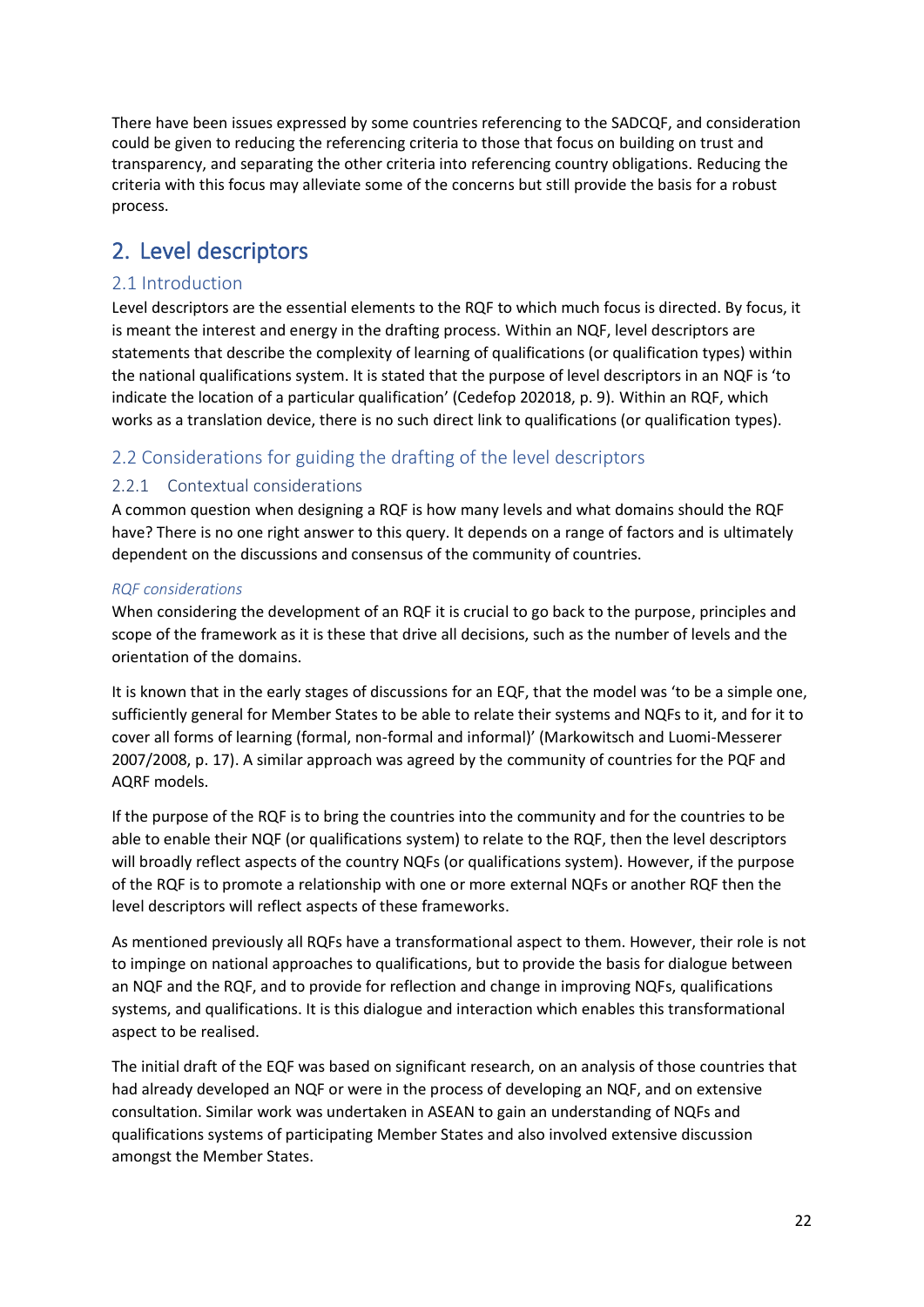It is important for RQF developers to undertake research of their participating member states and where they exist, identify and map the number of levels of the NQF and the domains (and understand the domain definitions). The research would also include identifying the various qualification structures within countries, such as the number and variety of qualification types and the hierarchy of these qualification types within the qualifications system.

Within the proposed ACQF the identification of levels and domains is more complex, given the number of member countries and the existence of RQFs within the African continent, proposed or realised, e.g., SADCQF, East African Qualifications Framework for Higher Education (EAQFHE), Economic Community of West African States Regional Qualifications Framework (ECOWAS RQF), and the Arab Qualifications Framework (AQF).

The current status of frameworks is summarized below.

| <b>QFs</b>         | <b>Number</b> | <b>Comments</b>                             |
|--------------------|---------------|---------------------------------------------|
| NQF 10 levels      | 14            | 12 in SADC, 1 Kenya, 1 The Gambia           |
| NQF 8 levels       | 6             | in West, East, North Africa                 |
| NOF 7 levels       |               | Tunisia                                     |
| Sector QF 6 levels |               | Nigeria (TVET), Uganda (TVET)               |
| Sector QF 5 levels |               | Senegal (TVET), Tanzania (Higher education) |
| RQF 10 levels      |               | SADCQF                                      |
| RQF 8 levels       |               | <b>EAQFHE</b>                               |

#### <span id="page-22-0"></span>**Table 9: Summary of QFs in Africa**

Source: ACQF 2021a, ACQF 2021b, ETF 2021

In addition, the ACQF mapping study (2021a) and the ACQF feasibility report (2021b) have provided updated information on 41 countries, and classified them in 5 stages of NQF development and implementation. In short, 19 countries do not have an NQF (i.e., are in an early stage of thinking or in design and consultation) and 22 countries have NQFs (i.e., approved, or implementation started, advanced or reviewed).

The proposed ACQF, given that it aims to bring together a community of 55 members, must accommodate and enable countries to reference their NQF. Member countries within the ACQF have a predominance of 10-level NQFs; however, all but one is concentrated within one RQF. In addition, further research is needed to better understand those qualifications systems without an NQF. Determining the number of levels of complexity and domains of the descriptors for the ACQF should reflect its underpinning purpose of bringing a community of countries together. Therefore, the determination of the number of levels of learning complexity should aim to maximise this purpose. Too few a number of levels may result in lack of discrimination in the alignment process, i.e., too many levels of an NQF are aligned to one level of the RQF. However, too many levels may lead to an underutilization of an RQF level in the alignment process. Regardless, it is a decision that only the member countries can resolve.

#### *NQF considerations*

NQFs should reflect the needs of the country's qualification system, or be a catalyst for change of the system. If the NQF aims to reflect the qualifications system, then the hierarchy (in terms of complexity) of existing qualification types will influence the number of levels of learning complexity required to accommodate the hierarchy. If the aim of the NQF is to transform the qualifications system (specifically in terms of qualification types) then the number of levels of learning complexity will be influenced by the hierarchy of proposed qualification types.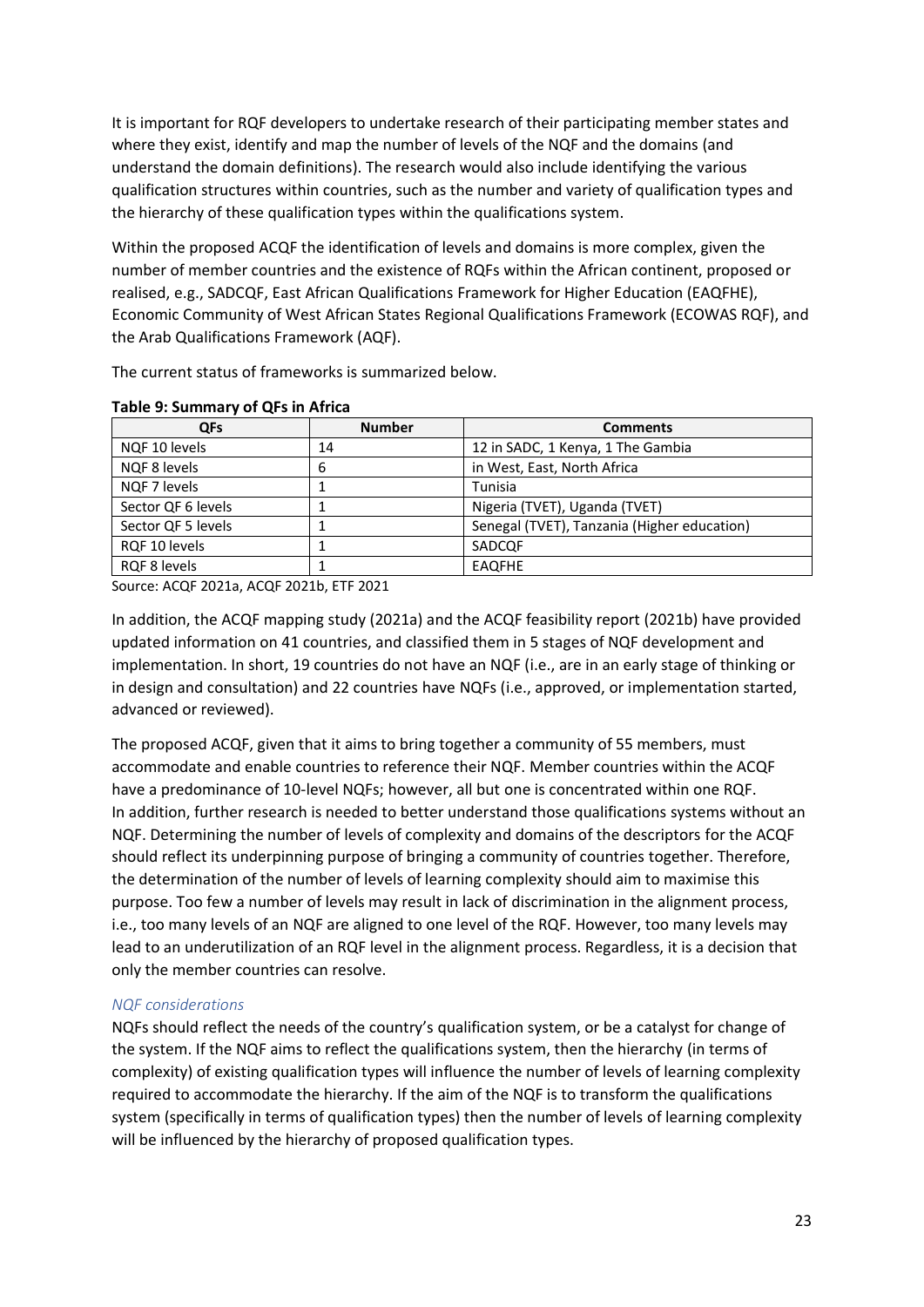With the emergence of RQFs within a community of countries, the influence of the RQF cannot be ignored. Although RQFs, such as the EQF and the AQRF, state clearly that they aim to be a neutral influence and therefore not impinge of national sovereignty, it is evident that countries developing NQFs post the development of a RQF tend to reflect the number of levels of learning complexity and the domains. For example, in the remit of the EQF countries developed 8-level NQFs, and several countries designed their NQF and their domains differently from the EQF (e.g., Germany and Belgium-Flanders). The influence of the AQRF can also be seen in the NQFs developed in ASEAN member states, whereby countries developing NQFs beyond the endorsement of the RQF developed 8-level NQFs with similar domains, e.g., Thailand and Vietnam. There is very little literature exploring whether the NQFs that have been strongly influenced by the RQF also support the internal needs of the country's qualifications system. However, it should be that the needs of the country's qualifications system should dominate any decision of the number and construction (domains or sub-domains) of the NQF's levels of learning complexity.

It is important to note that even if two country members have the same number of levels on their NQF, this does not mean that each of these levels can be interpreted as similar in complexity (unless an alignment activity is undertaken and confirms this) or that the same levels of complexity are interpreted and applied the same way within a country's qualifications system. In addition, it cannot be assumed that the qualification type in one NQF is similar to or applied in the same way as that in another NQF.

Qualification type descriptors outline the types of qualifications (such as Bachelor, Certificate, Diploma) that will be issued within the qualifications system. Qualification types descriptors are usually described using two main metrics (that is level of complexity, volume of learning measure) and additional fields of interest (such as entry requirements, purpose, pathways, relationship to other qualifications, examination details [especially for PhD]). Within some NQFs the qualification types and their descriptors are included in the NQF documentation (such as Australia and New Zealand), but in others the qualification types and their descriptors may be included in additional documents such as policy or regulations (such as Philippines, Indonesia). In Europe, for example, the Bologna Process provides guidance outlining three cycles of higher-education [qualifications.](https://en.wiktionary.org/wiki/qualification)

#### <span id="page-23-0"></span>2.2.2 Underpinning Principles

There is very little written about the underpinning principles for drafting level descriptors. However, it is these principles that will guide the drafter/s as to how to approach the development of each level descriptor. As such, these principles should be agreed to prior to drafting.

The following were noted from the development of two RQFs (i.e., EQF and PQF).

| <b>PQF</b>                                                                                                                                                                                                                                                                                                                                                        | <b>EQF</b>                                                                                                                                                                                                                                                                                                                                                                                    |
|-------------------------------------------------------------------------------------------------------------------------------------------------------------------------------------------------------------------------------------------------------------------------------------------------------------------------------------------------------------------|-----------------------------------------------------------------------------------------------------------------------------------------------------------------------------------------------------------------------------------------------------------------------------------------------------------------------------------------------------------------------------------------------|
| The level descriptors were based on the principles                                                                                                                                                                                                                                                                                                                | The descriptors were to be written in such a way so                                                                                                                                                                                                                                                                                                                                           |
| that they:                                                                                                                                                                                                                                                                                                                                                        | that:                                                                                                                                                                                                                                                                                                                                                                                         |
| Are neutral, that is, they do not identify the<br>learning or the workplace context<br>Are developmental in that each successive level<br>$\bullet$<br>implies a higher level of complexity of learning<br>Do not exclude specific learner groups through<br>$\bullet$<br>the use of language or implied contexts<br>Are content free<br>Are not sector specific. | All forms of learning outcomes are covered,<br>irrespective of the learning context or<br>institutional context<br>An adequate distinction is made between the<br>descriptors of lower and higher levels<br>Repetition is avoided, (i.e., each level should<br>build on the lower levels and encompass all the<br>previous levels).<br>Only positive statements are made<br>Jargon is avoided |

#### <span id="page-23-1"></span>**Table 10: Underpinning principles**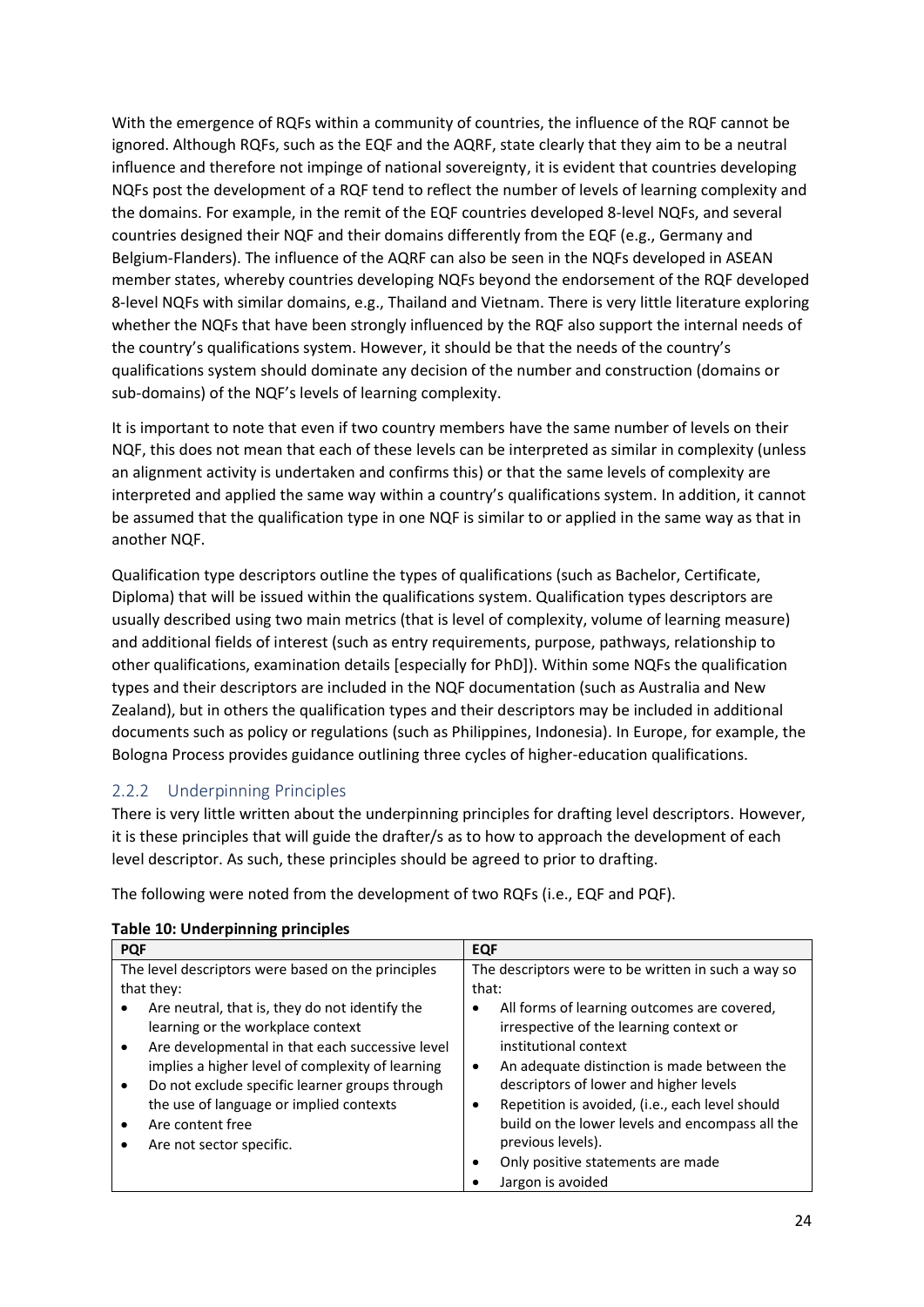| <b>PQF</b> | EQF                                                                                                                                                                                                            |
|------------|----------------------------------------------------------------------------------------------------------------------------------------------------------------------------------------------------------------|
|            | Clear, specific statements are made (e.g., no<br>terms such as 'appropriate', 'narrow' or 'good',<br>and no references such as 'narrower' or<br>'broader'), keeping them as simple and general<br>as possible. |

Source: Bateman 2011, Markowitsch and Luomi-Messerer 2007/2008.

Other researchers offered similar sentiments. For example, Coles and Oates (2005) indicated that descriptors should be:

- Independent of each other
- Stated in positive terms
- Concrete and definite in nature and avoid the use of words such as narrow and good, or cross references such as narrower, broader or appropriate
- Jargon free and transparent for the non-expert reader
- As brief as possible to facilitate clarity of the concept of the level.

#### <span id="page-24-0"></span>2.2.3 Conceptual basis of the level descriptors

There is very little written about the conceptual basis of level descriptors.

Within the EQF, extensive research and consultation was undertaken. The initial draft of the EQF was based on significant research, on an analysis of those countries that had already developed an NQF or were in the process of developing an NQF, and on extensive consultation. The inclusion of the two domains, knowledge and skills, were readily agreed, and it has been suggested that this 'partly reflects the existence of a well-established research base, exemplified by the work departing from Bloom and colleagues (Anderson et al., 2001) on taxonomies of Learning' (Cedefop 2018, p. 16). The domain titled 'Competence' included sub-domains on autonomy and responsibility. This domain was the most challenging and was related to the definition and description of 'competence' (Cedefop 2013, p. 7). The research included a review of international papers 'on various levels of competence development, with reference to, for example, the work of Dreyfus and Dreyfus (1986)' (Markowitsch and Luomi-Messerer 2007/2008, p. 36).

More recent work undertaken on the review of SADCQF levels (Keevy et al 2017) and on the mapping report for the development of the proposed African Continental Qualifications Framework (ACQF) (ACQF 2021) utilised the following taxonomies for the analysis of the EQF and other frameworks:

- Knowledge domain − the revised Bloom's knowledge taxonomy (Anderson et al 2011), ranging from factual, to conceptual, to procedural, and to metacognitive knowledge
- Skills domain the SOLO taxonomy (Biggs and Collis 1982) utilising five levels of learner performance and understanding
- Responsibility and autonomy domain the Dreyfus and Dreyfus (1986) novice to expert taxonomy.

Although the work related to SADCQF and ACQF implies the three domains are based on these taxonomies, this may not be the case, especially so for the skills domain and the responsibility and autonomy domain. For example:

• SOLO (1982) refers to Structure of the Observed Learning Outcome, and is a taxonomy for describing how a learner's performance and understanding grows in complexity when mastering specific tasks. Performance levels include: pre-structural, unistructural, multi-structural, relational, extended abstract.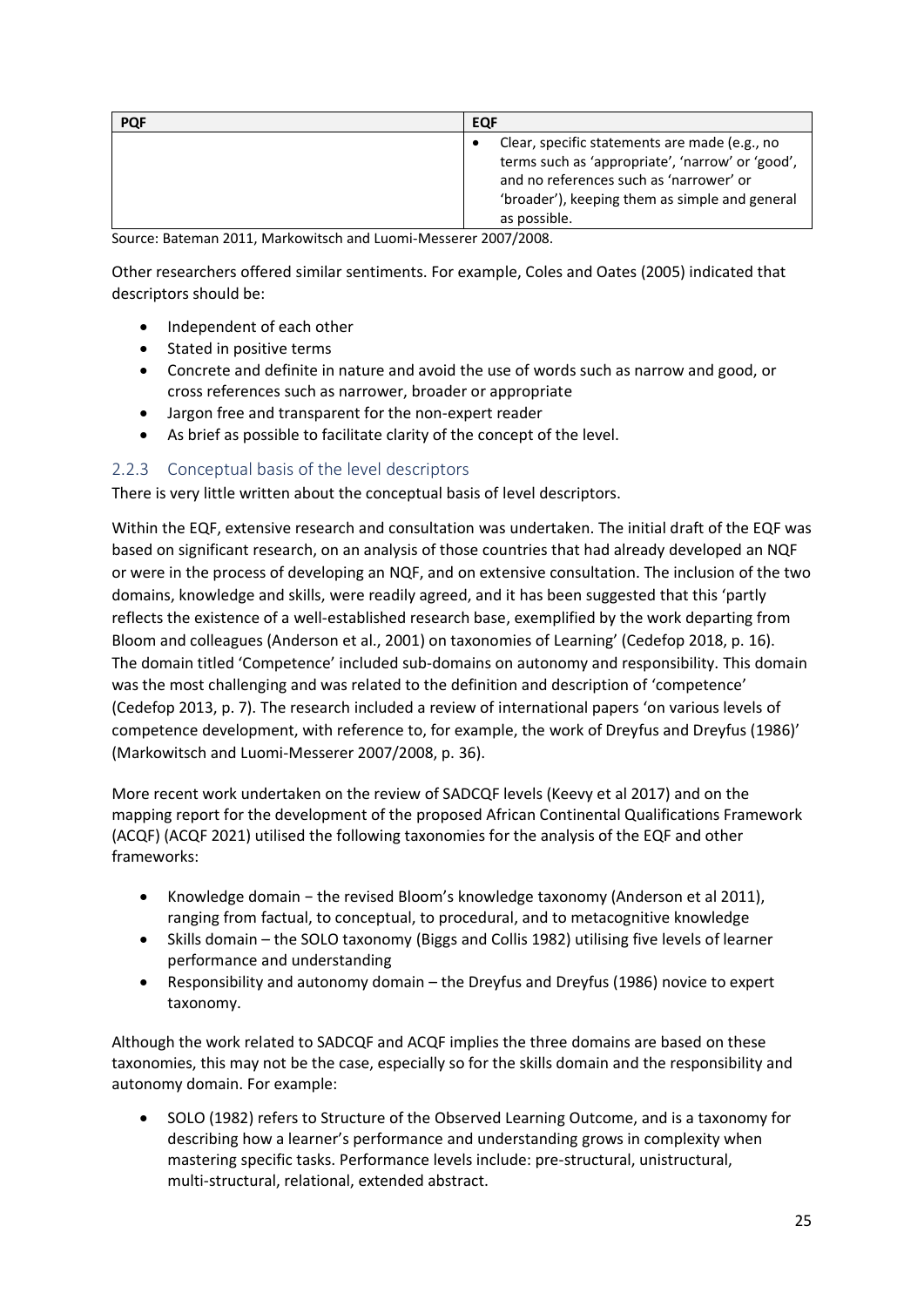• Dreyfus and Dreyfus (1986) is a taxonomy of skills acquisition that plots an individual's progression through five levels: novice, advanced beginner, competent, proficient, and expert. The model is related to an individual's acquisition level of a specific task and therefore it is in conflict with a QF's (be it national or regional) focus on outcomes rather than inputs.

Markowitsch and Luomi-Messerer (2007/2008) consider that a hierarchy such as Dreyfus and Dreyfus (1986) 'is conceivable'…'owing to the breadth of the world of work, more comprehensive systems are needed to specify the specialised nature or content' (2007/2008, p. 50). However, both SOLO and Dreyfus and Dreyfus taxonomies focus on an individual's skill acquisition or performance of specific tasks and therefore are not relevant to levels of learning complexity of a qualifications system (or NQF or RQF) and are not appropriate as forming the basis of domains of levels of learning complexity. On the other hand, the revised Bloom's knowledge taxonomy (2001) is focussed on educational objectives and as such its inclusion for analysis of level descriptors, or as the conceptual basis for a domain, may be more than justified.

The focus on developing a framework that is technically sound belies the notion that in some respects qualifications frameworks are social constructs, a view supported by Keevy 2005. Keevy (2005) indicates that all NQFs have a social aspect, be it communicative or transformational, but also acknowledges that they are the result of power struggles between stakeholders and social structures, and are reflective of the degree of stakeholder participation and stakeholder commitment. Keevy (2005) also notes that an NQF is 'a social construct as part of a change management strategy'...but 'is also a social construct by its very nature' (p. 12).

In relation to the EQF, the descriptors were developed building on research and extensive consultation including both experts and policy-makers across the member countries. The EQF descriptors finalised were based on consensus, compromise and acceptance 'rather than arriving at a perfect solution and total comfort' (Cedefop 2013, p. 7).

When one reflects on the development of a qualifications framework, level descriptors are heavily based on extensive consultation and negotiation between different stakeholders and concessions are made. Another way of viewing a qualification framework development, when drafting the EQF it was stressed that 'a pragmatic approach was required in developing the EQF – it did not have to be perfect in order to serve its purpose' (Markowitsch and Luomi-Messerer 2007/2008, p. 37).

#### <span id="page-25-0"></span>2.2.4 Horizontal and vertical logic of level descriptors

The framework of level descriptors is developed on two dimensions:

- 1. Vertical dimension which specifies the level of learning complexity. Within an NQF these levels describe the learning complexity of qualifications (or qualification types). These levels are often referred to as *levels of learning progression*, but this implies a theoretical or conceptual basis that may not be present. Referring to these levels as *levels of learning progression* ignores the initial purpose of these levels, which is linking the RQF levels of learning complexity to NQF level descriptors, and in turn NQF levels of learning complexity to qualifications (or qualification types) within the national qualifications system.
- 2. Horizontal dimension which specifies the domains of learning. Within an NQF, the domains generally reflect that which is important to the nation and which are to be reflected in the qualifications. Domains are almost universally described as knowledge and skills, accompanied by the more contentious domains such as application, competence, autonomy and responsibility. These domains and determining the inclusion of 'what is reasonable' without over complicating the framework is where most of the discussion occurs.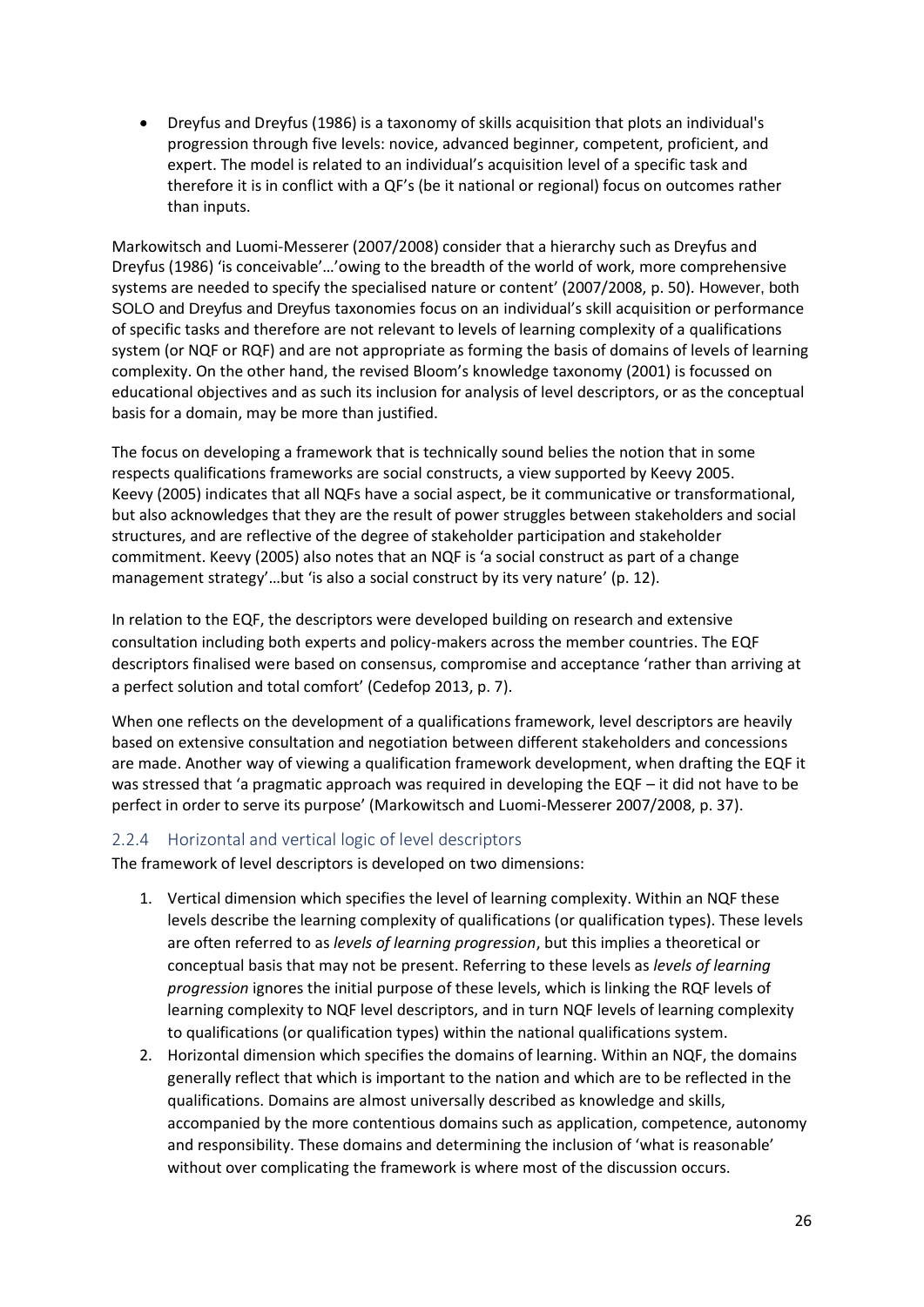Level descriptors in an RQF need to:

- Capture the domains and sub-domains (horizontal dimension)
- Be hierarchical in nature, from lower to higher levels (vertical dimension) with sufficient detail to enable differentiation from one level to the next. It stands to reason, that as more levels are required, the more difficult the degree of differentiation can be achieved.

Keevy and Chakroun (2015) note that level descriptors are often criticised for being too broad and generic, but that they should be viewed as 'not an exact science' and that they 'only provide guidance with regard to levels' of learning complexity (p. 50).

For RQFs that act as a reference or meta-framework, level descriptors need to be sufficiently general to accommodate all learning (i.e., formal, nonformal, informal) and to allow member countries to relate to or reference to the framework. Castel-Branco (2021, p. 5) notes that RQF 'level descriptors ought to be generic and equally applicable' as 'overly detailed and specific formulations might prevent many NQFs to find compatibility of their level descriptors' to the RQF. As most RQFs are premised on the inclusion of all countries' qualifications frameworks then highly detailed RQF level descriptors with a high number of domains are not desirable, as it would result in exclusion of engagement by the countries' NQFs.

In terms of domains, it is critical that there is an agreed understanding of the definitions of each domain or sub-domain being developed. Clarity in definition, assists in the 'build' of the indicators for each domain at each level and provides a focus for review. Working with stakeholders will help further clarifying the inclusion or exclusion of specific domains.

When reviewing draft level descriptors, the vertical dimension is checked to ensure that there is an agreed understanding and agreement on the levels of complexity. The analysis of level descriptors in the review of the SADCQF (Keevy et al 2017, p. 33) asserts that 'ideally, the progression should be on the diagonal', meaning that there should be a clear upward progression. However, there is no clear basis for this statement. In addition, many frameworks do not necessarily demonstrate a clear 'build' across all levels of a particular domain or sub-domain, with some only being 'built' over a lesser number of levels than that of the framework.

When reviewing draft level descriptors on the horizontal dimension, reviewers generally seek a degree of comparability of complexity across the domains.

#### <span id="page-26-0"></span>2.3 Analysis of current RQF level descriptors

This section provides a more detailed look at RQF level descriptors of the following RQFs: EQF, SADCQF, AQRF, and the PQF.

Some RQFs have defined their domains, and other frameworks have not. The table below summarises these definitions.

| <b>RQF</b>  | <b>Domain</b>                     | <b>Definition</b>                                                                                                                                                                                                |
|-------------|-----------------------------------|------------------------------------------------------------------------------------------------------------------------------------------------------------------------------------------------------------------|
| <b>AQRF</b> | Knowledge and Skills              | Includes the various kinds of knowledge such as facts and<br>theories as well as the skills used, such as practical and cognitive<br>skills.                                                                     |
|             | Application and<br>Responsibility | Defines the context in which the knowledge and skills are used<br>in practice as well as the level of independence including the<br>capacity to make decisions and the responsibility for oneself and<br>others. |

#### <span id="page-26-1"></span>**Table 11: Domains and definitions**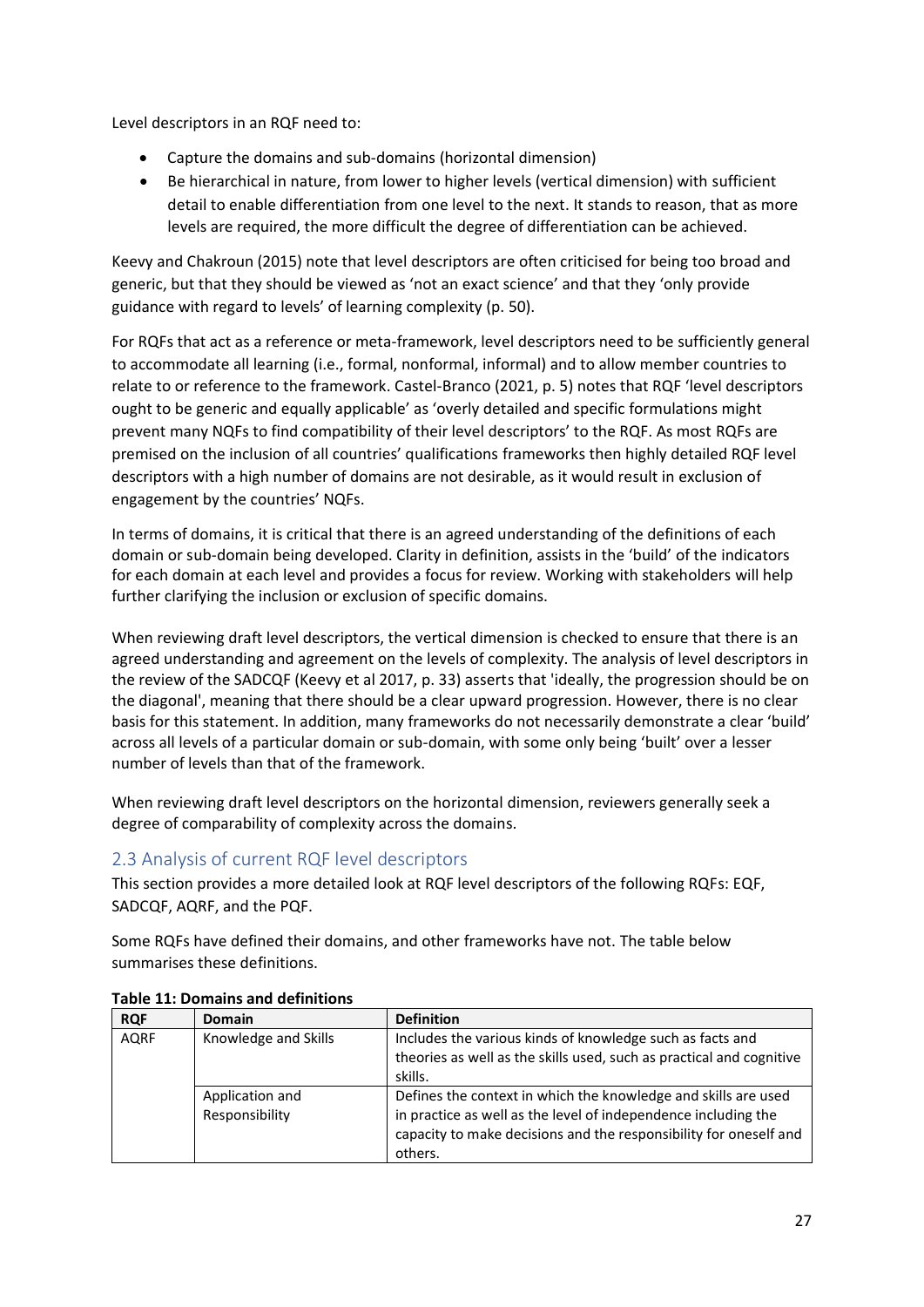| <b>RQF</b>   | <b>Domain</b>                                 | <b>Definition</b>                                                                                                                                                                                                                                                                                                                                                                |
|--------------|-----------------------------------------------|----------------------------------------------------------------------------------------------------------------------------------------------------------------------------------------------------------------------------------------------------------------------------------------------------------------------------------------------------------------------------------|
| EQF          | Knowledge                                     | Knowledge is the body of facts, principles, theories and<br>practicesIn the context of the EQF, knowledge is described as<br>theoretical and/or factual                                                                                                                                                                                                                          |
|              | Skills                                        | Ability to apply knowledge and use know-how to complete tasks<br>and solve problems. In the context of the EQF, skills are<br>described as cognitive (involving the use of logical, intuitive and<br>creative thinking) or practical (involving manual dexterity and<br>the use of methods, materials, tools and instruments.                                                    |
|              | Responsibility and                            | This domain was originally defined as a 'competence'.                                                                                                                                                                                                                                                                                                                            |
|              | Autonomy                                      | Defined as the ability of the learner to apply knowledge and<br>skills autonomously and with responsibility.                                                                                                                                                                                                                                                                     |
| PRQS/PQF     | Knowledge and Skills                          | Each level is defined by generic outcomes that describe the<br>degree of complexity of knowledge and skills, application and                                                                                                                                                                                                                                                     |
|              | Application                                   | autonomy. There is no clear definition within the PQF<br>document.                                                                                                                                                                                                                                                                                                               |
|              | Autonomy                                      |                                                                                                                                                                                                                                                                                                                                                                                  |
|              |                                               | The three key domains are based on the following:<br>Knowledge and Skills - the kind of knowledge and skills<br>involved<br>Application - the kinds of issues or problems that the<br>٠<br>knowledge and skills are applied to<br>Autonomy - the amount of independence, or<br>$\bullet$<br>organisation that is required to solve problems or<br>complete tasks (Bateman 2011). |
| SADCQF       | Knowledge                                     | Not defined.                                                                                                                                                                                                                                                                                                                                                                     |
|              | <b>Skills</b>                                 |                                                                                                                                                                                                                                                                                                                                                                                  |
|              | Autonomy and<br>Responsibility                |                                                                                                                                                                                                                                                                                                                                                                                  |
| <b>TQF</b>   | Knowledge and                                 | The level descriptors do not distinguish between the domains or                                                                                                                                                                                                                                                                                                                  |
| <b>VUSSC</b> | understanding,                                | sub-domains, and are not labelled or defined.                                                                                                                                                                                                                                                                                                                                    |
|              | skills and wider personal<br>and professional | Skills is defined in the glossary as: the ability to apply knowledge<br>to complete tasks and solve problems. Skills are described as                                                                                                                                                                                                                                            |
|              | competencies                                  | both cognitive (employing logical, intuitive and creative                                                                                                                                                                                                                                                                                                                        |
|              |                                               | thinking) and practical (involving manual dexterity and the use                                                                                                                                                                                                                                                                                                                  |
|              |                                               | of methods, materials, tools and instruments).                                                                                                                                                                                                                                                                                                                                   |

Source: EQF 2017, ASEAN 2015, PQF 2015, TQF VUSSC 2015, SADCQF 2017, Bateman 2011

The AQRF (2015, p. 5) further explains that the 'level descriptors assume that the learning outcomes are cumulative by level. In other words, one level assumes that the knowledge, skills and conditions at one level include those at the lower levels. In addition, the domains must be read together to give a true indication of level'.

It is possible to deconstruct the levels into sub-domains to provide a better understanding of how they are 'built'. Table 12 breaks down each domain into sub-domains and an analysis of the level descriptors indicates that domains are built across the complete number of levels (e.g., AQRF and PQF [in 2 domains]) or that they are not developed or stated over all levels (e.g., EQF).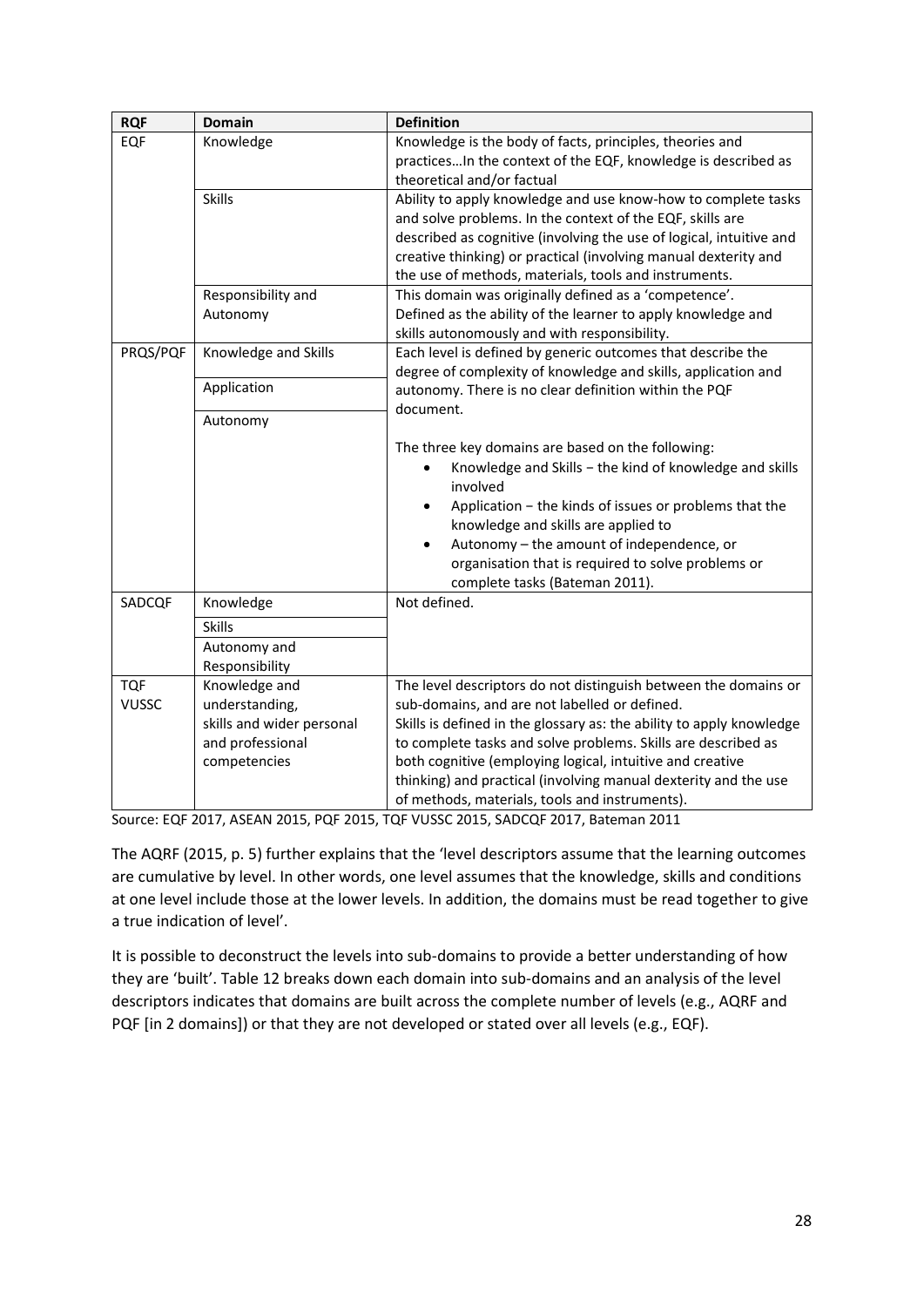#### **Table 12: Levels 1 and 2 of the AQRF, EQF and PQF**

| <b>PQF</b>                                      |                                                        |                                                     |                    |                                                                                                             |                                         |                                                                                                  |                                         |                                                                                      |                                                              |                                                 |
|-------------------------------------------------|--------------------------------------------------------|-----------------------------------------------------|--------------------|-------------------------------------------------------------------------------------------------------------|-----------------------------------------|--------------------------------------------------------------------------------------------------|-----------------------------------------|--------------------------------------------------------------------------------------|--------------------------------------------------------------|-------------------------------------------------|
| Level                                           | <b>Knowledge and skills</b>                            |                                                     | <b>Application</b> |                                                                                                             |                                         | Autonomy                                                                                         |                                         |                                                                                      |                                                              |                                                 |
|                                                 |                                                        |                                                     | <b>Type</b>        | <b>Problem solving</b>                                                                                      |                                         |                                                                                                  | Level of support                        |                                                                                      |                                                              | Degree of judgement                             |
|                                                 | Demonstrated knowledge and skills<br>that:             |                                                     |                    | Applied in contexts that:                                                                                   |                                         |                                                                                                  | In conditions where there is:           |                                                                                      |                                                              |                                                 |
| are basic, foundational and explicit<br>Level 1 |                                                        | are highly structured,<br>defined and repetitive    |                    | involve straightforward and<br>everyday issues which are<br>addressed by simple and<br>rehearsed procedures |                                         | clear direction                                                                                  | immediate support and                   | almost no judgment<br>or discretion required                                         |                                                              |                                                 |
| Level 2                                         | are factual or manual or operational                   |                                                     |                    | are structured and stable                                                                                   |                                         | involve straightforward<br>issues which are addressed<br>by set, known solutions                 |                                         | close support and direction<br>or guidance                                           |                                                              | minimal judgement<br>or discretion required     |
| <b>EQF</b>                                      |                                                        |                                                     |                    |                                                                                                             |                                         |                                                                                                  |                                         |                                                                                      |                                                              |                                                 |
| Level                                           | <b>Knowledge</b>                                       |                                                     |                    | <b>Skills</b>                                                                                               |                                         |                                                                                                  |                                         |                                                                                      | <b>Responsibility and Autonomy</b>                           |                                                 |
|                                                 | <b>Knowledge</b>                                       | <b>Skills</b>                                       |                    | Range                                                                                                       |                                         | <b>Problem solving</b>                                                                           | Level of<br>supervision and<br>autonomy |                                                                                      | <b>Context</b>                                               | Level of<br>responsibility for<br>self & others |
| Level 1                                         | basic general knowledge                                | basic skills<br>required                            |                    | to carry out<br>simple tasks                                                                                | $\overline{a}$                          | work or study<br>under direct<br>supervision                                                     |                                         |                                                                                      | in a structured<br>context                                   |                                                 |
| Level 2                                         | basic factual knowledge<br>of a field of work or study | basic cognitive<br>and practical skills<br>required |                    | to use relevant<br>information in<br>order to carry out<br>tasks                                            | tools                                   | to solve routine<br>work or study<br>problems using<br>simple rules and<br>with some<br>autonomy |                                         | under supervision                                                                    | $\blacksquare$                                               | $\blacksquare$                                  |
| <b>AQRF</b>                                     |                                                        |                                                     |                    |                                                                                                             |                                         |                                                                                                  |                                         |                                                                                      |                                                              |                                                 |
| Level                                           | <b>Knowledge and Skills</b>                            |                                                     |                    |                                                                                                             | <b>Application and Responsibility</b>   |                                                                                                  |                                         |                                                                                      |                                                              |                                                 |
|                                                 | Knowledge                                              |                                                     | <b>Skills</b>      |                                                                                                             |                                         | <b>Application</b>                                                                               |                                         |                                                                                      | <b>Responsibility</b>                                        |                                                 |
|                                                 | Demonstration of knowledge and skills that:            |                                                     |                    |                                                                                                             |                                         |                                                                                                  |                                         |                                                                                      | The contexts in which knowledge and skills are demonstrated: |                                                 |
| Level 1                                         | is basic and general                                   |                                                     |                    | involve simple, straightforward<br>and routine actions                                                      | involve structured routine<br>processes |                                                                                                  |                                         | involve close levels of support and<br>supervision                                   |                                                              |                                                 |
| Level 2                                         | is general and factual                                 |                                                     |                    | involve use of standard actions                                                                             | involve structured processes            |                                                                                                  |                                         | involve supervision and some discretion for<br>judgment on resolving familiar issues |                                                              |                                                 |

<span id="page-28-0"></span>Source: AQRF 2015, EQF 2017, PQF 2015, Bateman 2011, Bateman 2012.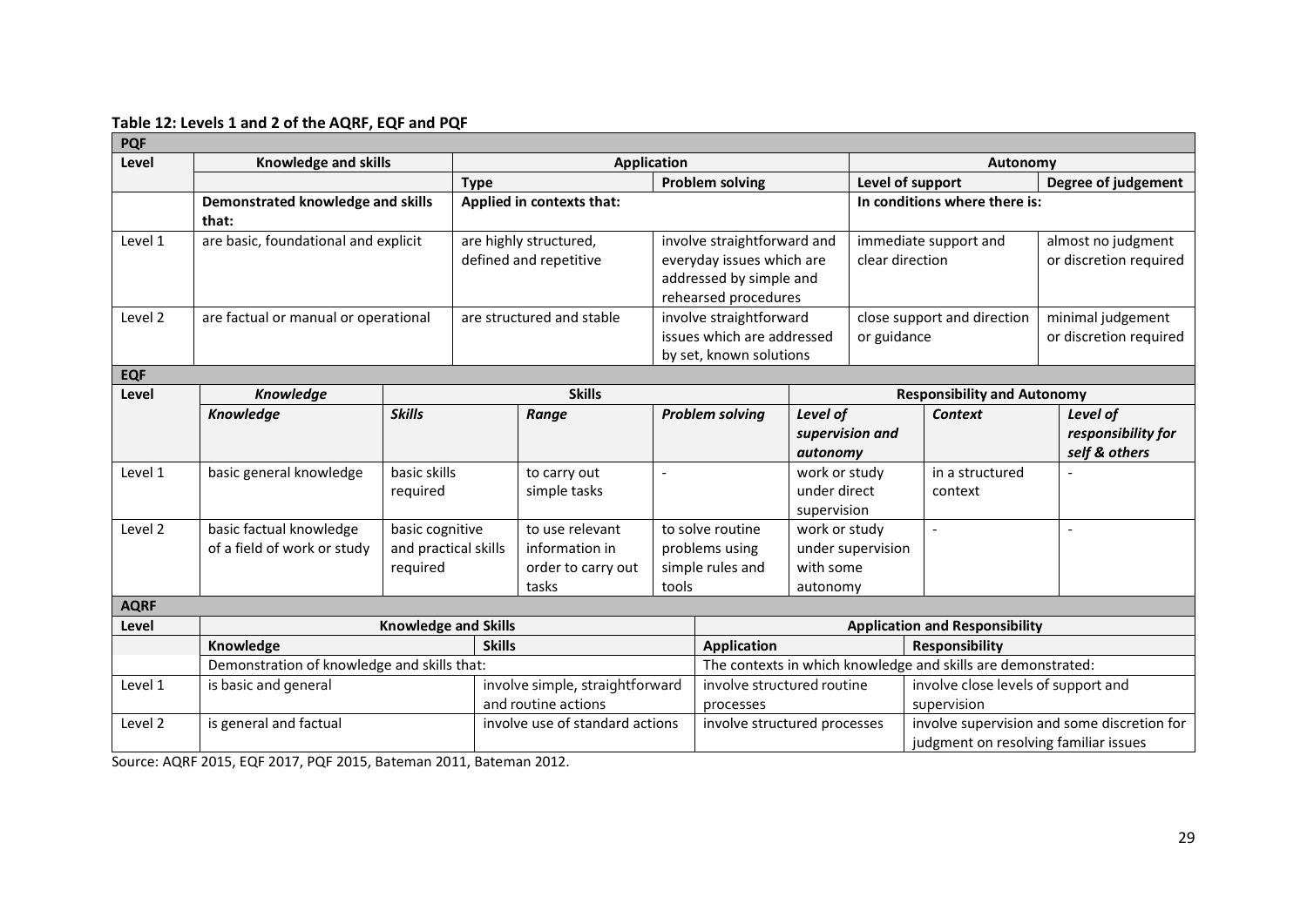A closer look at the definitions and the level descriptors provides some insights into the three RQFs level descriptors' construction.

#### <span id="page-29-0"></span>2.3.1 Knowledge domain

The EQF takes a generic approach to knowledge and specifically contains the scope of knowledge by its definition; theoretical and/or factual. In some respects, it does reflect the revised Bloom's knowledge taxonomy (e.g., including such terms as concepts, factual, theoretical) but is based more on a taxonomy of breadth and depth and level of specialisation rather than the type of knowledge per se (Bateman 2012). The AQRF takes a similar approach. The PQF is reminiscent of the revised Bloom's knowledge taxonomy which includes four key knowledge types (factual, conceptual, procedural and meta-cognitive.

#### <span id="page-29-1"></span>2.3.2 Skills domain

In the EQF, the *Skills* domain, relates to increasing complexity of cognitive and practical skills but also incorporates problem-solving skills. Problem solving is developed from level 2 ('routine problems') onwards. Of interest, is that the EQF has specifically placed 'creation thinking' within the definition of this domain. Within the EQF *Skills* domain there is some development<sup>9</sup> of creative thinking, especially from Level 4 onwards, explicitly at Level 5, in Level 6 ('innovation'), and in Level 7 ('innovation', 'new') but not explicitly in Level 8. However, this notion of 'creativity' is also blended through the other domains e.g., Level 8 *Responsibility and Autonomy* ('new ideas or processes'), Level 7 *Knowledge* ('original thinking'), Level 7 *Responsibility and Autonomy* ('new').

The PQF has a less explicit skills domain (and is linked to the knowledge domain); however, level 7 onwards explicitly refers to cognitive processes such as analysis and creation.

The AQRF builds a consistent skills domain (also linked to the knowledge domain) moving from 'actions' at the lower levels of the framework, to 'critical and analytical thinking' at level 6 to 'independent and original thinking' at level 8.

#### <span id="page-29-2"></span>2.3.3 Application, Responsibility, Autonomy domains

The approach to *Application*, *Responsibility* and *Autonomy* domains varies across the three RQFs. The table below summarises these approaches.

| <b>RQF</b> | <b>Treatment</b>                                                                         |  |  |  |  |  |
|------------|------------------------------------------------------------------------------------------|--|--|--|--|--|
| <b>PQF</b> | Application: In this domain there are two components; the kinds of problems and          |  |  |  |  |  |
|            | issues that the knowledge and skills is applied to, and also the range of contexts in    |  |  |  |  |  |
|            | which these problems and issues arise.                                                   |  |  |  |  |  |
|            | Autonomy: During the development of the PQF and the analysis of other frameworks it      |  |  |  |  |  |
|            | was recognised that the strands (level of autonomy, degree of independence as well as    |  |  |  |  |  |
|            | level of responsibility) were often intermingled or were not developed uniformly         |  |  |  |  |  |
|            | throughout the levels of the domain. The PQF in this regard has maintained a             |  |  |  |  |  |
|            | structured development of the taxonomies in its Autonomy domain. The PQF therefore       |  |  |  |  |  |
|            | builds two strands based on:                                                             |  |  |  |  |  |
|            | Degree of guidance<br>$\bullet$                                                          |  |  |  |  |  |
|            | Degree of judgement or discretion (Bateman 2011)<br>$\bullet$                            |  |  |  |  |  |
| EQF        | Responsibility and Autonomy                                                              |  |  |  |  |  |
|            | This domain includes the range of contexts in which the knowledge and skills is          |  |  |  |  |  |
|            | applied, including context statements and level of autonomy or responsibility.           |  |  |  |  |  |
|            | The EQF moves from Level 1 with 'direct supervision' and a 'structured context', and     |  |  |  |  |  |
|            | moves to taking 'responsibility' to 'solve'. At Level 4 it notes self-management as well |  |  |  |  |  |

<span id="page-29-3"></span>**Table 13: RQF and treatment of the third domain**

<sup>9</sup> This notion is not fully developed or consistent within the EQF.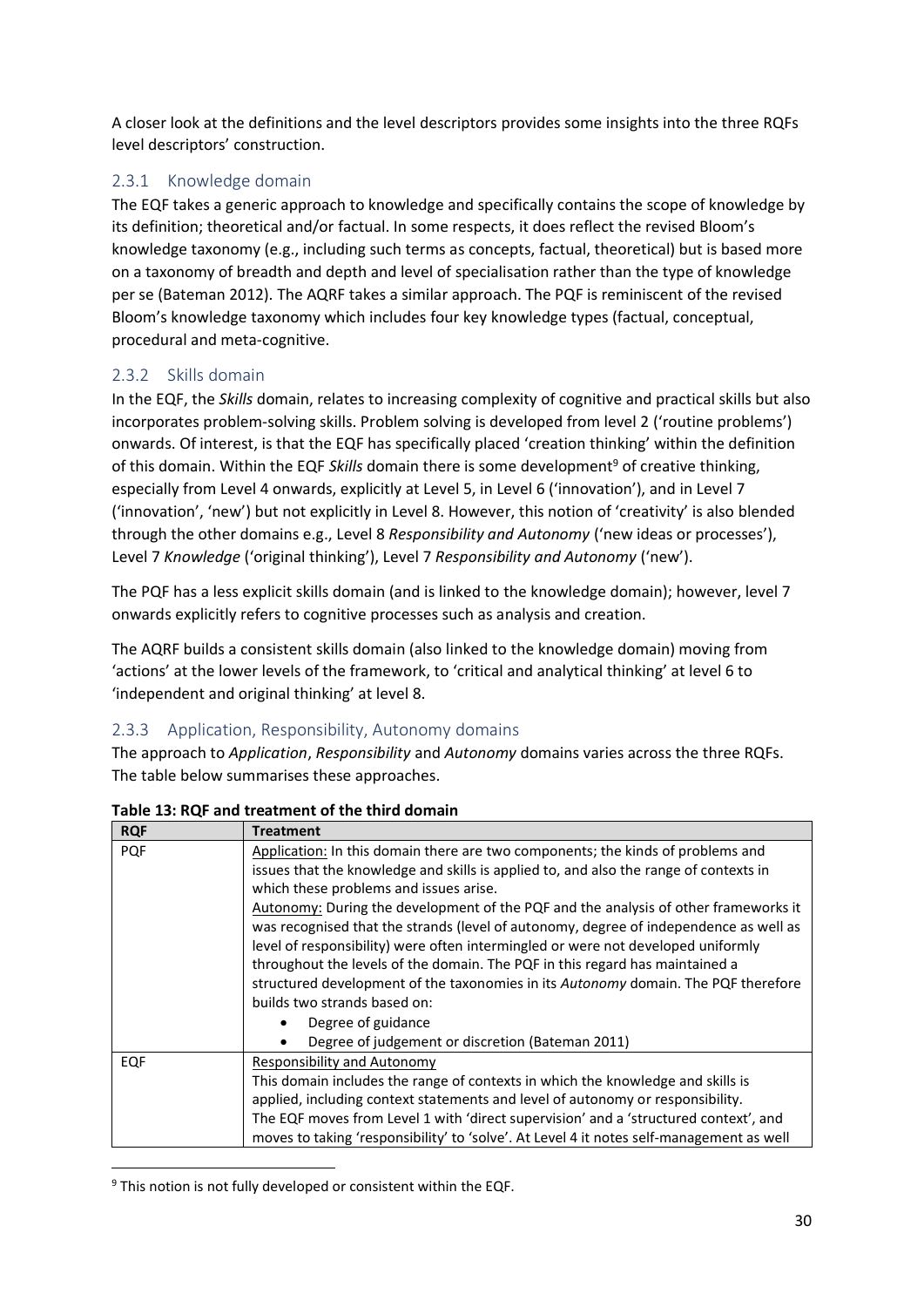| <b>RQF</b>  | <b>Treatment</b>                                                                                                                                                                                                                                                                                                                                                                                                                                                                                                                                                                                                                                                                       |
|-------------|----------------------------------------------------------------------------------------------------------------------------------------------------------------------------------------------------------------------------------------------------------------------------------------------------------------------------------------------------------------------------------------------------------------------------------------------------------------------------------------------------------------------------------------------------------------------------------------------------------------------------------------------------------------------------------------|
|             | as a supervision of others and in contexts that are 'usually predictable but are subject<br>to change'. By level 8 there is 'substantial authority' and 'autonomy'.                                                                                                                                                                                                                                                                                                                                                                                                                                                                                                                    |
| <b>AQRF</b> | Application<br>This sub-domain builds the context in which the other sub-domains are applied. At<br>level 1 this involves 'structured routine processes'. The types of problems within these<br>contexts appears from level 2, 'issues'. At level 8, the context is 'highly specialised and<br>complex involving the development and testing of new theories and new solutions to<br>resolve complex, abstract issues'.<br>Responsibility<br>This sub-domain builds from 'close level of support and supervision' at level 1 and<br>moves to less oversight by another, and to increasing responsibility and authority.<br>At level 8 there is a shift to 'significant responsibility' |

#### <span id="page-30-0"></span>2.4 Summary

Developers of NQFs or RQFs when preparing to draft level descriptors need to:

- Be cognisant of the purpose of the QF and its underpinning principles
- Develop clear definitions of the domains and sub-domains to provide the parameters for the outcome statements
- Be aware that learning outcomes in an NQF or RQF can only be broad statements of outcomes of learning complexity
- Undertake research of the member countries' NQFs or qualifications systems to inform the number of levels and domains (or sub-domains)
- Develop a set of level descriptors to which member countries' NQFs or qualifications systems can relate. In doing so, the level descriptors need to:
	- o Be broad enough to enable this to occur; that is the domains and sub-domains should be kept to a minimum
	- o Be written in simple, jargon free, non-technical language
	- o Be stated in positive terms
	- o Reflect all forms of learning irrespective of where and how the learning occurs.
- Acknowledge that the horizontal interplay between the domains informs the level of complexity
- Acknowledge that the level of complexity is also informed by vertical comparison between levels
- Acknowledge that levels of learning complexity are simply that and have no apparent or direct relationship to a volume measure. In addition, when drafting the RQF's levels of learning complexity there is no direct relationship to qualifications or qualification types of an NQF (or qualifications system).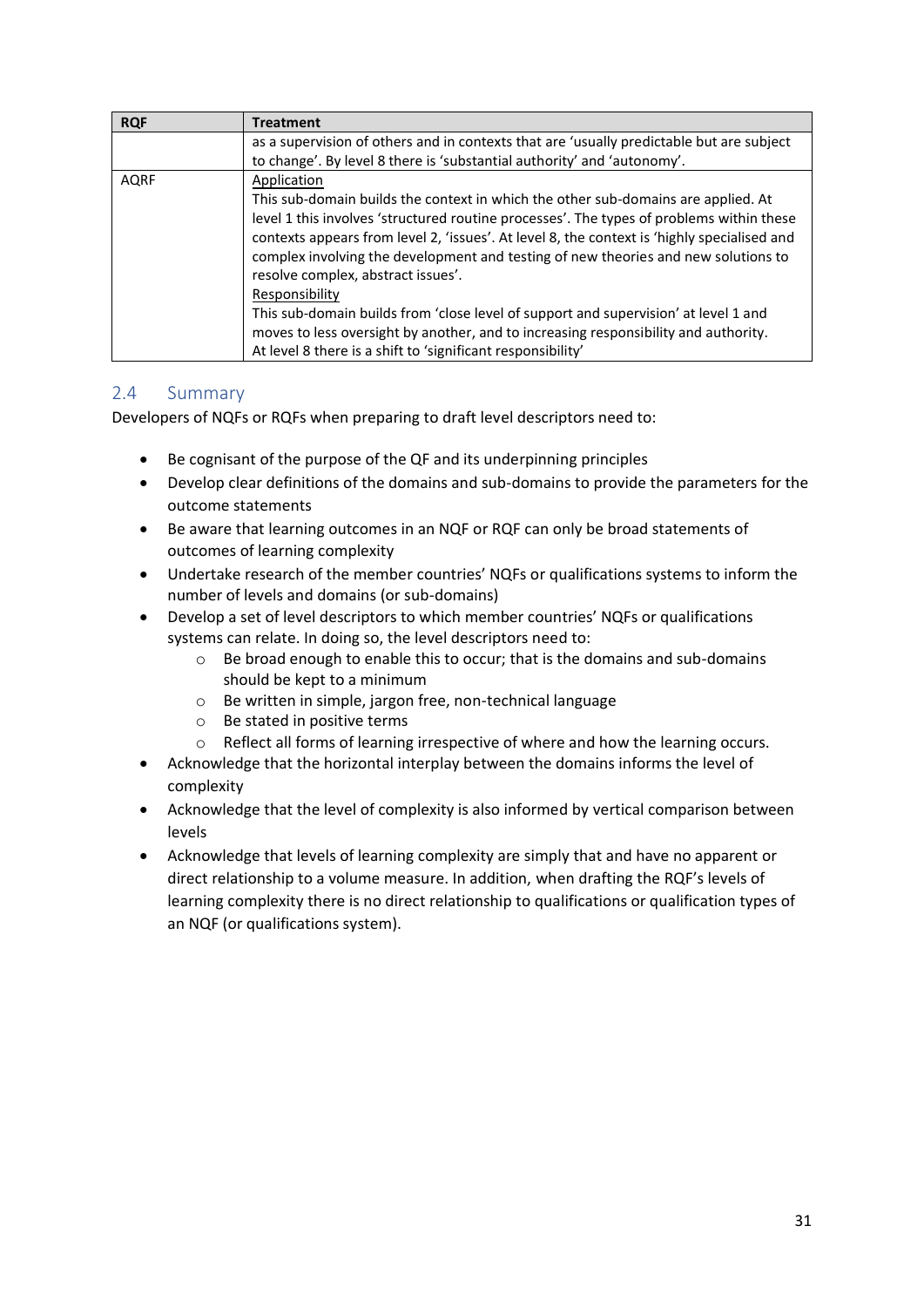# <span id="page-31-0"></span>3. Level descriptors and their links to quality assurance and other associated structures

### <span id="page-31-1"></span>3.1 National qualifications frameworks

Within the national qualifications system, level descriptors of the NQF are critical to the quality assurance of qualifications. At a national level, level descriptors influence the conception, formulation and review of qualifications; 'they are used as a reference point for designing new qualifications' (Cedefop 2018, p. 9). Quality assuring qualifications at a national level involves:

- Ensuring quality assessment outcomes through:
	- o The conception and formulation of qualifications and how they are approved to ensure that they are current (and remain current) and meet the identified needs
	- $\circ$  The approval of providers and ensuring that they have the capacity and capability to provide programmes leading to the qualification, and to provide assessors that are competent to undertake assessments
	- $\circ$  The assessment and validation of assessment outcomes, promoting valid and reliable assessments.
- Ensuring the certification process that confirms outcomes have been achieved (Bateman & Coles 2017b, pp. 14−15).

How qualifications are quality assured and the responsible bodies (such as quality assurance agencies, qualifications agencies) established to manage the functions of quality assurance vary enormously from country to country. However, within the formulation and approval of a qualification, the outcome of this qualification is aligned to a level of learning complexity (the level descriptors) to provide the basis for the determining the qualification type.<sup>10</sup>

As mentioned previously, qualification type descriptors outline the types of qualifications (such as Bachelor, Certificate, Diploma) that will be issued within the qualifications system, and are usually described using two main metrics (that is, level of complexity, volume of learning measure) and additional fields of interest (such as entry requirements, purpose, pathways, relationship to other qualifications, examination details [especially for PhD]). Volume of learning measures could be described in terms of duration or in relation to learner effort, which can be described in terms of hours or a credit point equivalent.

Qualification types are positioned on the NQF, i.e., the levels. As level descriptors specify the level of learning complexity, therefore if there is more than one qualification type on a NQF level it should be that these qualification types are similar in terms of learning complexity and that the difference between them is more than likely the volume of learning measure. Therefore, it is possible to identify qualification types, such as the Bachelor that may be 3 years in duration on the same level as a Bachelor that may be 4 years in duration. This is because the level of complexity is determined to be similar. However, if they are on different levels of the NQF it is because the outcome of one qualification type is determined to be higher than the other qualification type, and indeed should be viewed as two qualification types. It should not be a consideration, that volume measure, such as duration, affects the position of a qualification type on an NQF, as it is the outcome of the qualification type that affects it position on the NQF (i.e., on the level).

 $10$  How this process is undertaken and assured is one of the main criteria that sits within the referencing process.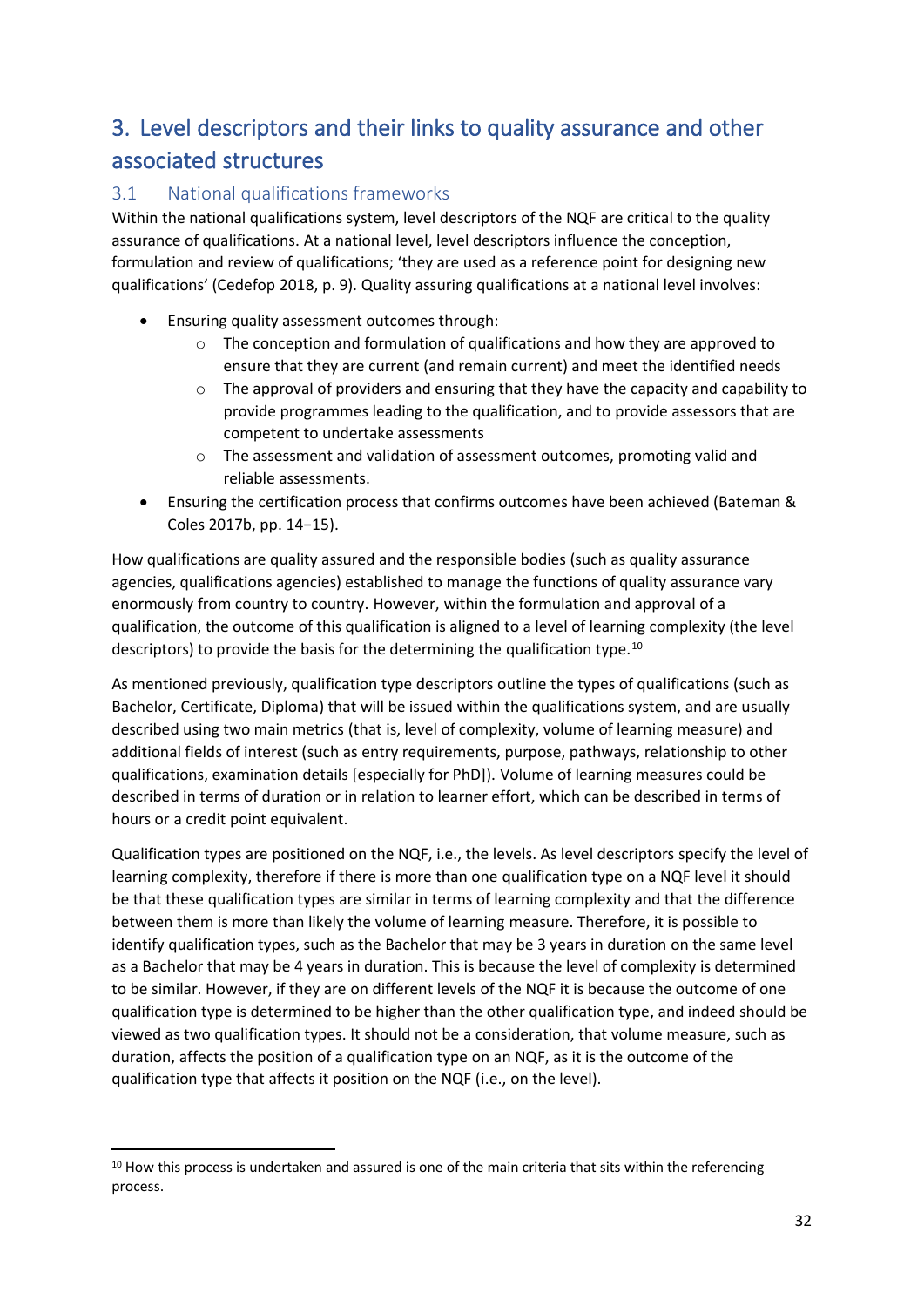Within the quality assurance arrangements, it is these qualification types that determine the qualifications to be accredited within the qualifications system and for which a qualification (certification) can be issued. In the conception and formulation of specific qualifications a key check point is the accreditation process which would ensure that the outcome of the specific qualification, e.g., Bachelor of Economics, meets the qualification type specification. If it does not, it cannot be accredited without adjustments to the qualification specification of the Bachelor of Economics. Describing the quality assurance arrangements and how a qualification type and/or qualification is placed on the NQF (or within the qualifications system) is part of the referencing process.

### <span id="page-32-0"></span>3.2 Regional qualifications frameworks

As mentioned in Section 1.3.5, RQFs have incorporated quality assurance into the framework in two different ways: as criteria used within the referencing process; or as an associated quality assurance framework that is agreed by member countries. It is noted that meta-frameworks do not have a direct link to qualifications, unless in specific circumstances where the RQF also includes other functions (such as agreed regional occupational standards and regional qualifications). These occupational standards and qualifications can therefore be aligned to the level descriptors within the RQF.

Both RQFs and regional quality assurance frameworks aim to build trust in qualifications within the regional community and can only aim to facilitate lifelong learning, validation of formal/nonformal/informal learning, recognition, mutual recognition, and credit transfer systems: they do not result in or ensure such processes.

Level descriptors within an RQF, and after a country's referencing activity has been completed and accepted by the member countries, provide the basis of transparency and trust in qualifications or occupations standards. This is essentially because the NQF level descriptors have been aligned to the RQF level descriptors, and the quality assurance arrangements have been explained.

RQFs need to be linked to other recognition mechanisms to facilitate recognition. Mechanisms that facilitate recognition could include the following national and international mechanism, which in many respects are interrelated.

| <b>Mechanism</b>                  | <b>Comments</b>                        | Input from RQF level descriptors       |
|-----------------------------------|----------------------------------------|----------------------------------------|
| <b>National application</b>       |                                        |                                        |
| Regional diploma                  | <b>APEC Higher Education Diploma</b>   | Are explicitly noted on the            |
| supplement                        | Supplement model - applied at          | supplement                             |
|                                   | national level                         |                                        |
| Certification                     | RQF criteria (EQF and AQRF) ask        | Are explicitly noted on certification  |
|                                   | member states that have completed      | document.                              |
|                                   | the referencing process to             |                                        |
|                                   | acknowledge the RQF and the level      |                                        |
|                                   | on certification document.             |                                        |
| Recognition agencies              | For determinations of comparability    | Can provide the basis for comparison   |
|                                   | or equivalence                         | or translation of outcomes of learning |
| Awarding bodies -                 | Awarding bodies providing              | Can provide the basis for comparison   |
| recognition/credit                | recognition of formal learning (credit | or translation                         |
|                                   | transfer) or nonformal and informal    |                                        |
|                                   | learning (recognition of prior         |                                        |
|                                   | learning).                             |                                        |
|                                   |                                        |                                        |
|                                   |                                        |                                        |
| <b>Application across nations</b> |                                        |                                        |

<span id="page-32-1"></span>**Table 14: Mechanisms that facilitate recognition and the role of RQF level descriptors**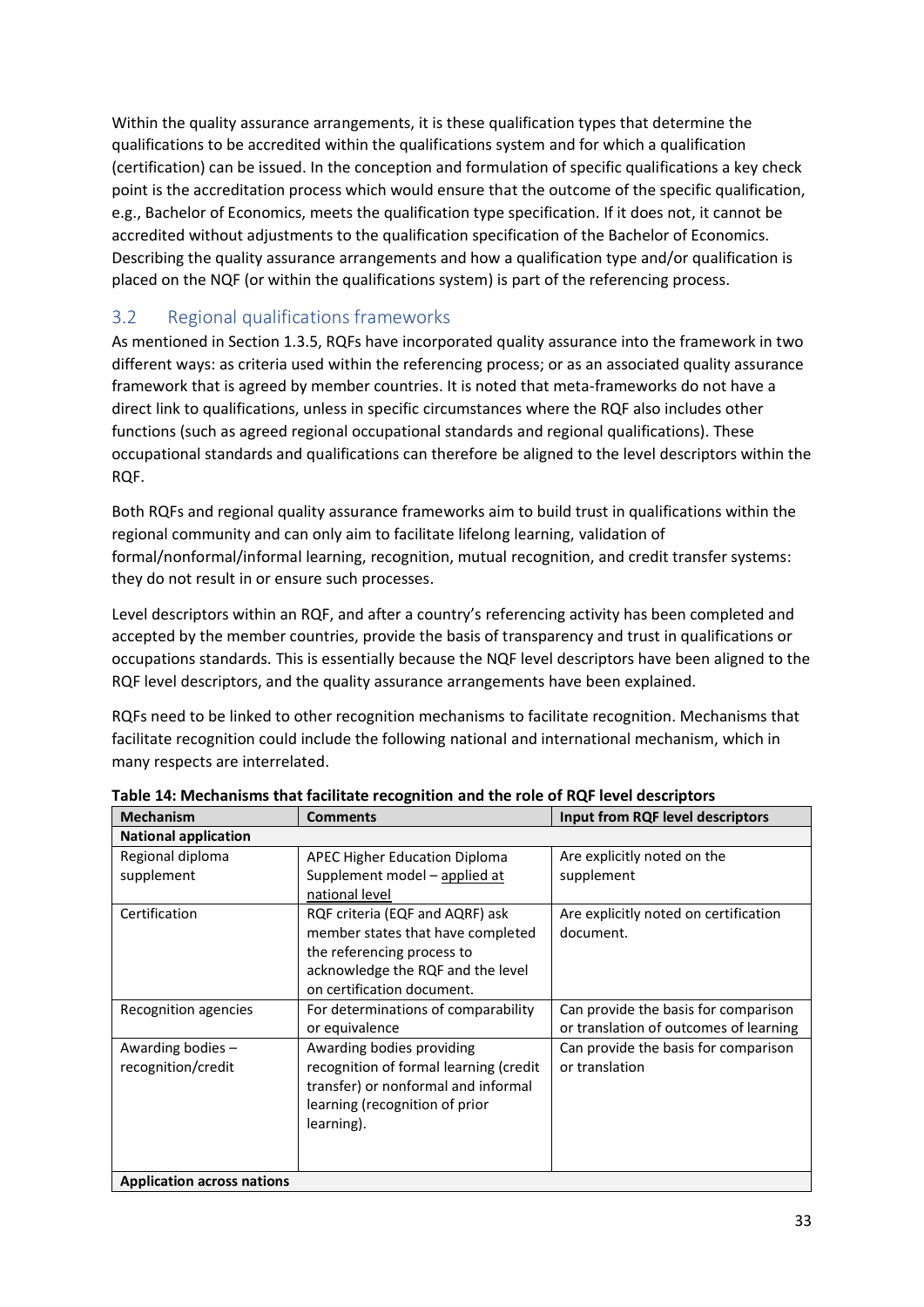| <b>Mechanism</b>              | <b>Comments</b>                            | Input from RQF level descriptors       |
|-------------------------------|--------------------------------------------|----------------------------------------|
| <b>Bilateral arrangements</b> | Agreements related to mutual               | Can provide the basis for comparison   |
| related to recognition of     | recognition of occupations (or             | or translation of outcomes of learning |
| qualifications or             | qualifications), for the purposes of       | or occupation outcomes                 |
| occupations                   | labour or student mobility                 |                                        |
| Multilateral (or              | Examples:                                  | Can provide the basis for comparison   |
| plurilateral) arrangements    | Convention on the Recognition<br>$\bullet$ | or translation of outcomes of learning |
| related to recognition of     | of Qualifications concerning               | or occupation outcomes                 |
| qualifications or             | Higher Education in the                    |                                        |
| occupations                   | European Region (Lisbon                    |                                        |
|                               | Convention)                                |                                        |
|                               | <b>UNESCO Asia Pacific Convention</b>      |                                        |
|                               | on the Recognition of                      |                                        |
|                               | Qualifications in Higher                   |                                        |
|                               | Education                                  |                                        |
| Regional occupational         | PQRS/PQF or TQF VUSSC                      | Inform the complexity of the           |
| standards or qualifications   |                                            | occupational standard or the           |
|                               |                                            | qualifications (during formulation and |
|                               |                                            | approval process)                      |
| Credit transfer systems       |                                            | Can provide the basis for comparison   |
|                               |                                            | or translation of outcomes of learning |
| International professional    | Occupational standards that are            | Can provide the basis for comparison   |
| associations or licensing     | aligned to licensing or professional       | or translation of outcomes of learning |
| bodies                        | association                                | or occupational standards              |

Source: Adapted from Bateman & Coles 2015b, Bateman 2015

### <span id="page-33-0"></span>4. Learnings from current RQFs

Like NQFs, RQFs are at different stages of planning or implementation. Bateman & Coles (2015a, p. 8) categorises development of an NQF according to 8 stages which could be equally applied to RQFs. The stages are:

- 1. No intent
- 2. Desired but no progress made
- 3. Background planning underway
- 4. Initial development and design completed
- 5. Some structures and processes agreed and documented
- 6. Some structures and processes established and operational
- 7. Structures and processes established for five years
- 8. Review of structures and processes proposed or underway.<sup>11</sup>

The EQF is the most established RQF and has undergone a review. The AQRF and the PQF are both operational but with the AQRF being more established. The SADCQF, although operational, is still in the early stages of implementation.

The EQF is considered the benchmark of RQFs, in regard to its reputation and period of implementation, and for being a model for other newly emerging regional qualifications frameworks. The influence of the EQF can be seen in the structures for the SADCQF and the AQRF.

The EQF is based on a recommendation adopted by the European Parliament and the Council in 2008 (European Union, 2008) and revised in 2017 (European Union 2017). The EQF is supported by a

<sup>&</sup>lt;sup>11</sup> These categories were utilised in the initial research for the AQRF. Bateman, Keating, Burke, Coles & Vickers (2012).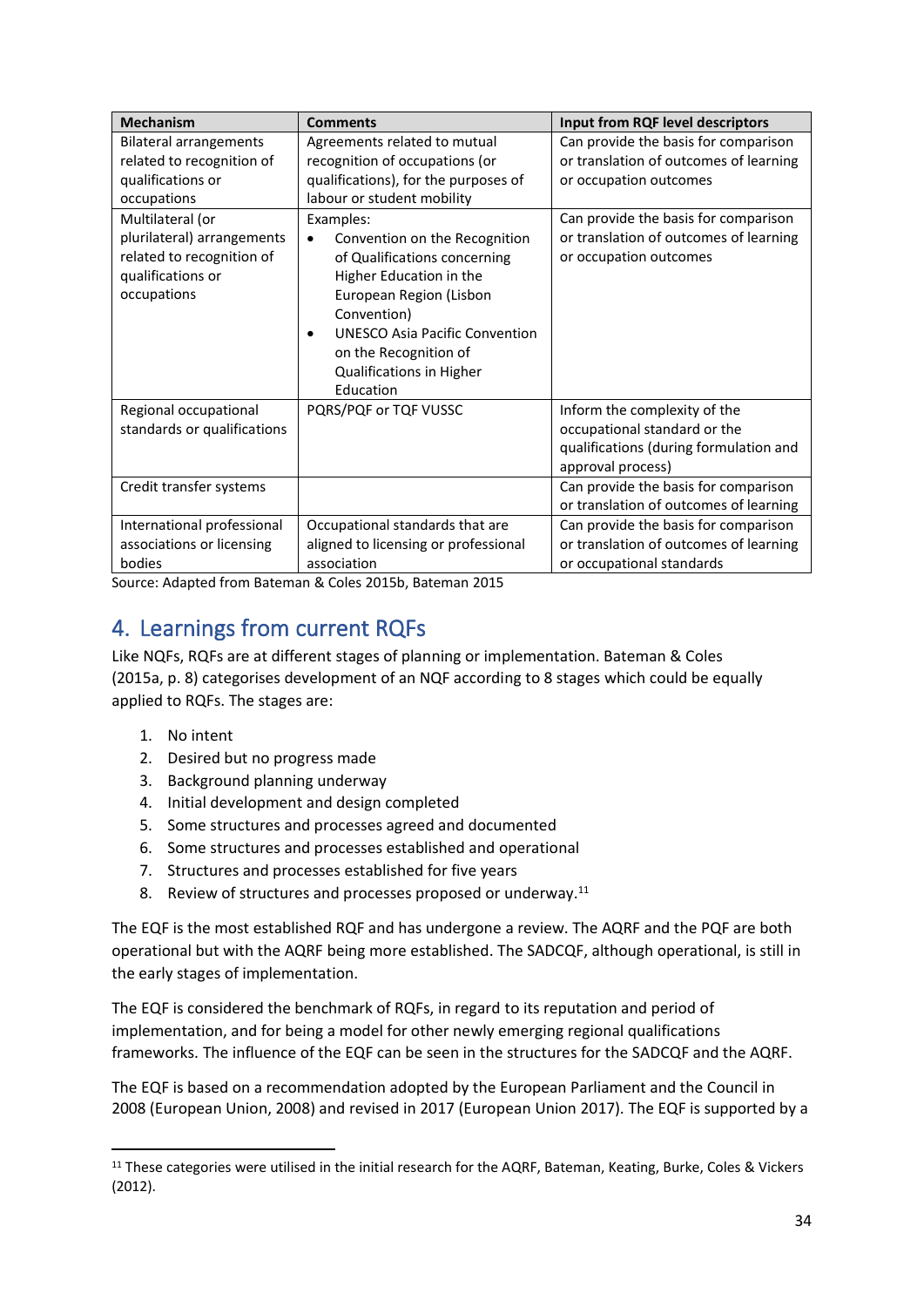range of briefing notes and research papers related to implementation and developing common understandings. The EQF is linked to other regional initiatives and agreements, such as the Lisbon Convention, Bologna Process, sector quality assurance systems, credit transfer system and transparency tools such as the diploma supplement. The EQF has strong engagement with member states and has also undertaken alignment activities with countries outside Europe, currently Australia, New Zealand and Hong Kong.

The AQRF was endorsed by ASEAN ministers in 2015 (ASEAN, 2015). The AQRF is supported by resources focused on agreed understandings of the referencing process, quality assurance, learning outcomes, and non-formal and informal learning. The AQRF is linked to three quality assurance frameworks. Specifically, the ASEAN Quality Assurance Framework has been designed for the member states, and is linked to the integration of the economic community and has emerging links with credit transfer processes. the AQRF initiative is an AANZFTA funded project and is supported by Australia and New Zealand technical experts in the areas of qualifications, quality assurance and referencing. Two member states are still working towards confirming an NQF and one member state has no public intent to have an NQF. Although this framework is operational, 'it is still early days for this framework and more work is needed to build the capacity of member states that are yet to confirm an NQF' (ACQF 2021) and to strengthen the referencing process and continue to build trust across the region.

The PQF was endorsed in 2010 and is linked to a regional quality assurance framework (that includes agreed standards for a quality assurance agency and a provider of education and training services), and a register of standards and qualifications. As mentioned previously, the PQF 'was designed as a common reference framework but included additional aspects to provide the basis for an NQF for those island nations that did not have the capacity or relative size of a qualifications system to warrant developing an NQF' (ACQF 2021, p. 150). The PQF has not had strong long-term funding arrangements with its development partners (Australia and New Zealand) within the Pacific Community and has faced other limitations. 'The PQF is not linked to strong student or labour mobility initiatives and is led by a secretariat working on behalf of the ministers of education and training in the island nations. The quality assurance agencies do not have a direct voice or representation on this regional committee. Regionally, those nations with emerging or stable qualifications systems are generally facing constraints such as inadequate capacity of providers and inadequate funding. There are still island nations yet to confirm their own NQF or to have adopted the PQF as a national framework' (ACQF 2021, p. 150). The PQF, however, has developed in its application and scope of work.

The SADCQF development work began in 2011 and it was launched in 2017. The framework is supported by quality assurance and RPL guidelines, a qualifications portal (in the early stages), and a technical committee overseeing development (ACQF 2021).

There are some clear lessons that can be learnt from the existing RQFs, including:

• RQFs are not just specifications of levels, level descriptors, referencing criteria and governance arrangements. RQFs operate within a region or community grouping and can be used not just as a process to align NQFs or qualifications systems but for other more broader purposes agreed to by the community of countries. RQFs invariably are a catalyst for change, regardless as to whether this was the key intent or purpose of the RQF. RQFs generate the development or review of NQFs and in turn foster a deeper understanding of qualifications and the links to quality assurance arrangements. RQFs provide a forum for sharing experiences and good practice, and ultimately build a space for trust in qualifications and qualifications systems of member countries.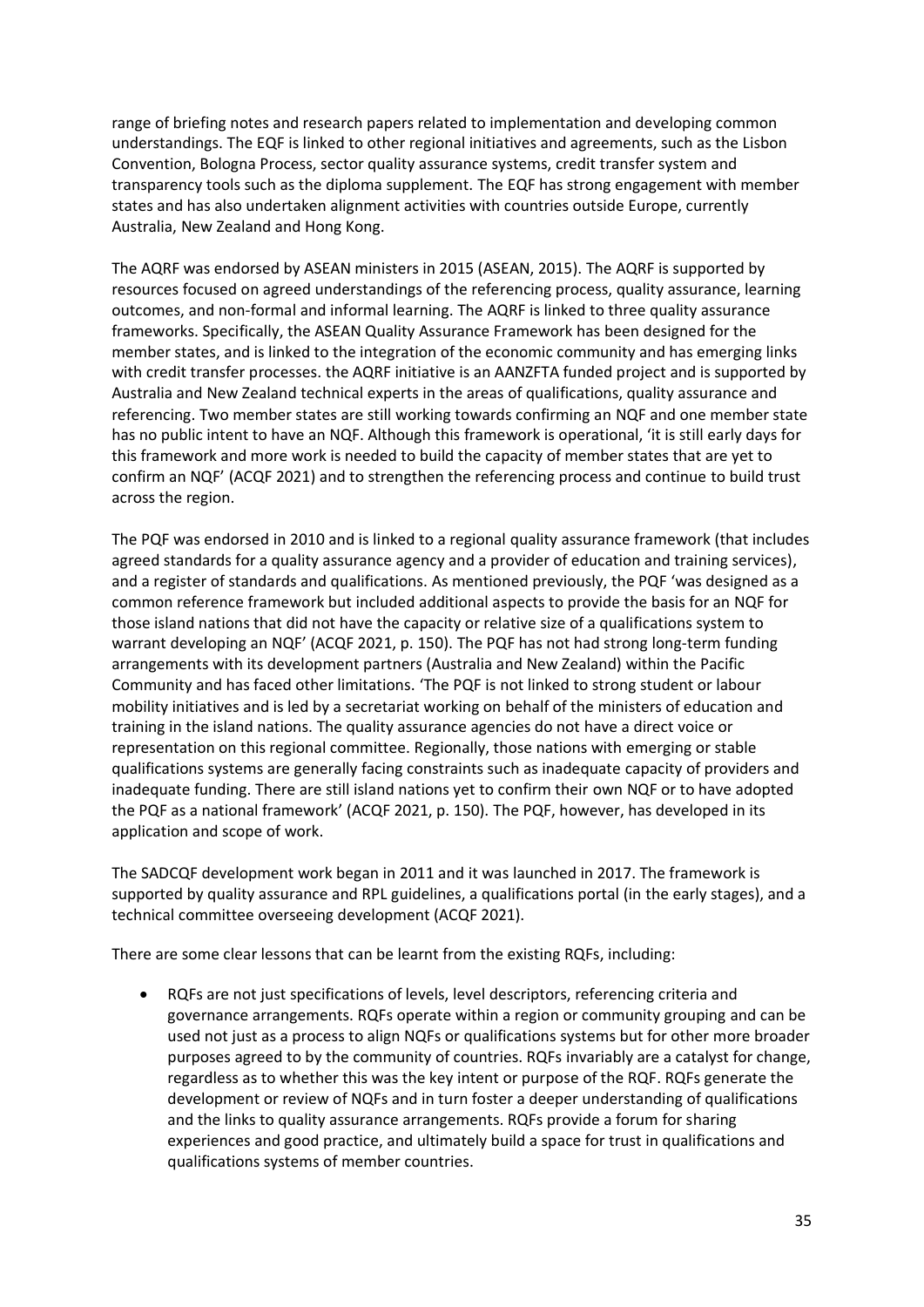- RQFs should not be considered as static frameworks, but as frameworks that will evolve overtime in response to cyclical reviews, to ongoing applicability to the changing needs of its community of countries, and also as a result of improved understandings of the technical nature of these meta-frameworks. Changes could include:
	- $\circ$  An adaptation of the existing model (as is the case with the revisions to the EQF)
	- $\circ$  Modifications to or additions to features in the RQF (as is the case with the PQF and the development of national qualifications)
	- $\circ$  Potentially more subtle changes to the RQF purpose, such as shifting priorities of member countries, e.g., member countries becoming more interested in transparency and mutual understanding as opposed to contributing to recognition and/or labour and student mobility
	- o Potentially more subtle changes to interpretations and application of the referencing criteria during the referencing activity as a result of a deeper understanding of the technicalities of the RQF.
- Strong governance arrangements are needed to manage and monitor the implementation of the framework
- RQFs should have strong links to other initiatives within the region, such as regional QA frameworks, labour and student mobility initiatives and other initiatives that facilitate recognition
- Clear framework structures (e.g., purpose, level descriptors, referencing criteria) are needed to support a strong referencing process
- International credibility is critical to the success of the framework. Risks to this credibility include poor integrity and lack of transparency of the referencing process, and, lack of thoroughness and accuracy of the referencing reports
- Level of maturity of the qualifications systems assists in building trust across the community of countries
- Member countries need the technical capability to understand and interpret the technical nature of the framework and of referencing. Member countries need ongoing support and dialogue to improve understandings, and to agree on understanding of aspects these frameworks.

Of the RQFs reviewed, the lessons learnt for developing level descriptors are also clear. There is a clear need for the developers of the ACQF to:

- Undertake research of the member countries' NQFs or qualifications system to inform the number of levels and domains (or sub-domains). The research on qualifications and NQFs undertaken in the context of the ACQF Mapping Study in 2020 (ACQF, 2021a) was continued and expanded in 2021 in the context of ACQF Feasibility analysis (ACQF, 2021b).
- Develop a set of broad level descriptors with the domains kept to a minimum without prejudice to considering strategic needs of the continent, notably related with the aims of the Continental Education Strategy for Africa 2025, of the Protocol of Free Movement of Persons and the African Continental Free Trade Area (ACQF, 2021b). Green, digital and social skills are important in the continental Agenda 2063 and CESA−2025, and the ACQF may support this aspect of the transformation of learning.
- Ensure that the purpose of the RQF is clear and that the level descriptors support the purpose of the ACQF.
- Acknowledge that the level descriptors are the documented agreed understanding of the levels of learning complexity to which all member countries can relate their NQF or qualifications system.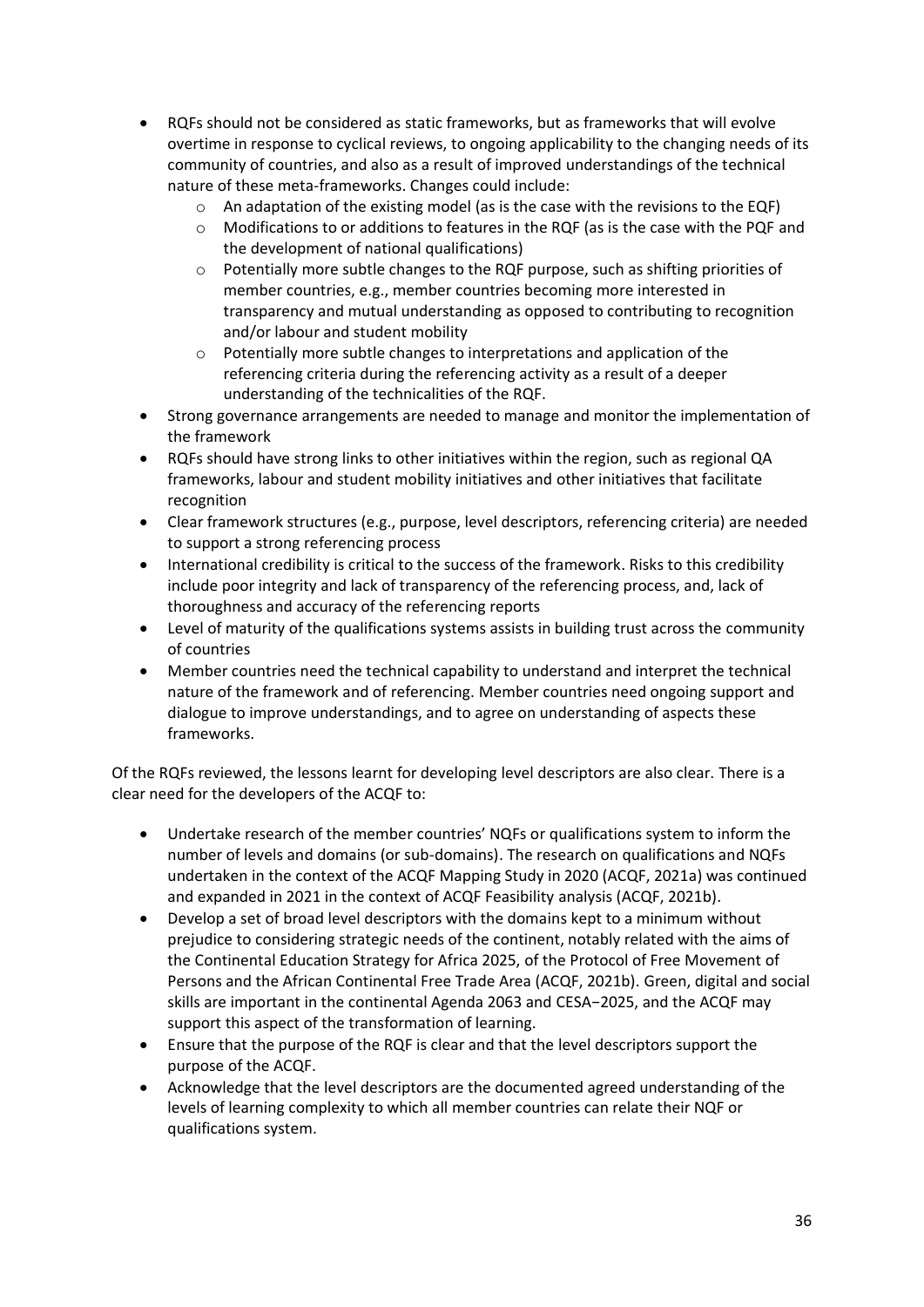### <span id="page-36-0"></span>References

ACQF mapping study: SADC. 2020. Regional report. AU-EU Skills for Youth Employability Programme – SIFA Technical Cooperation. Author: L. Mavimbela. [https://acqf.africa/resources/mapping](https://acqf.africa/resources/mapping-study/southern-african-development-community-sadc-regional-report)[study/southern-african-development-community-sadc-regional-report](https://acqf.africa/resources/mapping-study/southern-african-development-community-sadc-regional-report)

ACQF. 2021a. *Towards the African Continental Qualifications Framework – Mapping report*. AU-EU Skills for Youth Employability Programme – SIFA Technical Cooperation. Authors: J. Keevy, A. Bateman, E. Castel-Branco, L. Mavimbela, J. Adotevi, L. Sutherland, R. Matlala, U. Kyari and T. Sibiya. <https://acqf.africa/resources/mapping-study/acqf-mapping-report-comprehensive>

ACQF. 2021b. *Towards the African Continental Qualifications Framework – Feasibility report: rationale, scenarios and plan.* AU-EU Skills for Youth Employability Programme – SIFA Technical Cooperation. Authors: Castel-Branco, E., Mukhawna E., Allgoo K., Mukora J., Kunwufine D., Adotevi J.,Turin/Addis Ababa: European Training Foundation and Deutsche Gesellschaft fur Internationale Zusammenarbeit.<https://acqf.africa/resources/policy-guidelines/feasibility-study>

Anderson, L.W., Krathwohl, D. R., Airasian, P. W., Cruikshank, K. A., Mayer, R. E., Pintrich, P. R., Raths, J. and Wittrock, M. C. (eds). 2001. *A Taxonomy for Learning, Teaching and Assessing*. New York, Addison Wesley Longman.ASEAN (2015).

*ASEAN Qualifications Reference Framework*. Jakarta: ASEAN. Accessed on 14 July 2021 at [https://asean.org/wp-content/uploads/2017/03/ED-02-ASEAN-Qualifications-Reference-](https://asean.org/wp-content/uploads/2017/03/ED-02-ASEAN-Qualifications-Reference-Framework-January-2016.pdf)[Framework-January-2016.pdf](https://asean.org/wp-content/uploads/2017/03/ED-02-ASEAN-Qualifications-Reference-Framework-January-2016.pdf)

ASEAN (2017). *ASEAN Qualifications Reference Framework: Governance and structure*. Jakarta: ASEAN. Accessed on 14 July 2021 at [https://asean.org/wp-content/uploads/2017/03/ED-01-AQRF-](https://asean.org/wp-content/uploads/2017/03/ED-01-AQRF-Governance-and-Structure-document.pdf)[Governance-and-Structure-document.pdf](https://asean.org/wp-content/uploads/2017/03/ED-01-AQRF-Governance-and-Structure-document.pdf)

ASEAN (2020). *ASEAN Qualifications Reference Framework (AQRF) Referencing Guideline*. Accessed on 14 July 2021, at<https://asean.org/storage/2017/03/AQRF-Referencing-Guidelines-2020-Final.pdf>

Bateman, A. (2011) unpublished. *Pacific Qualifications Framework: Review of the alignment of the Pacific Qualifications Framework with other selected NQFs*. Secretariat of the Pacific Community: Suva, Fiji.

Bateman, A. (2012) unpublished. *The review of the alignment between the AQR with the EQF*. Secretariat of the Pacific Community: Suva, Fiji.

Bateman, A. (2015) unpublished. *Mutual recognition of qualifications: Process for Pacer* Plus. Final report to OCTA. Vanuatu.

Bateman, A. (2021). *Feasibility study on the establishment of a regional qualifications framework in South Asian countries*. ILO DWT for South Asia and Country Officer for India. Geneva: ILO

Bateman, A., & Coles, M. (2012) (unpublished). *ASEAN Regional Qualifications Framework Education and Training Governance: Capacity Building for National Qualifications Frameworks (AANZ-0007). Issues and options for discussion: Taskforce Meeting and Workshop.*

Bateman, A., & Coles, M. (2013) (unpublished). *Qualifications frameworks and quality assurance of education and training.* Prepared for the World Bank. Accessed on 14 July 2021 at [https://olc.worldbank.org/sites/default/files/Qualifications%20frameworks%20and%20quality%20as](https://olc.worldbank.org/sites/default/files/Qualifications%20frameworks%20and%20quality%20assurance%20of%20education%20and%20training_final%20%281%29.pdf) [surance%20of%20education%20and%20training\\_final%20%281%29.pdf](https://olc.worldbank.org/sites/default/files/Qualifications%20frameworks%20and%20quality%20assurance%20of%20education%20and%20training_final%20%281%29.pdf)

Bateman, A., & Coles, M. (2015a). *ASEAN Qualifications Reference Framework and National Qualifications Frameworks: State of Play Report*. October 2015. E-SHARE: Jakarta.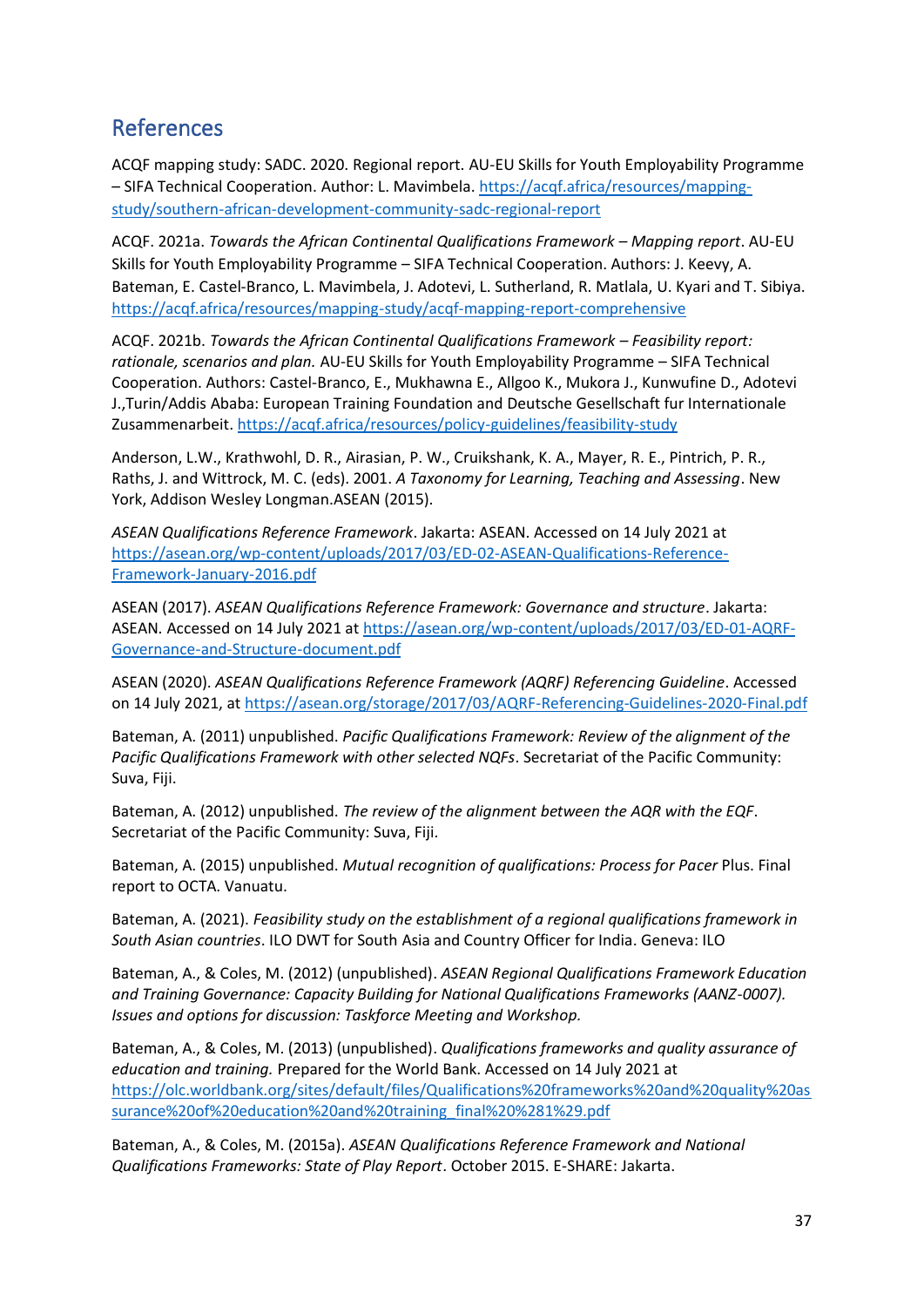Bateman, A., & Coles, M. (2015b). *APEC Integrated Referencing Framework for Skills Recognition and Mobility: Literature review and discussion paper.* APEC. Accessed [https://fdocuments.in/document/apec-integrated-referencing-framework-for-skills](https://fdocuments.in/document/apec-integrated-referencing-framework-for-skills-docs2722proposalcurrent.html)[docs2722proposalcurrent.html](https://fdocuments.in/document/apec-integrated-referencing-framework-for-skills-docs2722proposalcurrent.html)

Bateman, A., & Coles, M. (2017a). *Towards quality assurance of TVET qualifications*. Bangkok: UNESCO. Accessed [https://bangkok.unesco.org/content/towards-quality-assurance-technical-and](https://bangkok.unesco.org/content/towards-quality-assurance-technical-and-vocational-education-and-training)[vocational-education-and-training](https://bangkok.unesco.org/content/towards-quality-assurance-technical-and-vocational-education-and-training)

Bateman, A., & Coles, M. (2017b). *Guidelines for the quality assurance of TVET qualifications in the Asia-Pacific region*. Bangkok: UNESCO. Accesse[d https://bangkok.unesco.org/content/guidelines](https://bangkok.unesco.org/content/guidelines-quality-assurance-tvet-qualifications-asia-pacific-region)[quality-assurance-tvet-qualifications-asia-pacific-region](https://bangkok.unesco.org/content/guidelines-quality-assurance-tvet-qualifications-asia-pacific-region)

Bateman, A., Holstein, E. & Kubuabola, S. (2016) (unpublished). *Strategic review of the Pacific Register of Qualifications and Standards: Report to DFAT*. DFAT: Canberra.

Bateman, A, Keating, J and Vickers, A. 2009. *Comparative study of international quality assurance systems for VET*, DEEWR Canberra.

Bateman, A, Keating, J, Burke, G, Coles, M and Vickers, A. (2012). *Self Assessment & Implementation Plans: ASEAN Regional Qualifications Framework, Volume IV.* ASEAN Secretariat, Jakarta.

Bateman, A., Keating, J., Gillis, S., Dyson, C., Burke, G. & Coles, M. (2012). *Concept Paper: EAST ASIA SUMMIT Vocational Education and Training Quality Assurance Framework*, Volume II.

Biggs, J. and Collis, K. (1982). *Evaluating the Quality of Learning: The SOLO Taxonomy*. (New York: Academic Press.

Burke, G., Keating, J., Vickers, A., Fearnside, R. & Bateman, A. (2009). *Mapping Qualifications Frameworks across APEC Economies.* APEC Secretariat. Accessed [https://www.apec.org/Publications/2009/06/Mapping-Qualifications-Frameworks-across-APEC-](https://www.apec.org/Publications/2009/06/Mapping-Qualifications-Frameworks-across-APEC-Economies-June-2009)[Economies-June-2009](https://www.apec.org/Publications/2009/06/Mapping-Qualifications-Frameworks-across-APEC-Economies-June-2009)

Castel-Branco, E. (2021a). *ACQF Capacity Development Programme. Thematic Brief 3.1. Level descriptors in qualifications frameworks. Overview from 24 African Qualifications Framework*. [https://www.nepad.org/sites/default/files/resourcefiles/ACQF\\_CDP\\_Thematic%20Brief\\_3.1\\_Level%](https://www.nepad.org/sites/default/files/resourcefiles/ACQF_CDP_Thematic%20Brief_3.1_Level%20descriptors.pdf) [20descriptors.pdf](https://www.nepad.org/sites/default/files/resourcefiles/ACQF_CDP_Thematic%20Brief_3.1_Level%20descriptors.pdf)

Castel-Branco, E. (2021b) ACQF Capacity Development Programme. Thematic brief 4.1. Regional qualifications frameworks (RQF) – 3 case studies: SADCQF, ASEAN QRF, EQF. [https://www.nepad.org/sites/default/files/resourcefiles/ACQF\\_CDP%20Thematic%20Brief\\_4.1\\_RQF](https://www.nepad.org/sites/default/files/resourcefiles/ACQF_CDP%20Thematic%20Brief_4.1_RQF_3%20cases_WEB_0.pdf) [\\_3%20cases\\_WEB\\_0.pdf](https://www.nepad.org/sites/default/files/resourcefiles/ACQF_CDP%20Thematic%20Brief_4.1_RQF_3%20cases_WEB_0.pdf)

Cedefop (2013). *Analysis and overview of NQF level descriptors in European countries*. Working paper No 19. Luxembourg: Publications Office of the European Union. [https://www.cedefop.europa.eu/files/6119\\_en.pdf](https://www.cedefop.europa.eu/files/6119_en.pdf)

Cedefop (2018). *Analysis and overview of NQF level descriptors in European Countries*. Luxembourg: Publications Office. Cedefop research paper, No. 68. [https://www.cedefop.europa.eu/files/5566\\_en.pdf](https://www.cedefop.europa.eu/files/5566_en.pdf)

Council of the European Union (2008). *Recommendation of the European Parliament and of the Council of 23 April 2008 on the establishment of the European Qualifications Framework for lifelong learning*. Accesse[d https://eur-lex.europa.eu/legal](https://eur-lex.europa.eu/legal-content/EN/TXT/PDF/?uri=CELEX:32008H0506(01)&from=EN)[content/EN/TXT/PDF/?uri=CELEX:32008H0506\(01\)&from=EN](https://eur-lex.europa.eu/legal-content/EN/TXT/PDF/?uri=CELEX:32008H0506(01)&from=EN)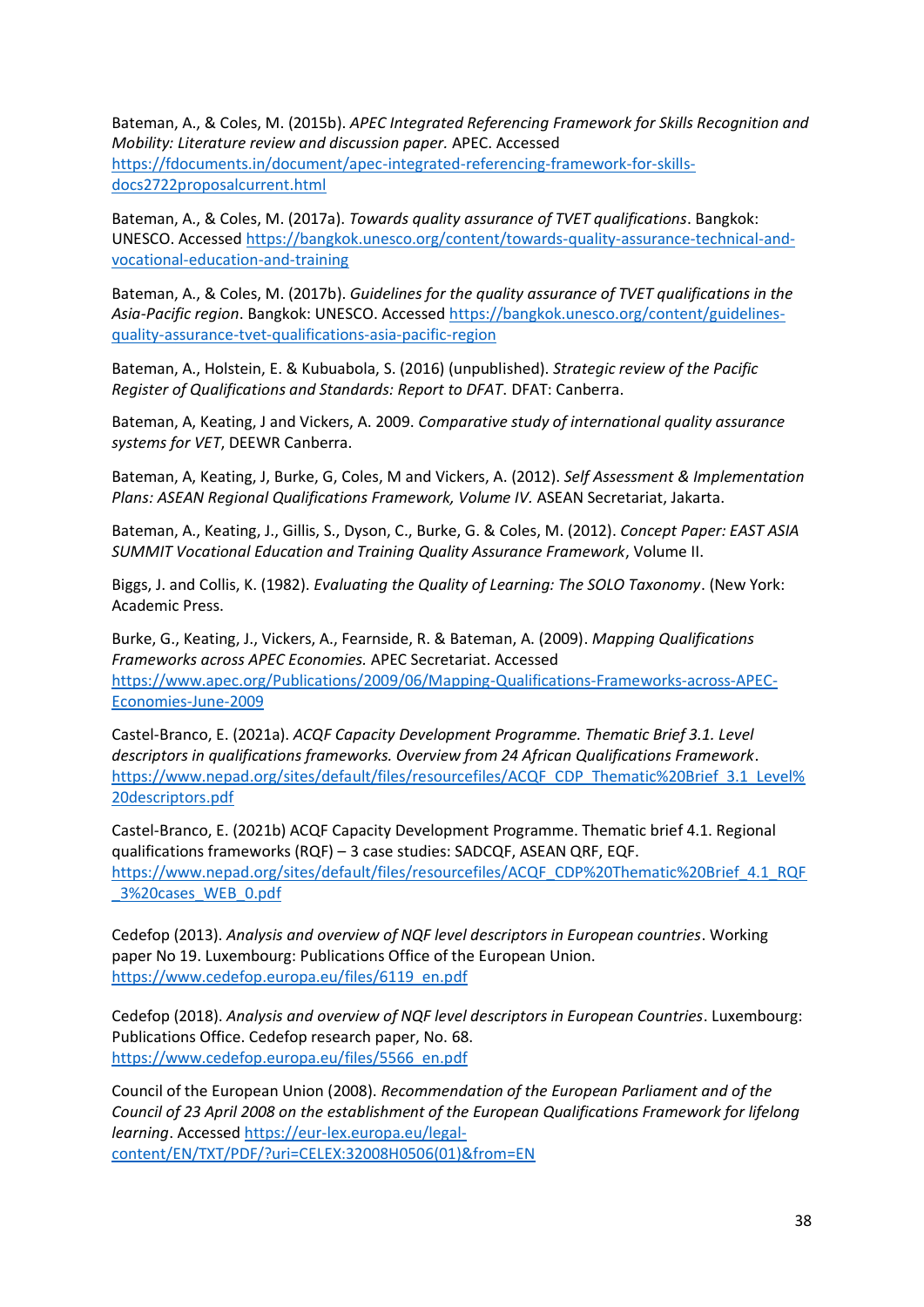Council of the European Union. (2017). *Council recommendation of 22 May 2017 on the European Qualifications Framework for lifelong learning and repealing the recommendation of the European Parliament and of the Council of 23 April 2008 on the establishment of the European Qualifications Framework for lifelong learning*. Accesse[d https://eur-lex.europa.eu/legal](https://eur-lex.europa.eu/legal-content/EN/TXT/PDF/?uri=CELEX:32017H0615(01)&from=EN)[content/EN/TXT/PDF/?uri=CELEX:32017H0615\(01\)&from=EN](https://eur-lex.europa.eu/legal-content/EN/TXT/PDF/?uri=CELEX:32017H0615(01)&from=EN)

Cedefop (2010). *The development of national qualifications frameworks in Europe. Working paper No. 8.* Luxembourg: Office of the European Union.

Coles, M., Keevy, J., Bateman, A. & Keating, J. (2014). 'Flying blind: Policy rationales for national qualifications frameworks and how they tend to evolve.' *International Journal of Continuing Education and Lifelong Learning*. Volume 7. Issue 1. November 2014. Pp 17–46.

Coles, M. and Oates, T. (2005). *European reference levels for education and training promoting credit transfer and mutual trust.* Study commissioned to the Qualifications and Curriculum Authority, England. Cedefop; Luxembourg: Office for Official Publications of the European Communities.

Commonwealth of Learning. (2015). *Transnational Qualifications Framework for the Virtual University for Small Island States of the Commonwealth: Procedures and Guidelines*. Revised April 2015. British Columbia: Commonwealth of Learning.

Commonwealth of Learning. (2017). *Referencing tool: Transnational Qualifications Framework for the Virtual University for Small Island States of the Commonwealth.* British Columbia: Commonwealth of Learning.

Dreyfus, H. and Dreyfus, S. (1986). *Mind over machine: the power of human intuition and expertise in the era of the computer*. New York: Free Press.

European Training Foundation. (2021). *Regional Qualifications Framework initiatives around the globe 2020: A comparative study*. Torino: European Training Foundation.

Grootings, P. (2007). *National qualifications frameworks − A strategic approach for developing comprehensive VET reform policies*, ETF, Torino.

Keevy, J. (2005). *The South African National Qualifications Framework as a social construct: liberating idea or essential nature?* Paper prepared as partial requirement for PhD thesis. Accessed https://www.academia.edu/4516790/The South African National Qualifications Framework as a [\\_social\\_construct\\_liberating\\_idea\\_or\\_essential\\_nature](https://www.academia.edu/4516790/The_South_African_National_Qualifications_Framework_as_a_social_construct_liberating_idea_or_essential_nature)

Keevy, J., and Chakroun, B. (2017). *Level-setting and recognition of learning outcomes. The use of level descriptors in the twenty-first century*. UNESCO: Paris.

Keevy, J., Chakroun, B. & Deij, A. (2010). *Transnational Qualifications Frameworks*. Torino: European Training Foundation.

Keevy, J., Mayet, A. and Matlala, R. (2017). *Southern African Development Community Regional Qualifications Framework: Analytical Review of Level Descriptors. Report prepared by JET education services for the SADC*.

Markowitsch, M. and Luomi-Messerer, K. 2007/2008. *Development and Interpretation of Descriptors of the European Qualifications Framework*. European Journal of Vocational Training, v42 n3-v43 n1 p33-58 2007/2008.

*Pacific Qualifications Framework*. (2011). Suva: Secretariat of the Pacific Board for Educational Assessment (Secretariat of the Pacific Community).

*Pacific Qualifications Framework*. (2015). Suva: Educational Quality and Assessment Programme (Secretariat of the Pacific Community).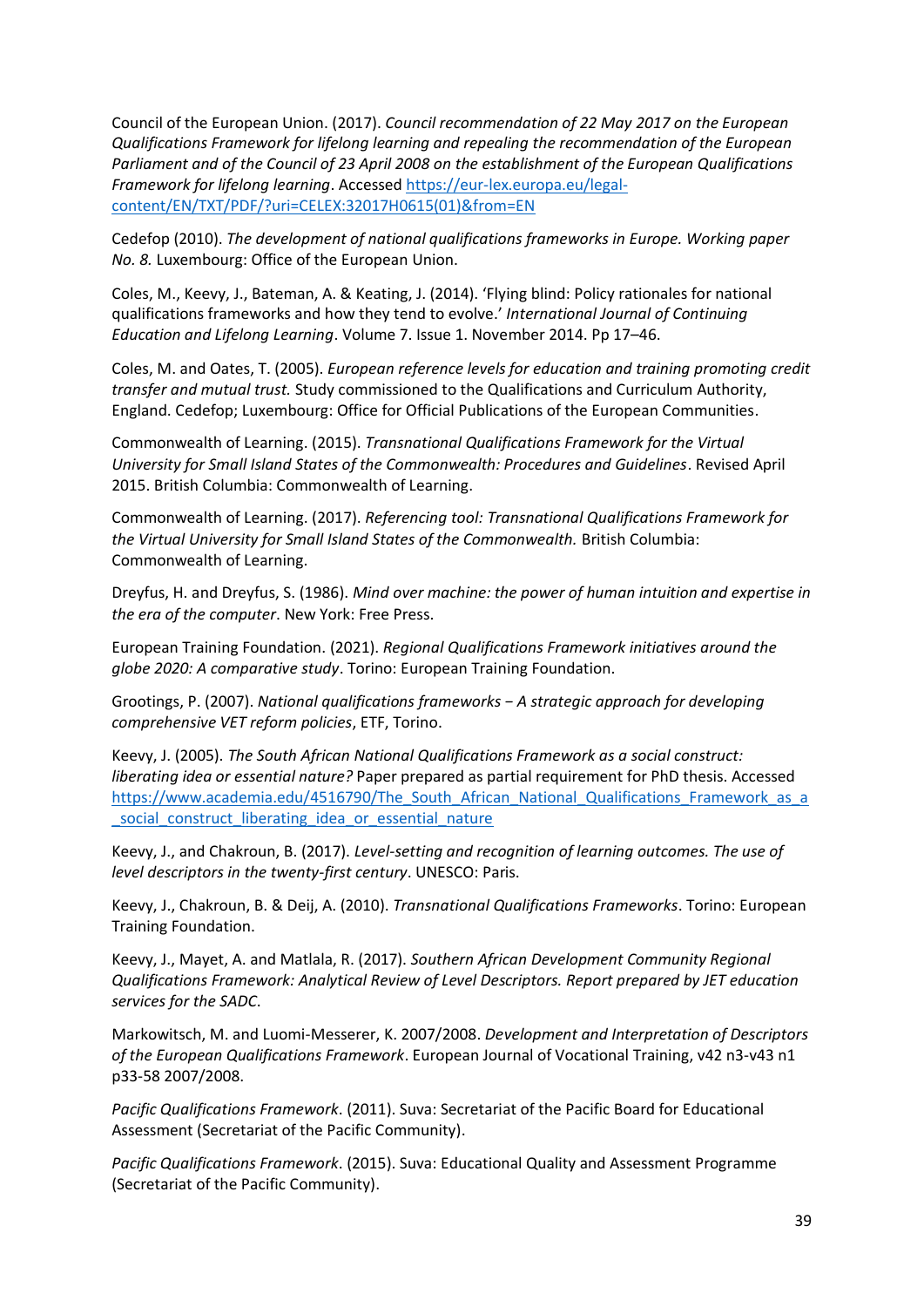*The Southern African Development Community Qualifications Framework Booklet (*SADCQF) (2017). Accesse[d https://www.saqa.org.za/docs/webcontent/2017/SADCQF%20booklet.pdf](https://www.saqa.org.za/docs/webcontent/2017/SADCQF%20booklet.pdf)

The European Centre for Development of Vocational Training (Cedefop), the European Training Foundation (ETF), the United Nations Educational, Scientific and Cultural Organisation (UNESCO), and the UNESCO Institute for Lifelong Learning (UIL).) 2019. *Global inventory of regional and national qualifications frameworks 2019 Volume I: Thematic chapters*, The European Centre for the Development of Vocational Training (Cedefop).

The European Centre for Development of Vocational Training (Cedefop), the European Training Foundation (ETF), the United Nations Educational, Scientific and Cultural Organisation (UNESCO), and the UNESCO Institute for Lifelong Learning (UIL).) 2017.*Global inventory of regional and national qualifications frameworks 2017 Volume I: Thematic chapters*, The European Centre for the Development of Vocational Training (Cedefop).

Tuck, R. (2007). *An introductory guide to national qualifications frameworks: Conceptual and practical issues for policy makers.* Geneva: International Labour Office (ILO).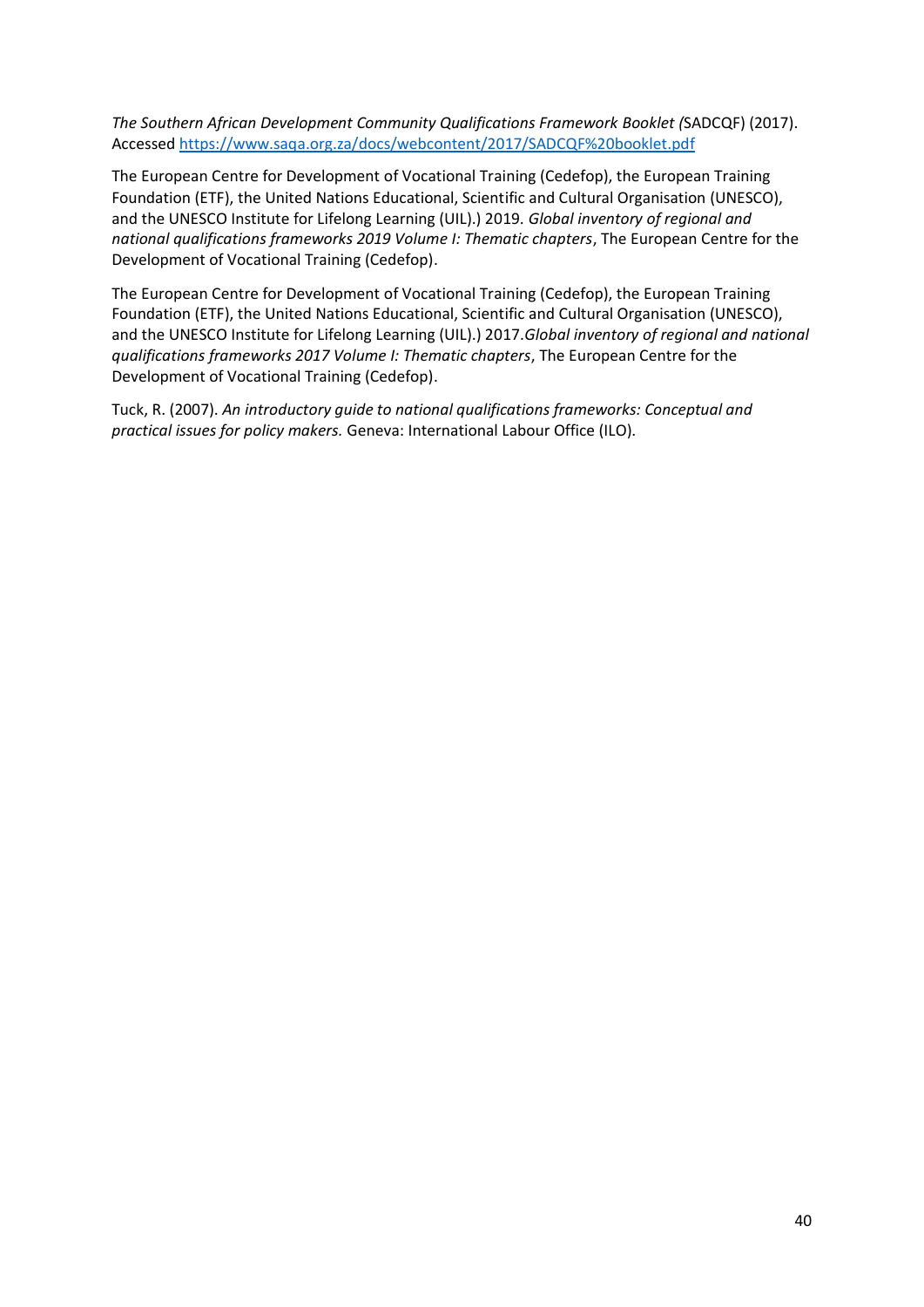### <span id="page-40-0"></span>Appendix 1: EQF quality assurance principles (Annex IV)

In accordance with national circumstances and taking into account sectoral differences quality assurance of qualifications with an EQF level should:

- 1. address the design of qualifications as well as application of the learning outcomes approach;
- 2. ensure valid and reliable assessment according to agreed and transparent learning outcomes-based standards and address the process of certification;
- 3. consist of feedback mechanisms and procedures for continuous improvement;
- 4. involve all relevant stakeholders at all stages of the process;
- 5. be composed of consistent evaluation methods, associating self-assessment and external review;
- 6. be an integral part of the internal management, including sub-contracted activities, of bodies issuing qualifications with an EQF level;
- 7. be based on clear and measurable objectives, standards and guidelines;
- 8. be supported by appropriate resources;
- 9. include a regular review of existing external monitoring bodies or agencies, carrying out quality assurance;
- 10. include the electronic accessibility of evaluation results.

Source: Council of the European Union 2017, pp. 20−21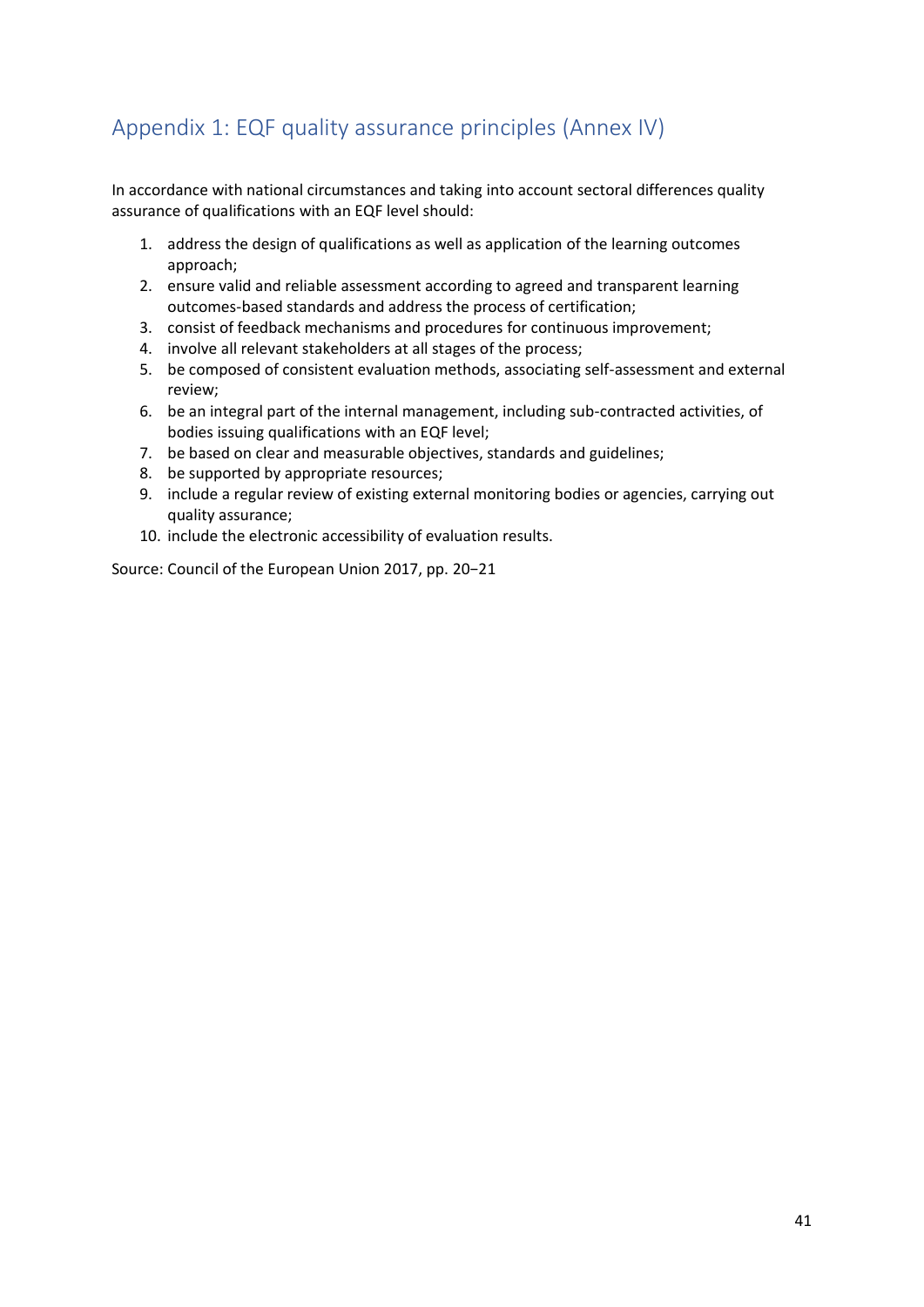### <span id="page-41-0"></span>Appendix 2: AQRF referencing criteria

- 1. The structure of the education and training system is described.
- 2. The responsibilities and legal basis of all relevant national bodies involved in the referencing process are clearly determined and published by the main public authority responsible for the referencing process.
- 3. The procedures for inclusion of qualifications in the national qualifications framework or for describing the place of qualifications in the national qualifications system are transparent.
- 4. There is a clear and demonstrable link between the qualifications levels in the national qualifications framework or system and the level descriptors of the AQRF.
- 5. The basis in agreed standards of the national framework or qualifications system and its qualifications is described.
- 6. The national quality assurance system(s) for education and training refer(s) to the national qualifications framework or system are described. All of the bodies responsible for quality assurance state their unequivocal support for the referencing outcome.
- 7. The process of referencing has been devised by the main public authority and has been endorsed by the main stakeholders in the qualifications system.
- 8. People from other countries who are experienced in the field of qualifications are involved in the referencing process and its reporting.
- 9. One comprehensive report, setting out the referencing and the evidence supporting it shall be published by the competent national bodies and shall address separately and in order each of the referencing criteria.
- 10. The outcome of referencing is published by the ASEAN Secretariat and by the main national public body.
- 11. Following the referencing process all certification and awarding bodies are encouraged to indicate a clear reference to the appropriate AQRF level on new qualifications certificates, diplomas issued.

Source: ASEAN 2015, pp. 9−13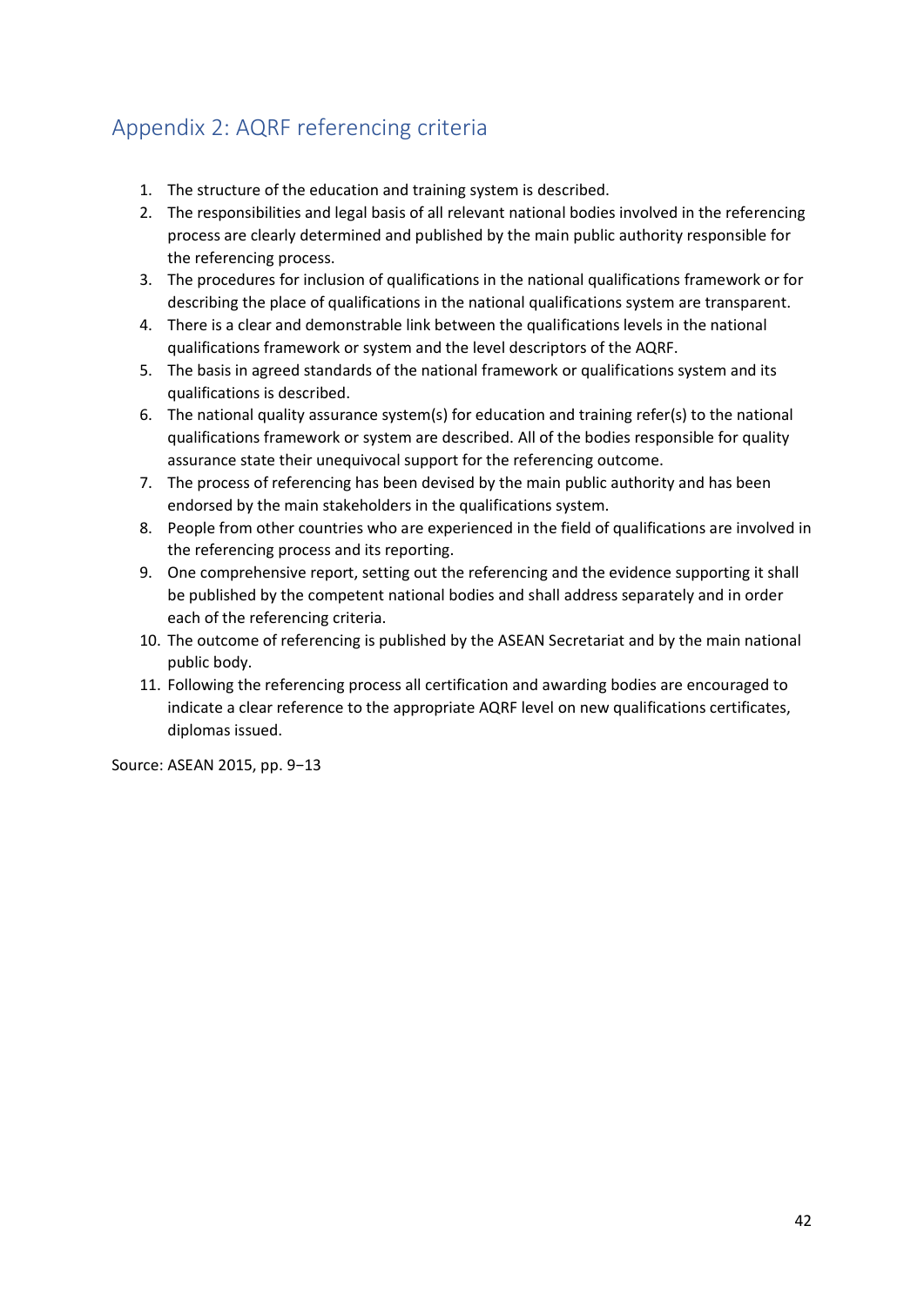# <span id="page-42-0"></span>Appendix 3: EQF referencing criteria (Annex III)

#### **Annex III - Criteria and procedures for referencing national qualifications frameworks or systems to the European Qualifications Framework (EQF)**

- 1. The responsibilities and/or legal competence of all relevant national bodies involved in the referencing process are clearly determined and published by the competent authorities.
- 2. There is a clear and demonstrable link between the qualifications levels in the national qualifications frameworks or systems and the level descriptors of the EQF.
- 3. The national qualifications frameworks or systems and their qualifications are based on the principle and objective of learning outcomes and related to arrangements for validation of non-formal and informal learning and, where appropriate, to credit systems.
- 4. The procedures for inclusion of qualifications in the national qualifications framework or for describing the place of qualifications in the national qualification system are transparent.
- 5. The national quality assurance system(s) for education and training refer(s) to the national qualifications frameworks or systems and are consistent with the principles on quality assurance as specified in Annex IV to this Recommendation.
- 6. The referencing process shall include the stated agreement of the relevant quality assurance bodies that the referencing report is consistent with the relevant national quality assurance arrangements, provisions and practice.
- 7. The referencing process shall involve international experts and the referencing reports shall contain the written statement of at least two international experts from two different countries on the referencing process.
- 8. The competent authority or authorities shall certify the referencing of the national qualifications frameworks or systems with the EQF. One comprehensive report, setting out the referencing, and the evidence supporting it, shall be published by the competent authorities, including the EQF National Coordination Points, and shall address separately each of the criteria. The same report can be used for self-certification to the Qualifications Framework of the European Higher Education Area, in accordance with the self-certification criteria of the latter.
- 9. Within 6 months from having referenced or updated the referencing report, Member States and other participating countries shall publish the referencing report and provide relevant information for comparison purposes on the relevant European portal.
- 10. Further to the referencing process, all newly issued documents related to qualifications that are part of the national qualifications frameworks or systems (e.g., certificates, diplomas, certificate supplements, diploma supplements) and/or qualification registers issued by the competent authorities should contain a clear reference, by way of national qualifications frameworks or systems, to the appropriate EQF level.

Source: Council of the European Union 2017, pp. 18−19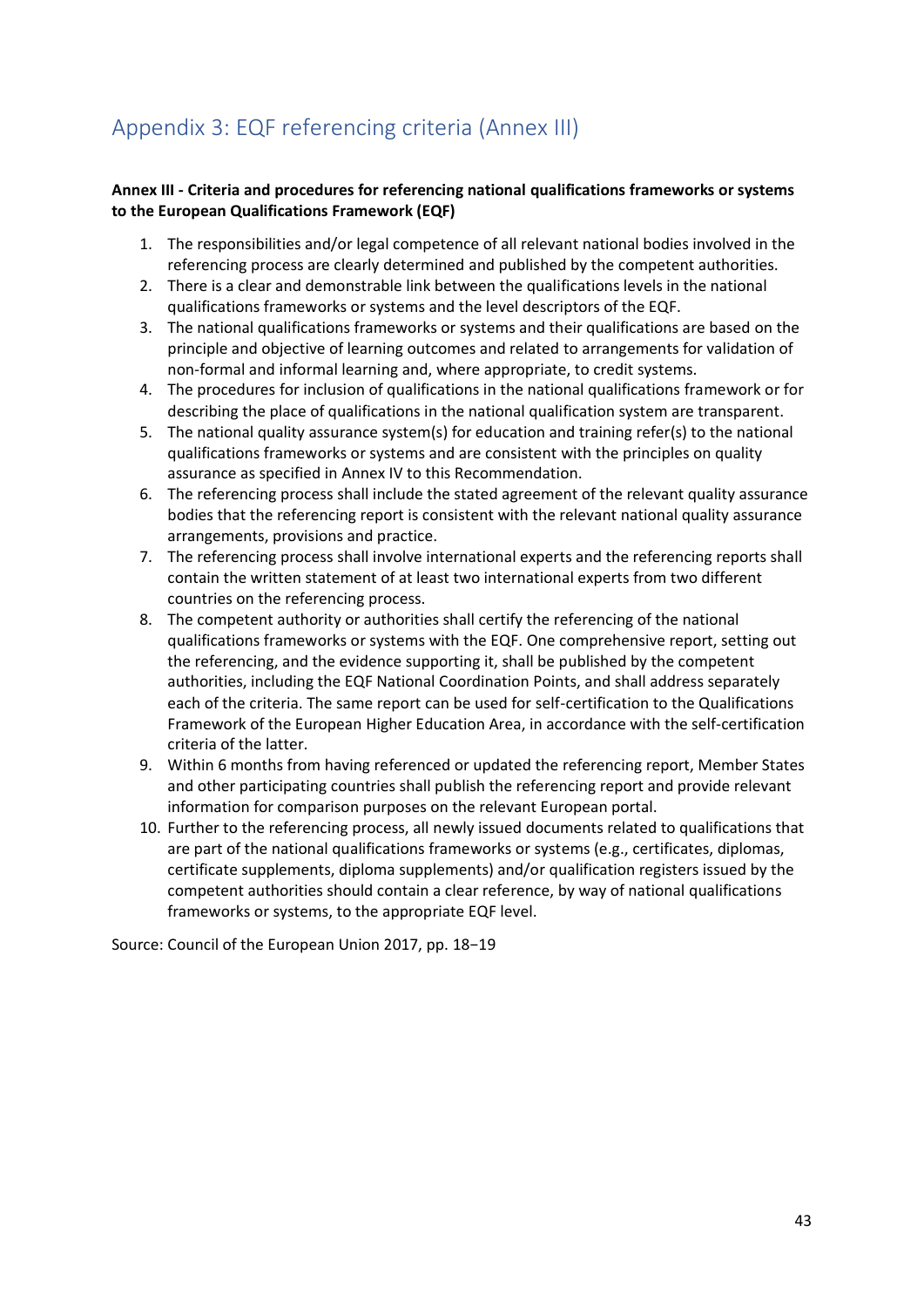### <span id="page-43-0"></span>Appendix 4: SADCQF alignment criteria

- 1. Responsibilities of relevant national bodies involved in the alignment process are determined and published by the relevant competent authorities;
- 2. There is a clear and demonstrable link between qualification levels in the NQF/ National Qualification System (NQS) and level descriptors of the SADCQF;
- 3. The NQF/ NQS is based on learning outcomes and links to non-formal and informal learning and credit systems (where these exist);
- 4. Procedures for including qualifications in the NQF or describing the place of qualifications in the NQS are transparent;
- 5. The National Quality Assurance System for education and training refers to the NQF or NQS and is consistent with quality assurance guidelines of the SADCQF;
- 6. There is a clear indication of the relevant national authorities responsible for the verification of the qualifications obtained in the national system;
- 7. The alignment process shall include a stated agreement of relevant quality assurance bodies;
- 8. Competent national bodies shall certify the alignment of the NQF/ NQS with the SADCQF. A comprehensive report on alignment and its evidence must be published by competent national bodies;
- 9. The official platform of the country must provide for a public comment process for the alignment report; and
- 10. Clear plans have been made to make changes to legislation and policy supporting alignment to SADCQF levels on new qualification certificates, diplomas and other documents issued by competent authorities.

Source: ACQF 2020, p. 18